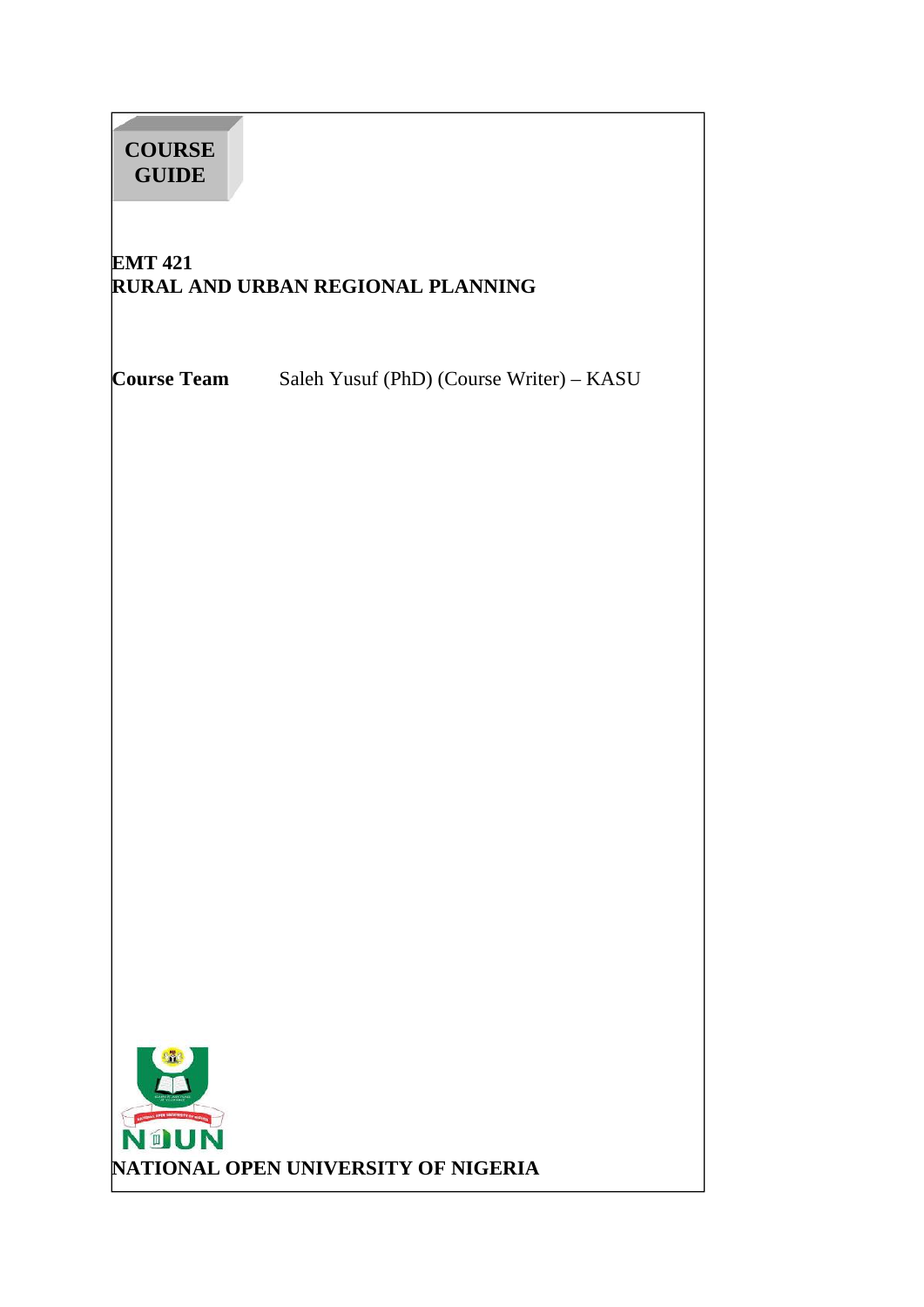© 2021 by NOUN Press National Open University of Nigeria Headquarters University Village Plot 91, Cadastral Zone Nnamdi Azikiwe Expressway Jabi, Abuja

Lagos Office 14/16 Ahmadu Bello Way Victoria Island, Lagos

e-mail: centralinfo@nou.edu.ng URL: www.nou.edu.ng

All rights reserved. No part of this book may be reproduced, in any form or by any means, without permission in writing from the publisher.

Published by: National Open University of Nigeria

Printed 2021

ISBN: 978-978-058-089-6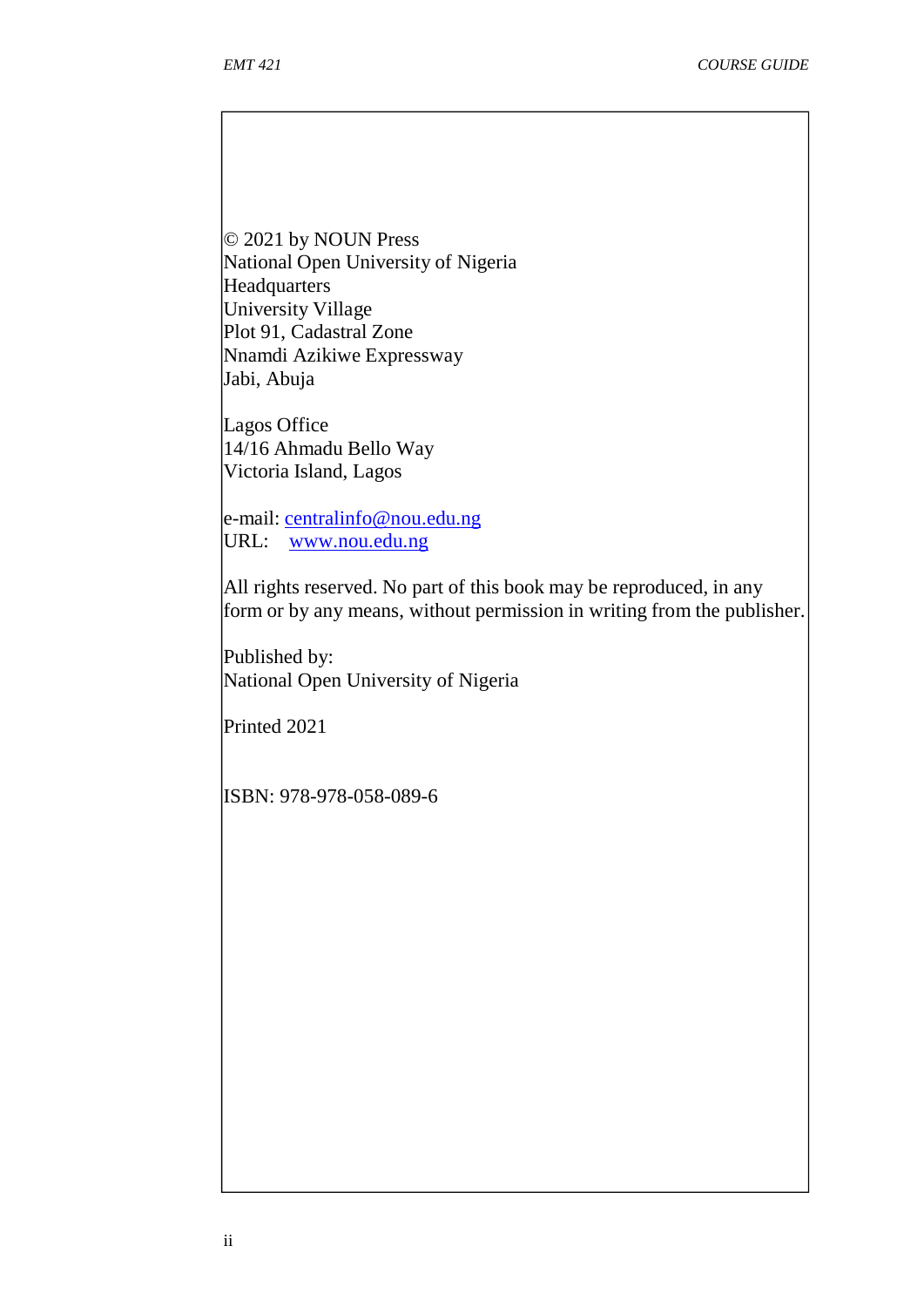# **MAIN COURSE**

| <b>CONTENTS</b> |                                           | <b>PAGE</b> |
|-----------------|-------------------------------------------|-------------|
| <b>Module 1</b> | <b>Urban Growth and the Rural-Urban</b>   | 1           |
|                 |                                           |             |
| Unit 1          |                                           | 1           |
| Unit 2          |                                           | 7           |
| Unit 3          |                                           | 11          |
| Unit 4          |                                           | 15          |
| Unit 5          |                                           | 17          |
| <b>Module 2</b> | <b>City and Environmental Degradation</b> | 20          |
| Unit 1          | City and Environmental Degradation        | 20          |
| Unit 2          | Types of Urban Environmental              |             |
|                 |                                           | 22          |
| Unit 3          | <b>Causes of Urban Environmental</b>      |             |
|                 |                                           | 25          |
| Unit 4          | <b>Effects of Urban Environmental</b>     |             |
|                 |                                           | 28          |
| Unit 5          | Management of Urban Environmental         |             |
|                 |                                           | 30          |
| <b>Module 3</b> | Housing Development                       | 33          |
| Unit 1          |                                           | 33          |
| Unit 2          |                                           | 36          |
| Unit 3          |                                           | 40          |
| Unit 4          |                                           | 43          |
| Unit 5          | Sustainable Housing Development           | 45          |
| <b>Module 4</b> | <b>Human Space, Population and</b>        |             |
|                 | World resources                           | 47          |
| Unit 1          |                                           | 47          |
| Unit 2          |                                           | 50          |
| Unit 3          | Factors Influencing Population Growth     | 53          |
| Unit 4          |                                           | 57          |
| Unit 5          | Conservation of Resources                 | 61          |
|                 |                                           |             |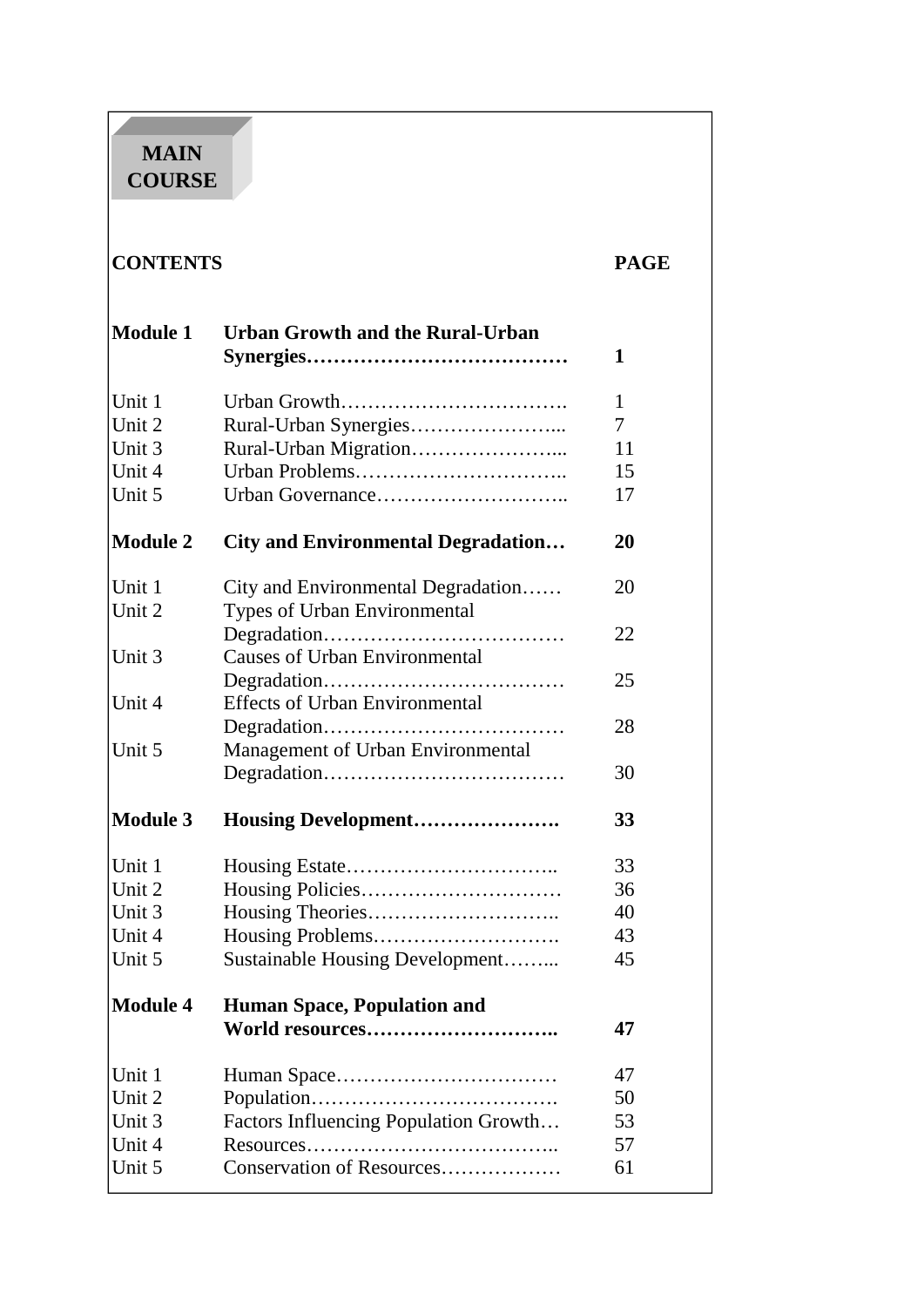| <b>Module 5</b> | <b>Rural Development and Rural</b><br>Policies in Nigeria 1900 to Date | 63 |  |
|-----------------|------------------------------------------------------------------------|----|--|
| Unit 1          | Development needs of rural societies                                   | 63 |  |
| Unit 2          | Problems of Rural Development                                          | 66 |  |
| Unit 3          | <b>Community Development and</b>                                       |    |  |
|                 | Roles of NGOs in Rural Areas                                           | 68 |  |
| Unit 4          | Urbanization of rural societies                                        | 71 |  |
| Unit 5          | Rural Policies and Planning                                            | 73 |  |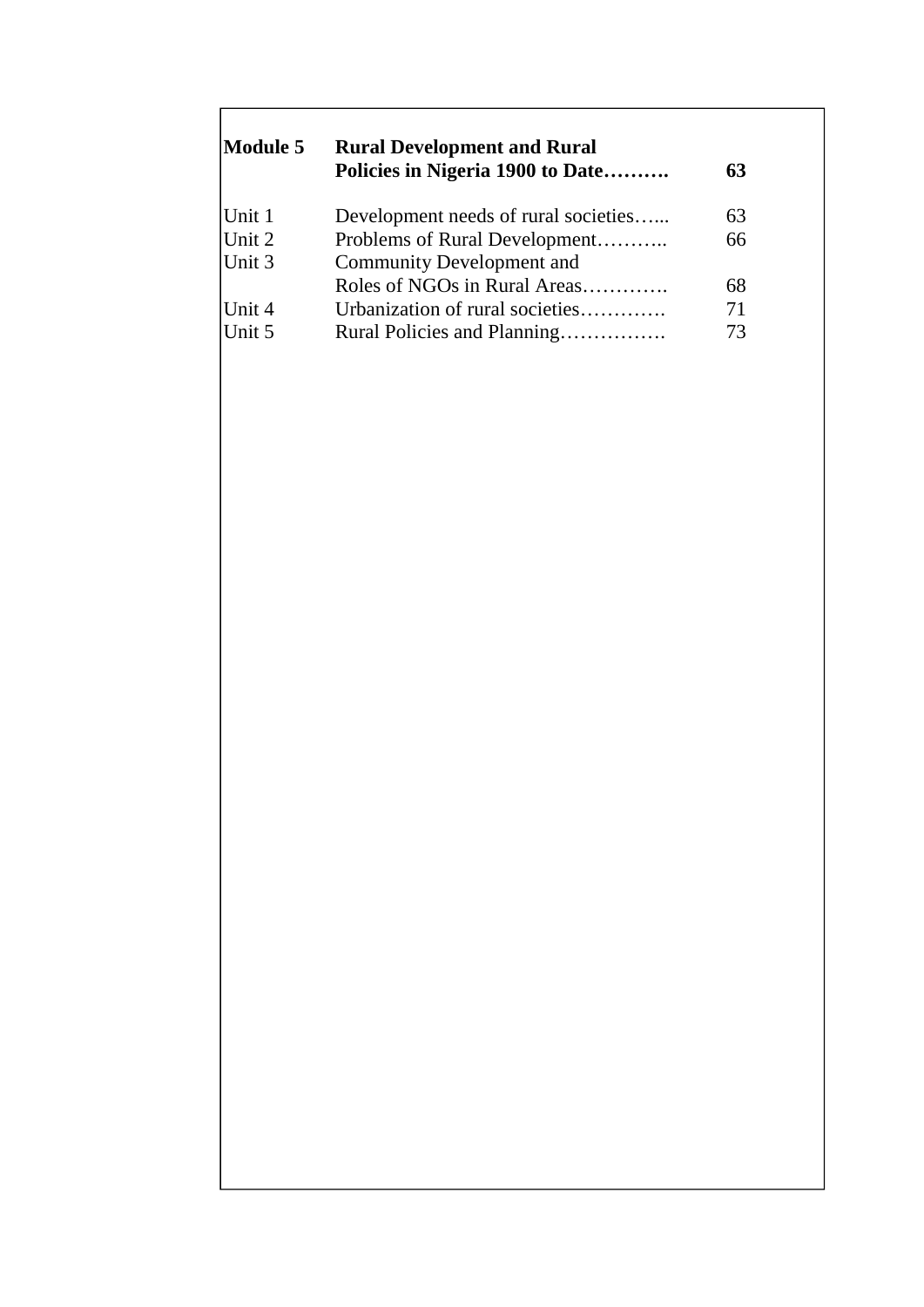### **MODULE 1 URBAN GROWTH AND THE RURAL-URBAN SYNERGIES**

- Unit 1 Urban Growth
- Unit 2 Rural-Urban Synergies<br>
Unit 3 Rural-Urban Migration
- **Rural-Urban Migration**
- Unit 4 Urban Problems
- Unit 5 Urban Governance

### **UNIT 1 URBAN GROWTH**

#### **CONTENTS**

- 1.0 Introduction
- 2.0 Objectives
- 3.0 Main Content
	- 3.1 Meaning of Urban Area
	- 3.2 Urban Growth
	- 3.3 Factors Influencing Urban Growth
- 4.0 Conclusion
- 5.0 Summary
- 6.0 Tutor-Marked Assignment
- 7.0 References/Further Reading

#### **1.0 INTRODUCTION**

Urban growth is one of the phenomenon taken place generally around the World today. The rate at which is taken place is one of the fastest ever witness in the entire World, which makes the population to be 50% urban. Urban growth comes with economic and social benefits but it has some consequences such as competition for land, population pressure, pollution and health hazards all of which pose serious challenges to people's livelihood and in turn policy makers. In this unit, you will learn definition of an urban area, the many reasons triggering high rate of urban growth and some consequences of urbanization.

#### **2.0 OBJECTIVES**

By the end of this unit, you should be able to know:

- definition of an urban area
- criteria for establishing an urban area
- causes of urban growth
- pattern of urban growth.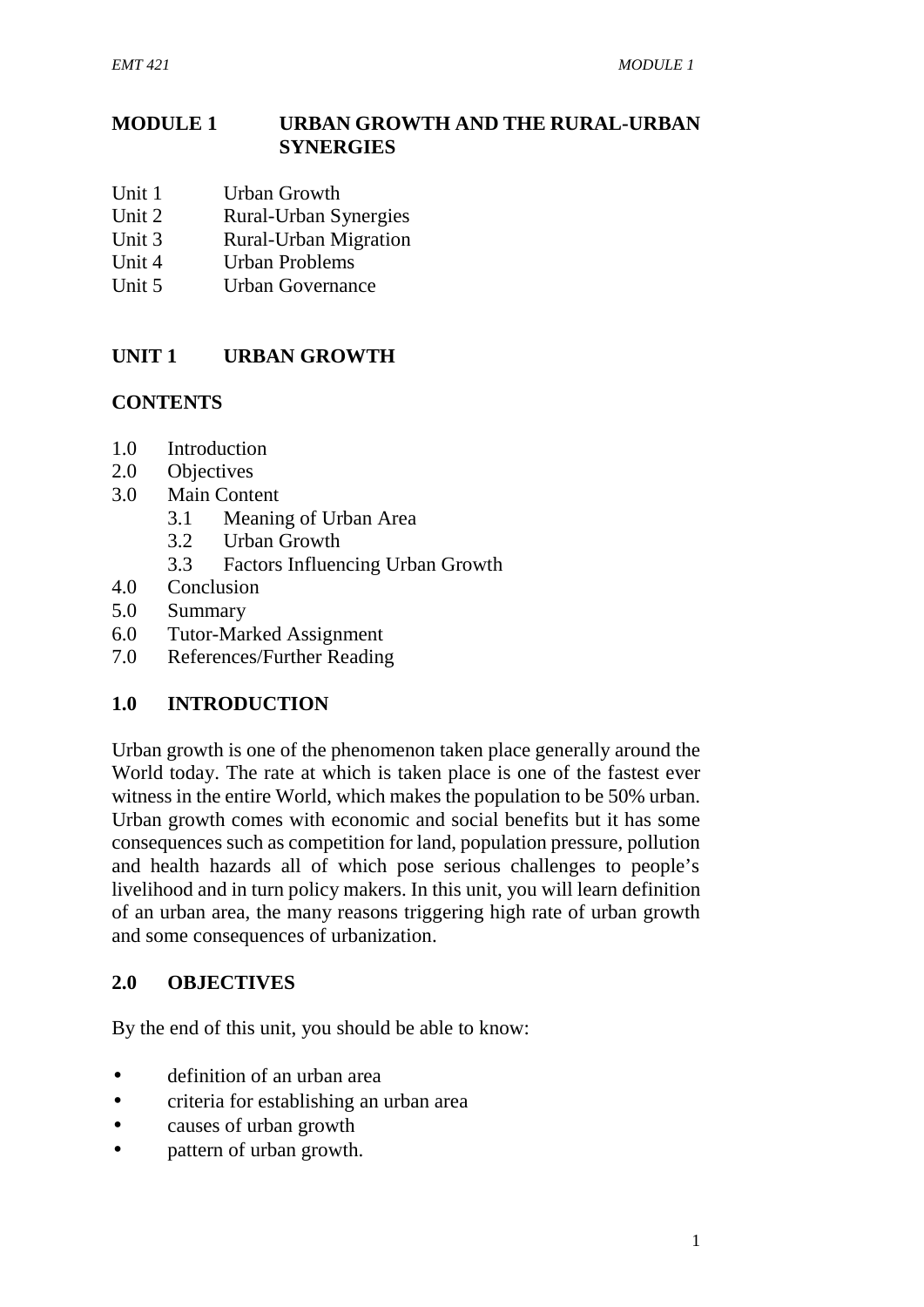### **3.0 MAIN CONTENT**

#### **3.1 Meaning of Urban Area**

The word 'Urban' is used to describe town, city, suburb, or metropolitan area, but it is a general term not used to specify a particular type of urban settlement. The word city and town denotes nucleated settlements, multifunctional in character, including an established Central Business District (CBD) with both residential and non-residential land use (Getis, Getis and Fellman, 2008).

Urban areas are not of a single type, structure or size. Their common characteristic is that, they are nucleated and non-agricultural settlements; high population and diverse group of people living in proximity yet lacking strong social contacts, complex class structure, variation in human wealth and heterogeneous ways of life.

Each country defines 'urban' using criteria which are suitable for their own national context. Criteria used include administrative criteria, economic criteria, population-related criteria and urban criteria related to the functioning of urban areas. Examples include population density, the presence of non-agricultural activity, or existence of paved streets or post offices. The Nigeria 1991 Population census define urban area to have a population with a minimum of 20000.

Therefore, there is no any global agreement as to what constitute an urban area and cities vary in everything from employment, land use pattern, racial composition and social behavior.

#### **3.2 Urban Growth**

The term urban growth can be referred to as urbanization. Urbanization is a process of urban growth by natural increase in population or migration from rural to urban areas. It also denotes expansion of urban land uses and spatial concentration of people working in non-agricultural activities. Urbanization is the outcome of the social, economic and political developments that have led to urban concentration and growth of large cities and changed land use (Vishwambhar et al., 2017). These developments in turn affects the built environment, social ecology and the entire urban system.

Mabogunje (1968) therefore argues that forces of urbanization all over the world are the same but that their intensity is what makes all the difference. These processes lead to the emergence of urban system and also affect the growth and development of individual urban centers. Thus, urbanization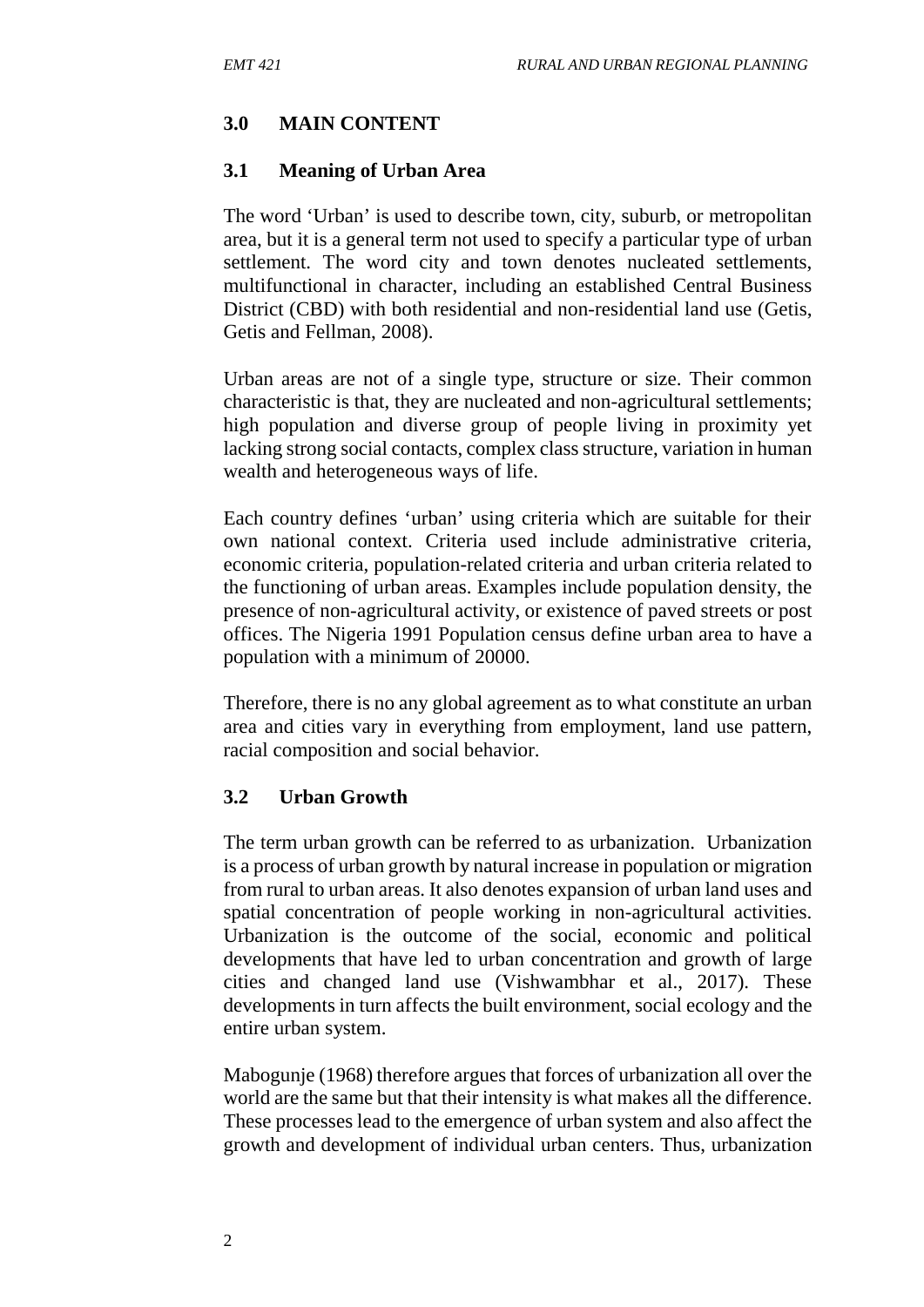is a dynamic process of change that shape societies across the world (Chen, Z., Lu, M., and Ni. P., 2016).



Figure 1: Spatial and Functional Characteristics of Urban Expansion Source: Vishwambhar et al., (2017)

Urban growth leads to continues urban expansion and rapid population growth. Increasing urbanization means not only growth of urban population but even transformation in the city character. Not only has the number of cities been increasing, their size is also increasing. One of the noticeable developments in the last century is the tendency to urban sprawl due to which the cities expand outward in an ungraceful manner to merge with the neighboring cities. Thus, the world is getting more urbanized than ever.

An increasing feature of most developed and developing economy is rapid urbanization. The last few decades have transformed the world's settlement patterns-cities, smaller urban centers and villages, instead New forms of city and metropolitan areas with unprecedented size and high population have emerged and this result in unsustainable urban settlement, characterized by resource scarcity, environmental degradation and increasing hazards to public health (Igbatayo and Igbinedion, 2007).

According to United Nations (UN) projection, essentially all world population increase between 2000 and 2030 will be in urban areas and almost entirely within the developing regions, continuing a pattern established by 1950. In those areas collectively, cities are growing by over 3% a year, and the poorest regions are experiencing the fastest growth. By 2020, the UN anticipates, a majority of the population of less developed countries will live in urban areas. In East, West and Central Africa for example, cities are expanding by 5% a year, a pace that can double their population every 14years. Global urban population, just in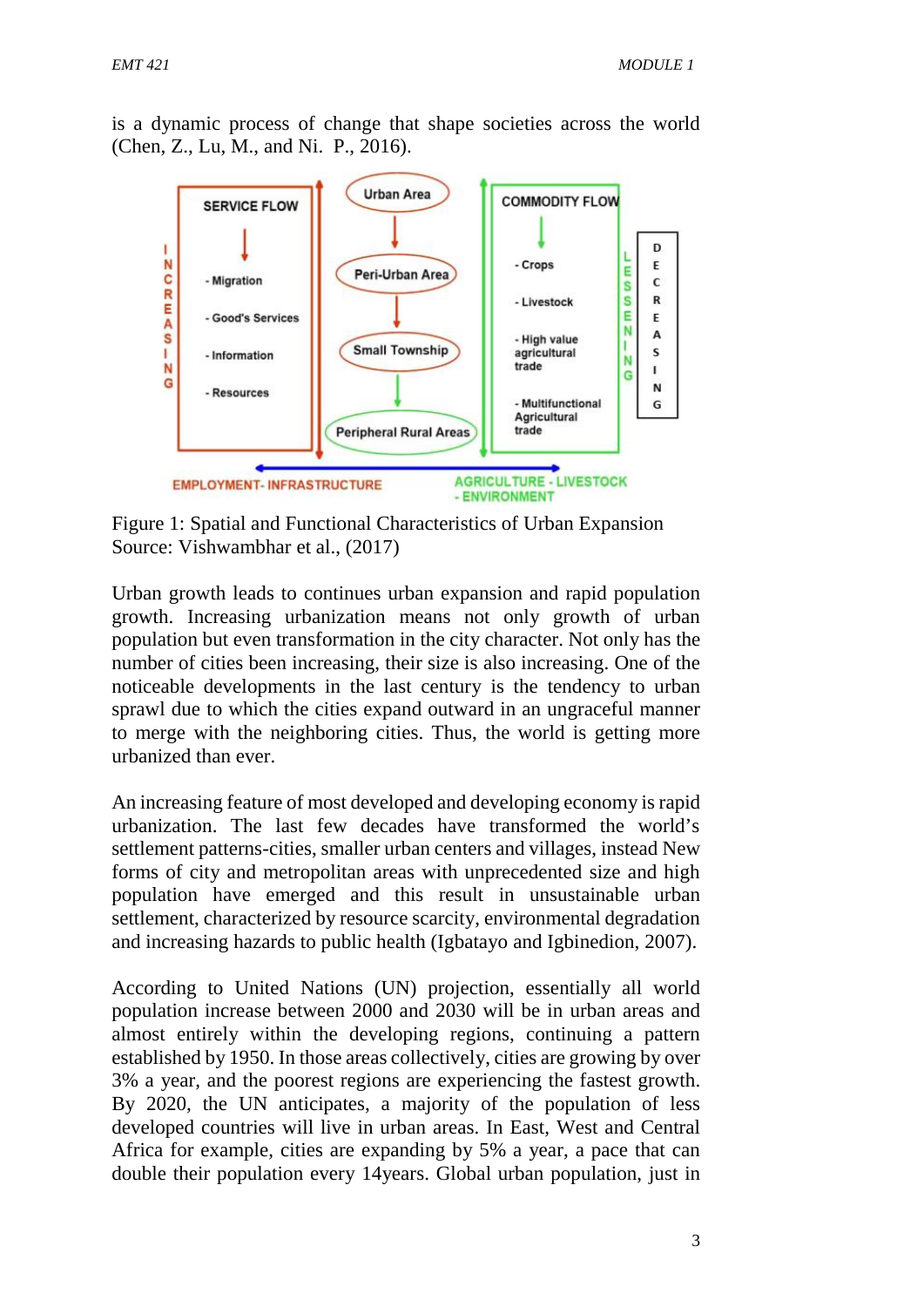1950, grew to more than 3b in 2005 and is projected to rise to 5.1b in 2030 (Getis, Getis and Fellman, 2008).

Cities today are growing at a phenomenal rate as could be inferred from these figures: In 1900, only 13 cities had a population of more than 1m and in 2000 there were 375 of such cities. It has been projected that by 2015 there will be 564 cities with population exceeding 1m. The amount of urban growth differs from continent to continent and from country to country, but all countries have one thing in common i.e the proportion of the people living in cities is on the rise (Getis, Getis and Fellman, 2008).

## **3.3 Factors Influencing Urban Growth**

Several factors have combined to be the major drivers of urban growth around the world. However, all the factors are combine into three major distinctive factors that are particularly important.

- 1. Increase birth rate
- 2. Migration
- 3. Regional development leading to expansion in city area.

According to Waugh (1995) rapid urbanization has occurred twice in time and space. First, during the 19th Century in what are now referred to as the economically more developed countries, where industrialization led to a huge demand for labor in mining and manufacturing centers. Urbanization was in this part of the world, a consequence of economic development.

Secondly, since the 1950s in the economically less developed countries, the twin process of migration from rural areas and the high rate of natural increase in population (resulting from high birth rates and falling death rates) have resulted in the uncontrolled growth of many cities. Perhaps, the rate of migration from rural to urban areas is higher than the natural growth rate of population in the rural areas. It leads to a greater concentration of population in urban centers.

Urbanization in developing countries is a consequence of population movement and growth and is not, as was previously believed, an integrated part of development.

Industrialization fosters urbanization in developed nations but in developing countries, urbanization resulted only partly from industrialization. People flock to cities seeking for a better life than they can find in rural areas, but they often do not find it. The cities of sub Saharan Africa are growing at a faster rate, largely due to rural to urban migration rather than as a consequence of industrialization/ economic growth. (Getis, Getis and Fellman, 2008).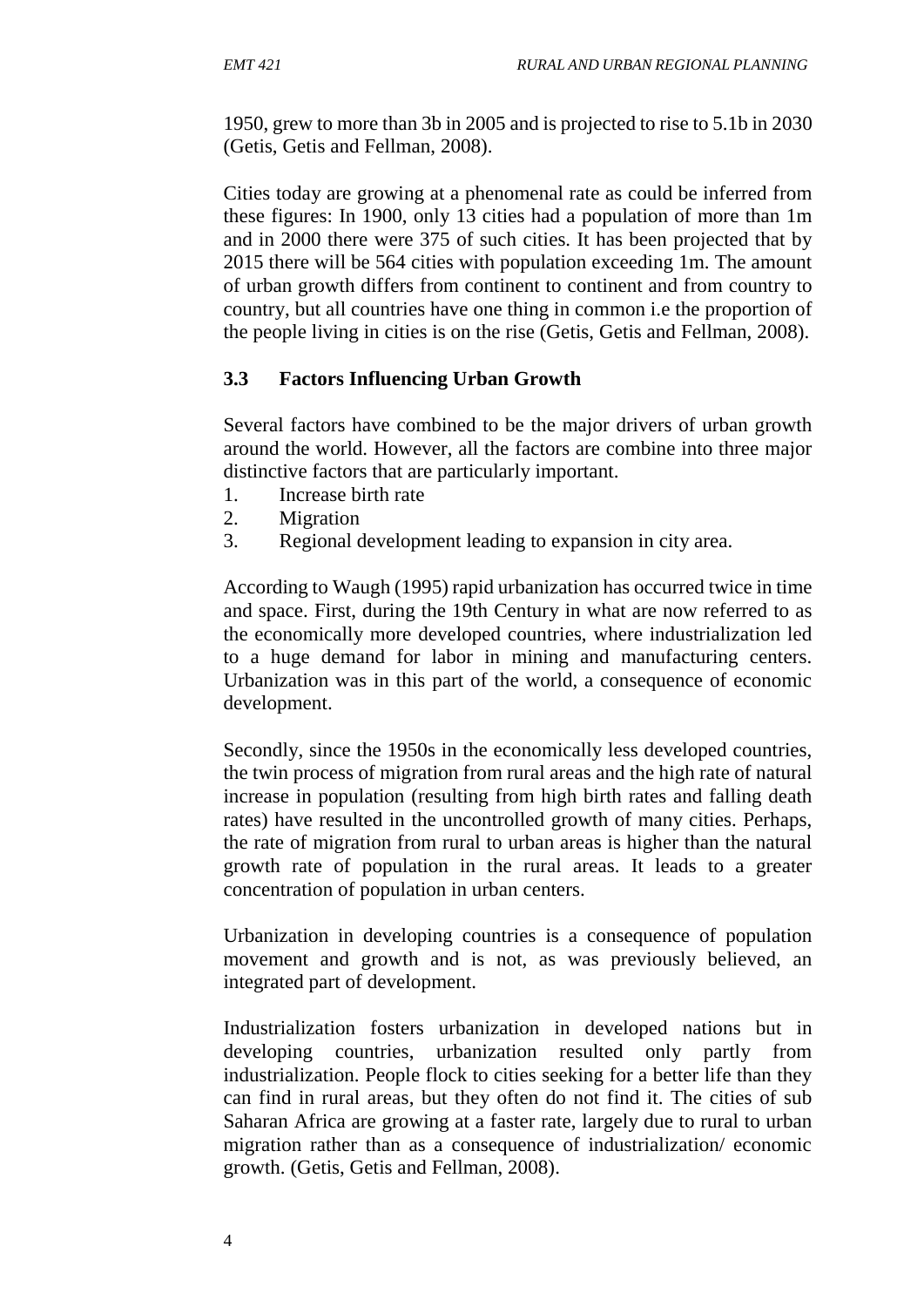As a result of the increase in urban population, there was need for expansion in city area especially in metropolitan centres, million cities, megacities and primate cities. These are categories of urban areas that needed large area of land to accommodate the ever increasing population.

### **4.0 CONCLUSION**

The World is urbanizing at a high rate and the pattern is changing with more cities having more than a million population. Therefore, decision makers and planners have to get ready manage this new urbanism experience in the World.

### **5.0 SUMMARY**

In this unit you have leant definition of an urban area, criteria for establishing an urban area, causes of urban growth and pattern of urban growth around the World.

### **6.0 TUTOR-MARKED ASSIGNMENT**

- 1. What is an urban area?
- 2. Discuss the causes for urban growth.
- 3. Briefly examine the trend and pattern of world urban growth.

- Chen, Z., M. Lu, and P. Ni. (2016). Urbanization and Rural Development in the People's Republic of China. ADBI Working Paper 596. Tokyo: Asian Development Bank Institute. Available: https://www.adb.org/publications/urbanization-and-rural development-peoplesrepublic-china/
- Getis, A., Getis, J., and Fellman, J.D. (2008) Introduction to Geography. (11th Edition) McGraw Hill Higher Education, New York
- Igbitayo, S. A. and Igbinedion, S. O. (2007) The Challenges of Rapid Urbanization and Waste Management: The Nigerian Experience. In Orabator, S.E., Okafor, F.E., Akereke, F, Okon, S.E.N. and Okogie, C.S.E. (eds). Benin Journal of Social Sciences. 5(1) 148- 157.
- Jinping L., Jun, L., Zhen, Y and Jiangang, L (2019) Differentiation of Rural Development Driven by Natural Environment and Urbanization: A Case Study of Kashgar Region, Northwest China. *Sustainability (11).*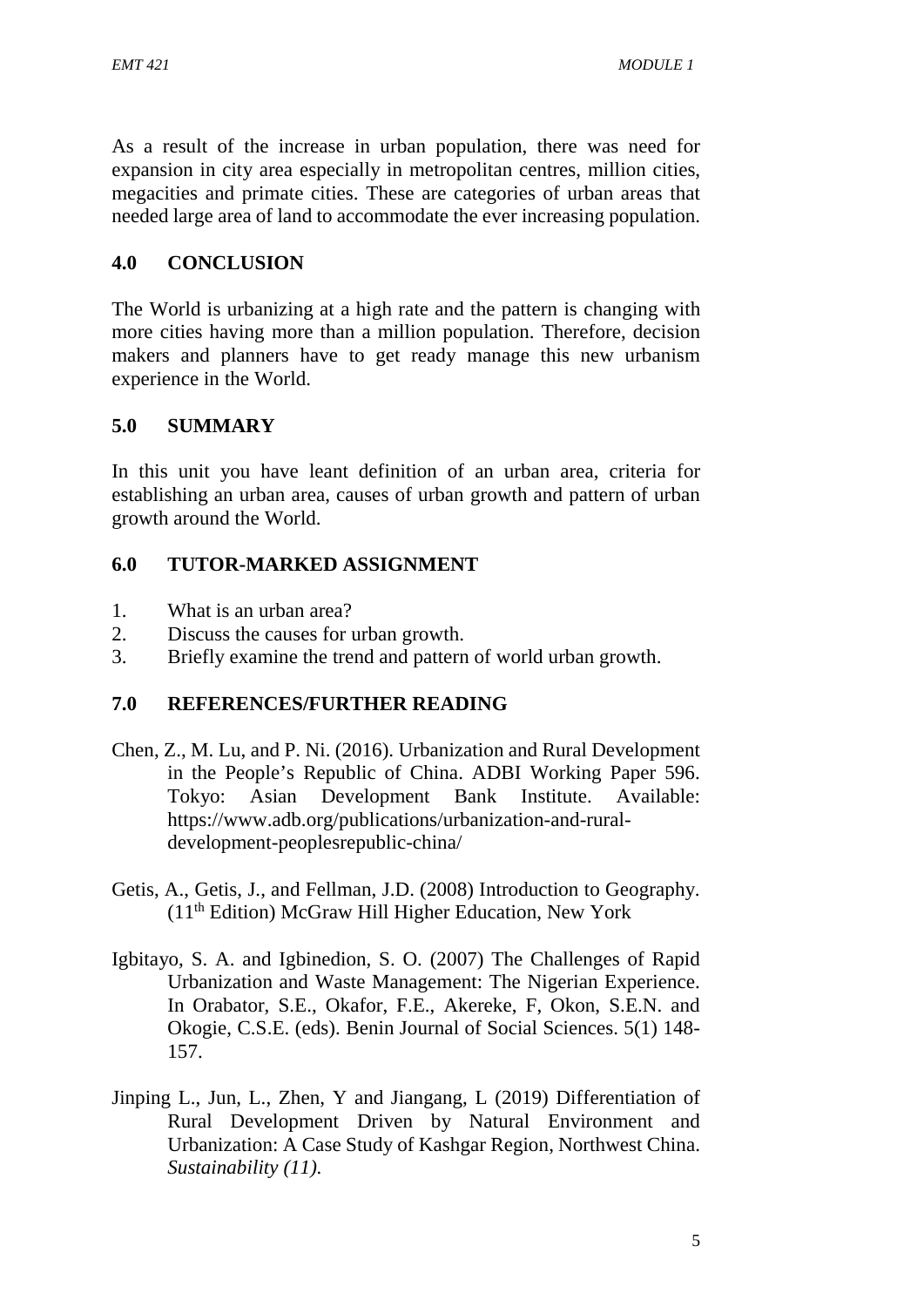- Mabogunje, A.L. (1968) Urbanisation in Nigeria. London University Press, London
- Vishwambhar, P, S., Deng, W., Lu, Y., Zhang, S., and Wan, J. S. X., (2017) Urbanization and Its Impact on Rural Livelihoods: A Study of Xichang City Administration, Sichuan Province, China. Chinese Journal of Urban and Environmental Studies Vol. 5, No. 4.
- Waugh, D. (1995) Geography: An integrated Approach (Second Edition). Thomas Nelson and Sons Ltd, London.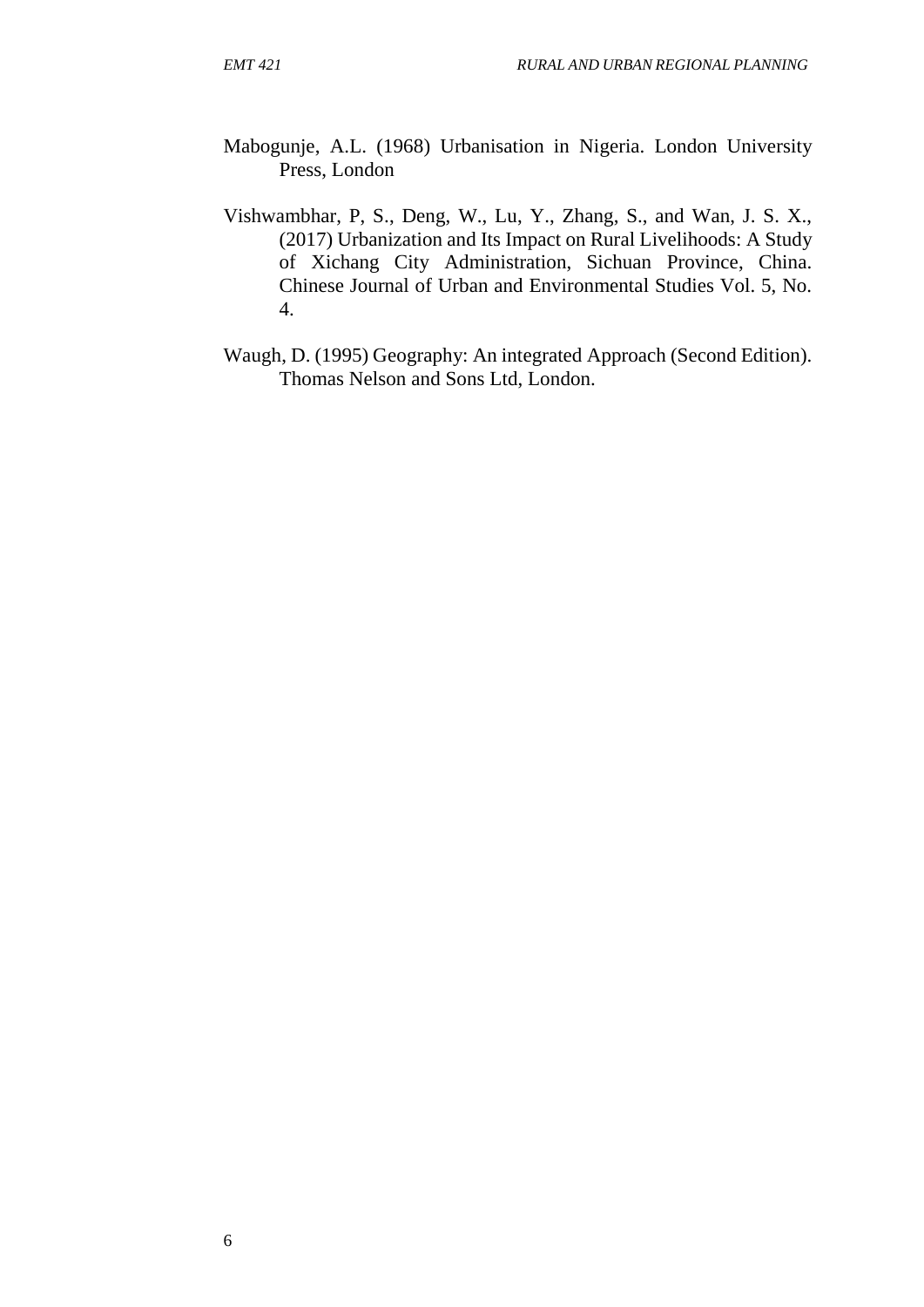## **UNIT 2 RURAL-URBAN SYNERGIES**

#### **CONTENTS**

- 1.0 Introduction
- 2.0 Objectives
- 3.0 Main Content
	- 3.1 Concept of Rural-Urban Synergy
	- 3.2 Relationships between of Rural-Urban Areas
- 4.0 Conclusion
- 5.0 Summary
- 6.0 Tutor-Marked Assignment
- 7.0 Reference/Further Reading

## **1.0 INTRODUCTION**

Rural-urban synergy is very crucial in a region. Therefore, it should be a critical area in regional planning and development of any geographical region. Nevertheless, the benefit that rural areas gain from urban development should not be overlooked. In this unit, you will learn about rural-urban synergies and the different types of interactions taken place between rural and urban areas.

### **2.0 OBJECTIVES**

By the end of this unit, you should be able to know:

- concept of rural-urban synergy
- types of relationship taken place between rural and urban areas.

#### **3.0 MAIN CONTENT**

#### **3.1 Concept of Rural-Urban Synergy**

The concept of rural-urban synergy is very important in the field of regional planning. Rural-urban synergies are the basic relationship taken place in a geographical region between rural and urban areas in terms of people, economic activities, services, social interactions and communication linkages. Therefore, rural-urban interactions can also include rural activities taking place in urban centers and urban activities taking place in rural areas Rural and urban areas are economically, socially, and environmentally interlinked spaces. Rural areas are absolutely necessary for urban areas to function. Almost all ecosystem services of urban areas are imported from rural areas. Urban areas rely on rural areas to meet their demands for food, water, wood, raw materials,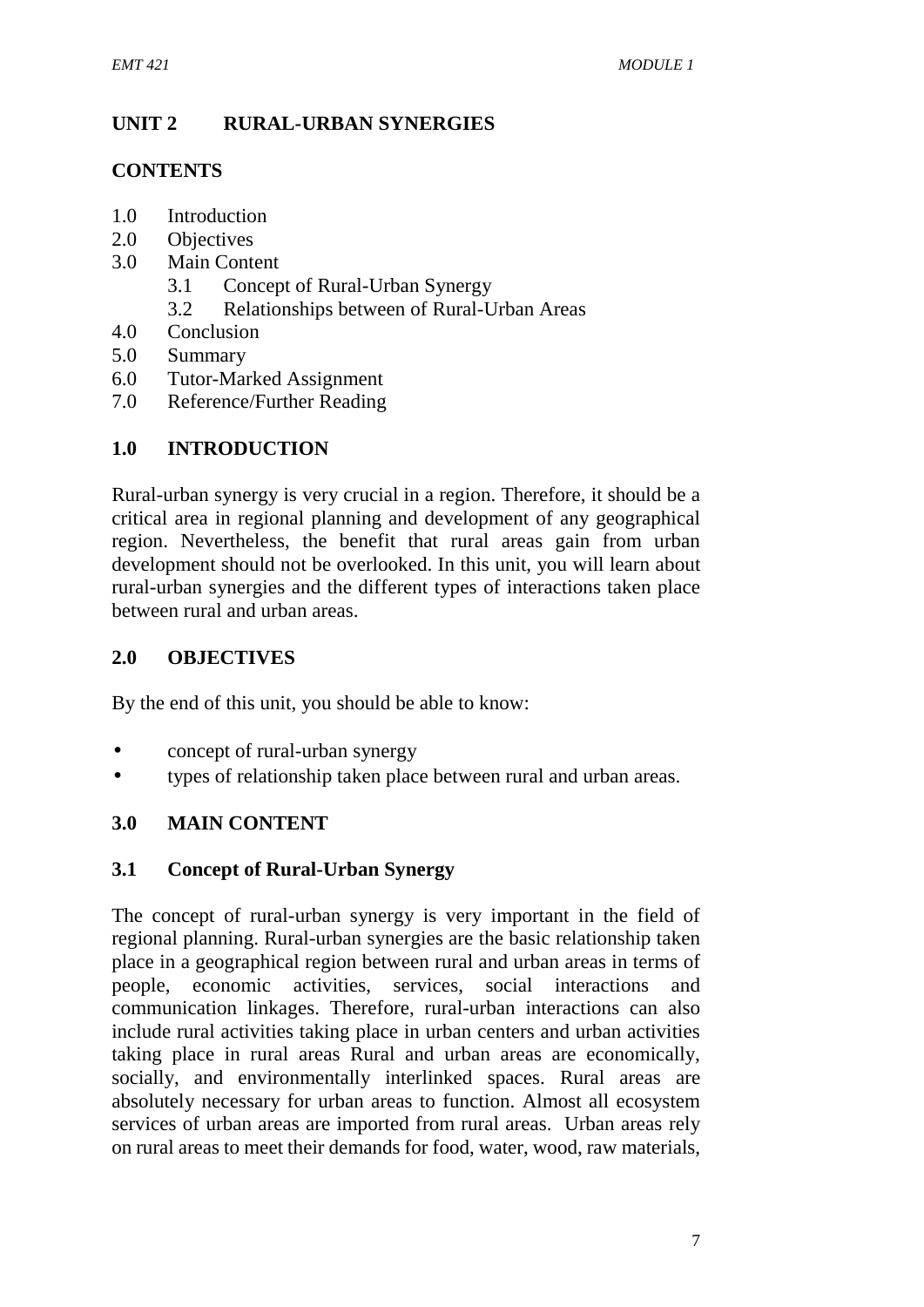etc., which are basically products of rural ecosystem services (Gebre, and Gebremedhin, 2019).

The concepts of both rural and urban areas are subjective to different economic, social, environmental and political aspects. Nevertheless, the concept of the rural area has been perceived as farming areas and urban areas as crowded population. Rural and urban areas are endowed with different amenities. What is cheap for rural areas is expensive in urban areas, and what is abundant in urban areas is less in rural areas.



Figure 2: Conceptual Framework of Ecosystem Based Rural-Urban Linkages

Source: Gebre, and Gebremedhin, (2019)

Rural-urban linkages play a crucial role in accelerating national development through the flows of goods and services, information, people and technology from and to rural and urban areas.

#### **3.2 Relationships between of Rural-Urban Areas**

Several types of interactions take place between rural and urban areas of a geographical region that includes the following:

- 1) Trade takes place between the areas in terms supply of goods either from rural to urban area or vice versa. Example, traders may decide to sale phones, building materials, textile, package food, goods in a rural area.
- 2) Agricultural relationship: Farmers supply food commodities to urban areas or to industries for processing and the process food are supplied to rural areas.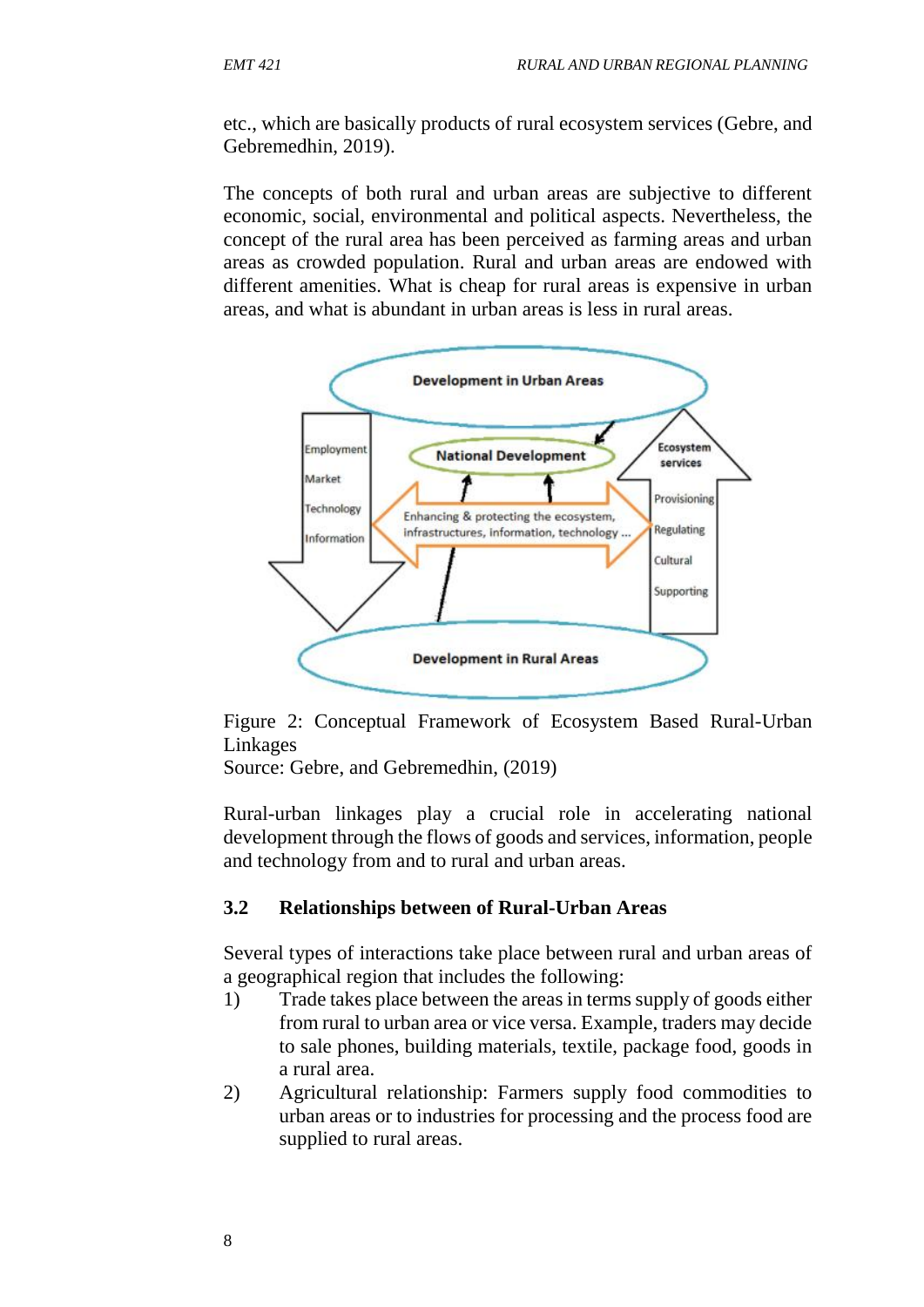- 3) Social interaction in the forms of recreational, cultural or entertainment between rural and urban areas.
- 4) Employment: Working relationship in terms of laborers (workers) exist between the rural and urban areas.
- 5) Communication and Transportation: People commute on daily basis from either rural to urban areas or vice versa.
- 6) Industrial Interactions; This can be in the form of industrial goods supply to rural areas from urban areas or from rural industries to urban areas.
- 7) Energy Commodities: Energy resources are mostly found in rural areas (Include coal, crude oil, natural gas uranium and Wood) which are processed to get energy commodities, which are supplied to the urban areas as petrol, gas, kerosene, fuel wood etc.
- 8) Special Services and Institutions: Different types of services can be found in urban areas which are not available in rural areas. Therefore, the rural people harness such services from urban areas such as some tertiary education, administrative, banks, insurance services etc. Also, state capital and headquarters of some organizations are found in the cities.
- 9) Remittance: Remittance in terms of cash flows globally and between urban and rural areas. However, it is much more taken place in developing countries.

### **4.0 CONCLUSION**

The interdependence of rural and urban areas is very important to their respective development in social, economic and political spheres. Nevertheless, the development of urban areas is highly dependent on the development of the nearby rural areas and vice versa.

## **5.0 SUMMARY**

Urbanization is characterized by stronger rural-urban linkages, with more intense flows of people, money, and goods across the rural-urban interface of a region.

## **6.0 TUTOR-MARKED ASSIGNMENT**

- 1. What do you understand by rural-urban synergies?
- 2. List and discuss five major relationships between rural and urban areas.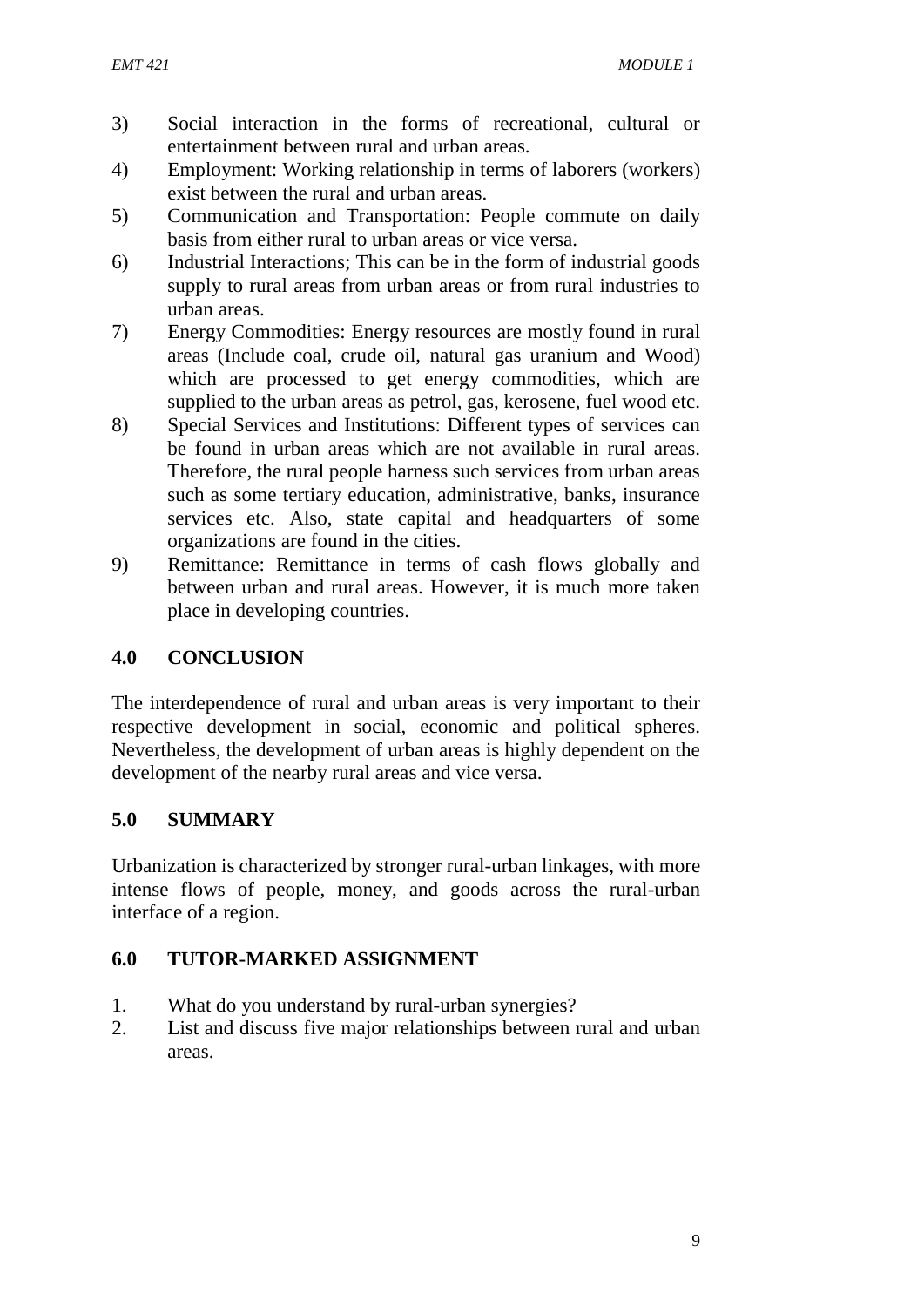### **7.0 REFERENCE/FURTHER READING**

Gebre, T and Gebremedhin, B., (2019) The Mutual Benefits of Promoting Rural-Urban Interdependence through Linked Ecosystem Services. Global Ecology and Conservation (20)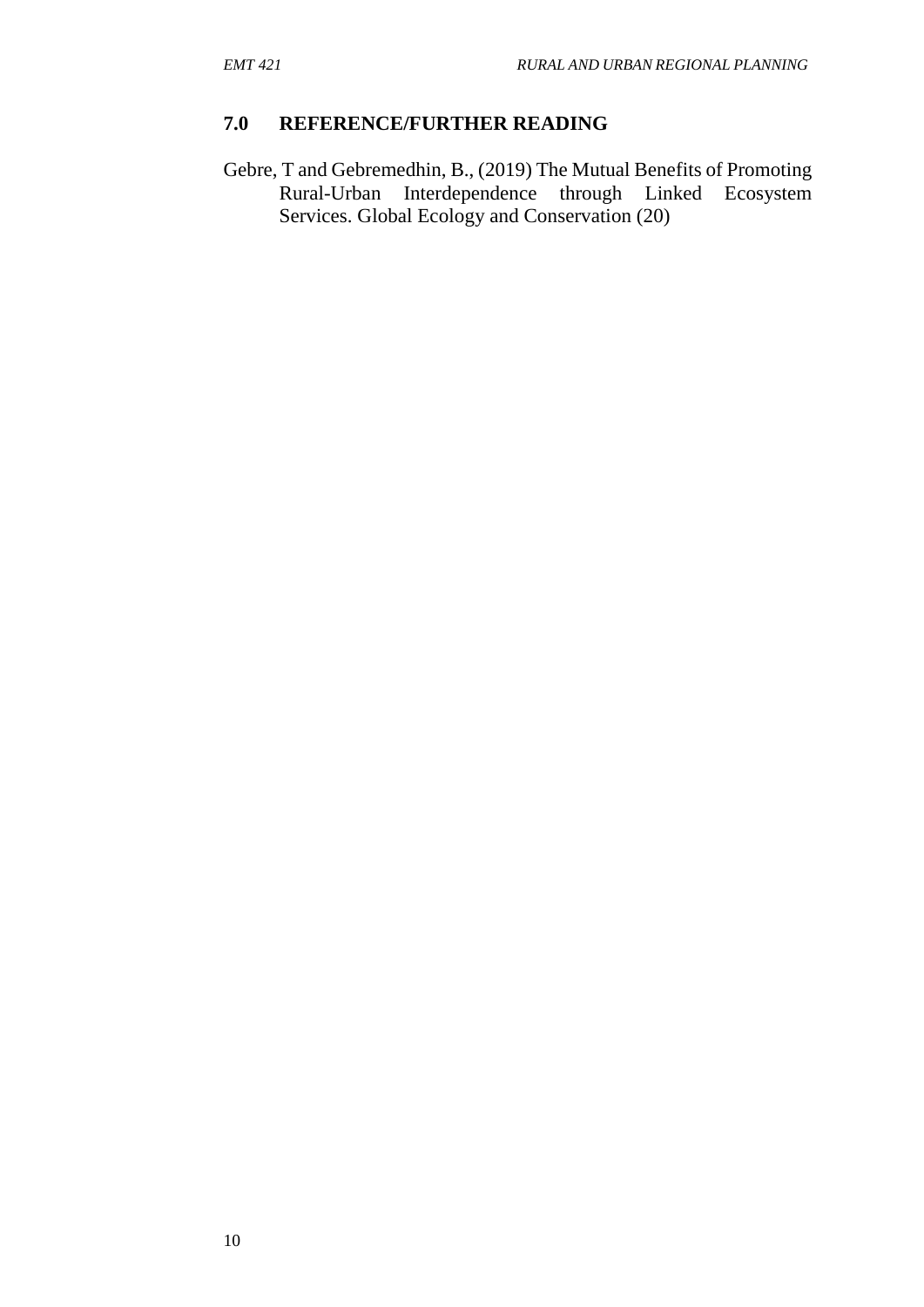## **UNIT 3 RURAL-URBAN MIGRATION**

#### **CONTENTS**

- 1.0 Introduction
- 2.0 Objectives
- 3.0 Main Content
	- 3.1 Meaning of Migration
	- 3.2 Rural-Urban Migration
	- 3.3 Drivers of Rural-Urban Migration
- 4.0 Conclusion
- 5.0 Summary
- 6.0 Tutor-Marked Assignment
- 7.0 References/Further Reading

### **1.0 INTRODUCTION**

Migration is an important phenomenon in a region. It adds population to the receiving region and depopulate the origin of the migrants, thereby losing a member. Rural-urban migration is an aspect of migration. In this unit, you will learn about migration, rural-urban migration and its drivers.

### **2.0 OBJECTIVES**

By the end of this unit, you should be able to:

- define Migration
- differentiate between (i) emigration and immigration (ii) internal and international migration
- understand what is rural-urban migration
- understand the drivers of rural-urban migration.

## **3.0 MAIN CONTENT**

#### **3.1 Meaning of Migration**

Migration is considered as the movement of people from one geographical region to another, which may be on temporary or permanent basis. These can be within a country or internationally across borders. People migrate based on the prevailing conditions and the reasons for it vary from one person to another depending on the situation that brought about the decision. Migration is a selective process affecting individuals or families with certain economic, social, educational and demographic characteristics (Amrevurayire and Ojeh, 2016).

Migration has also been identified as a survival strategy utilized by the poor, especially the rural dwellers (Ajaero and Onokola 2013). In Africa,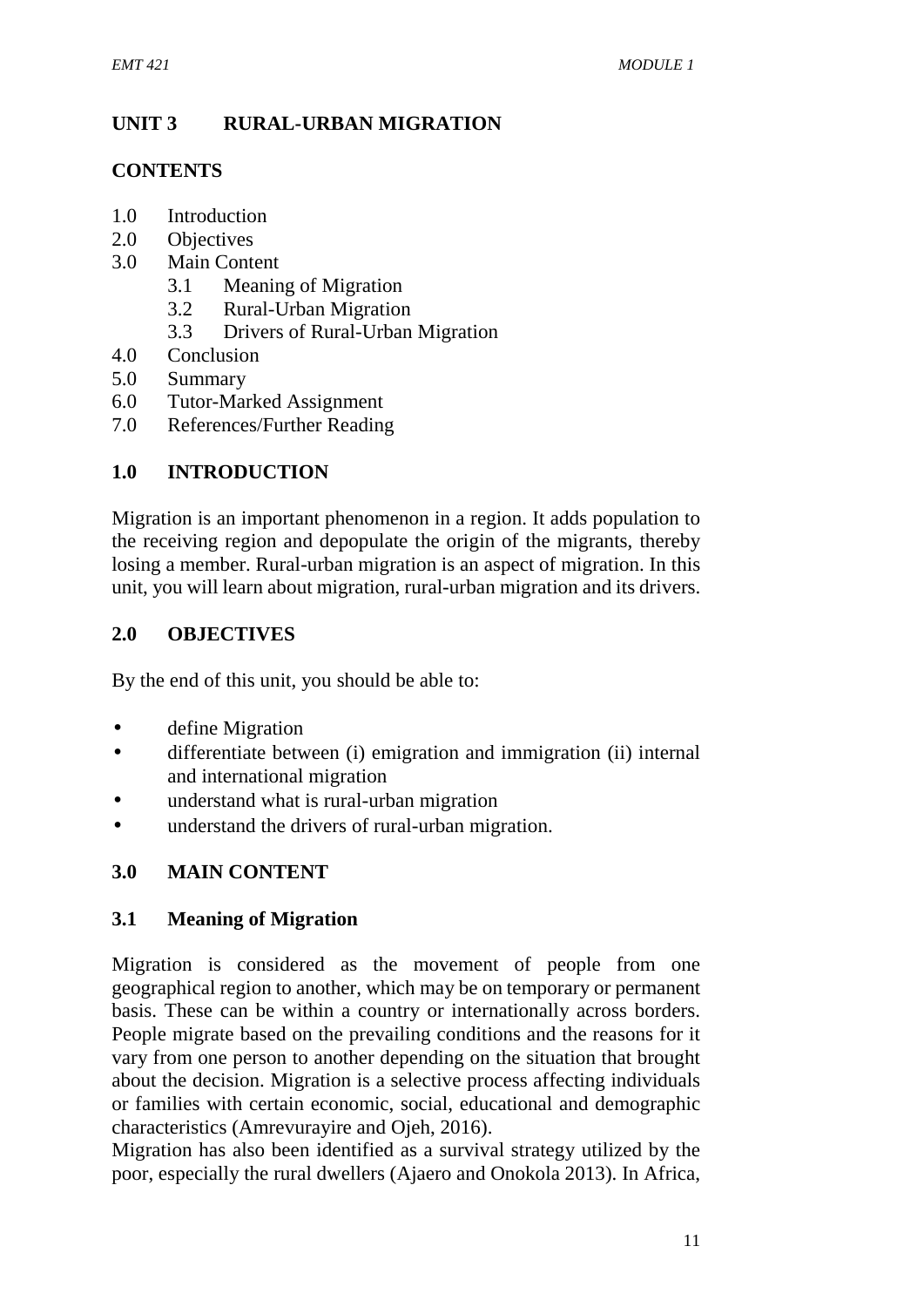the migration of labor both in colonial times and presently has been particularly important in the development process. During colonial times a combination of factors such as the freedom to move across colonial boundaries and the imposition of taxes by colonial governments led to well established "circular" streams of migration.

Migration can be internal i.e within a country or internationally across borders. Internal migration occurs within a country, either within a state or between states, whether urban to rural, urban to urban, rural to rural, or rural to urban. International migration involves movement across political boundaries of a country. Such migrants are known as immigrants (coming into a foreign country) and emigrants (leaving their own country).

The term associated with migrants arriving at their destination is "in migrants", and with those leaving their place of origin is "out-migrants". The movement of people from rural to urban areas is a common occurrence in Nigeria. Managing human mobility is one of the greatest challenges for receiving regions in both developed and developing countries.

### **3.2 Rural-Urban Migration**

Rural-urban migration is the movement of people from the countryside to the city. Rural to Urban migration is a response to diverse economic opportunities across space, which makes it one of the significant form of migration. These is clearly as a result of the rural-urban dichotomy.

Consequently, the effects of rural-urban migration in the rural places of origin of migrants may be manifest in many ways: the rural areas loose youths and some adults to work on farmlands (rural depopulation); often has economic benefits through having better quality of life, good jobs and remittances from the city; other benefits include access to education and health care. Thus, increasing the population of the urban area. Presently, more than half the world's population resides in urban areas.

Cities address the immediate needs of migrants and respond to a number of challenges brought on by the rural migrants. Indeed, many cities welcoming rural migrants show that well managed migration can be an asset for economies and societies, particularly in the long term.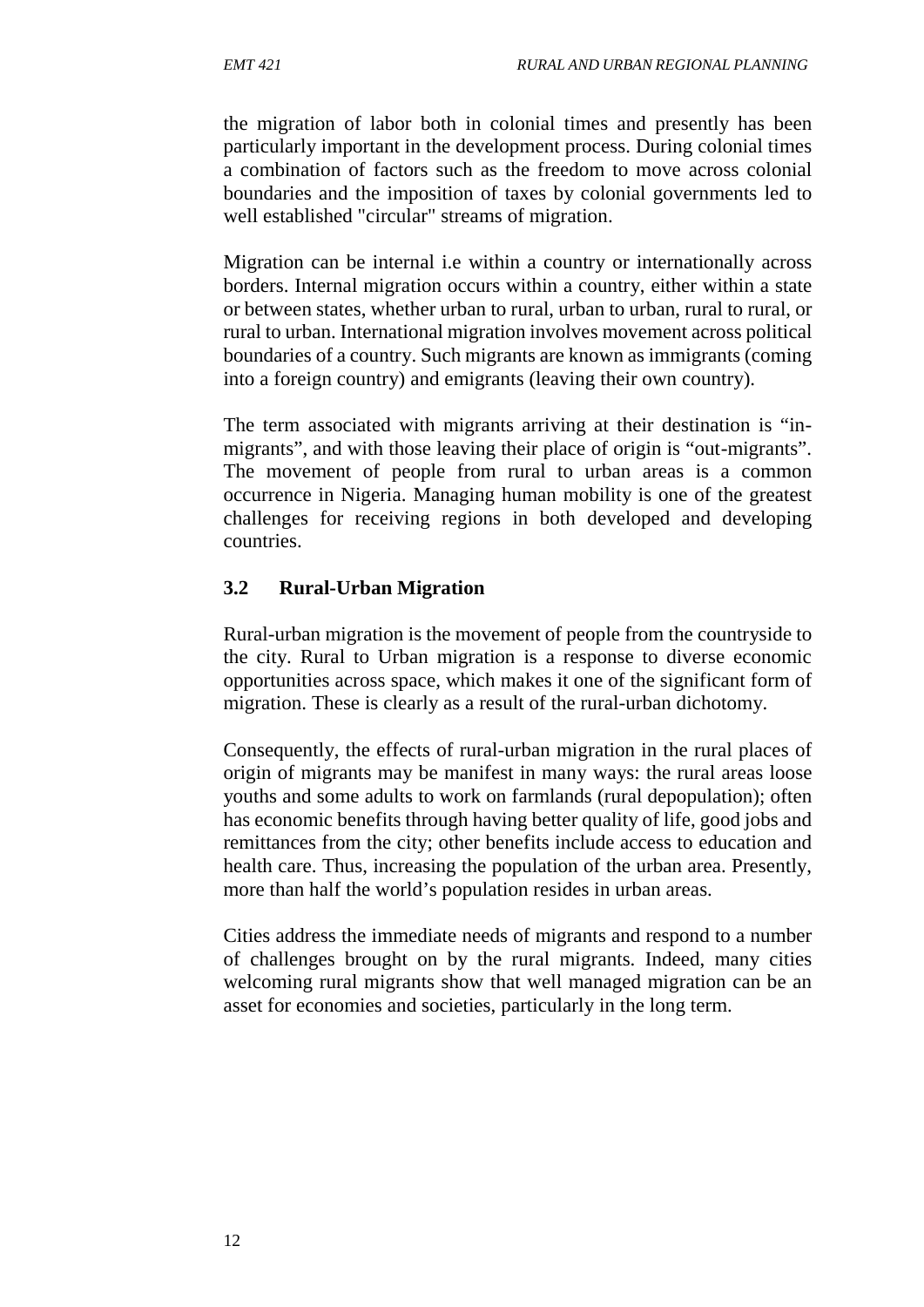## **3.3 Drivers of Rural-Urban Migration**

Globally, people migrate from rural-urban areas base on some favourable and unfavourable reasons. These reasons can be categorized into two major aspects of PULL and PUSH factors of rural-urban migration. The favourable attributes of a location are the pull factors, which attract a person to migrate. The unfavourable attributes operating at a location are the push factors, which force or compel a person to migrate.

The pull factors include: -

- i. Job opportunities in cities.
- ii. Better education and health services.
- iii. Urban facilities- entertainment, cinemas, recreational etc.
- iv. Better income and prospects for wealth creation.
- v. Political independence-new nations and state creation.
- vi. Security of lives and property.
- vii. Social/Cultural-Family reunification.
- viii. Favorable Weather and Climate.

The push factors include: -

- i. Rural Poverty.
- ii. Unsustainable livelihood.
- iii. Unemployment and Underemployment.
- iv. Environmental/Ecological Problems- climate change, famine, drought etc.
- v. Political Instability-War/Conflict.
- vi. Disaster- earthquake, wild fire, flooding etc.
- vii. Culture- Escape from a crime punishment and social status.
- viii. Inadequate Social Services/Facilities.

## **4.0 CONCLUSION**

Human mobility has become one of the major forces and drivers of urban growth in the developing World. There is need for urban planners to control and manage it in a sustainable manner.

## **5.0 SUMMARY**

In this unit, you have learnt:

- definition of migration, rural-urban migration
- differences between emigration and immigration, internal and international migration
- the drivers of rural-urban migration.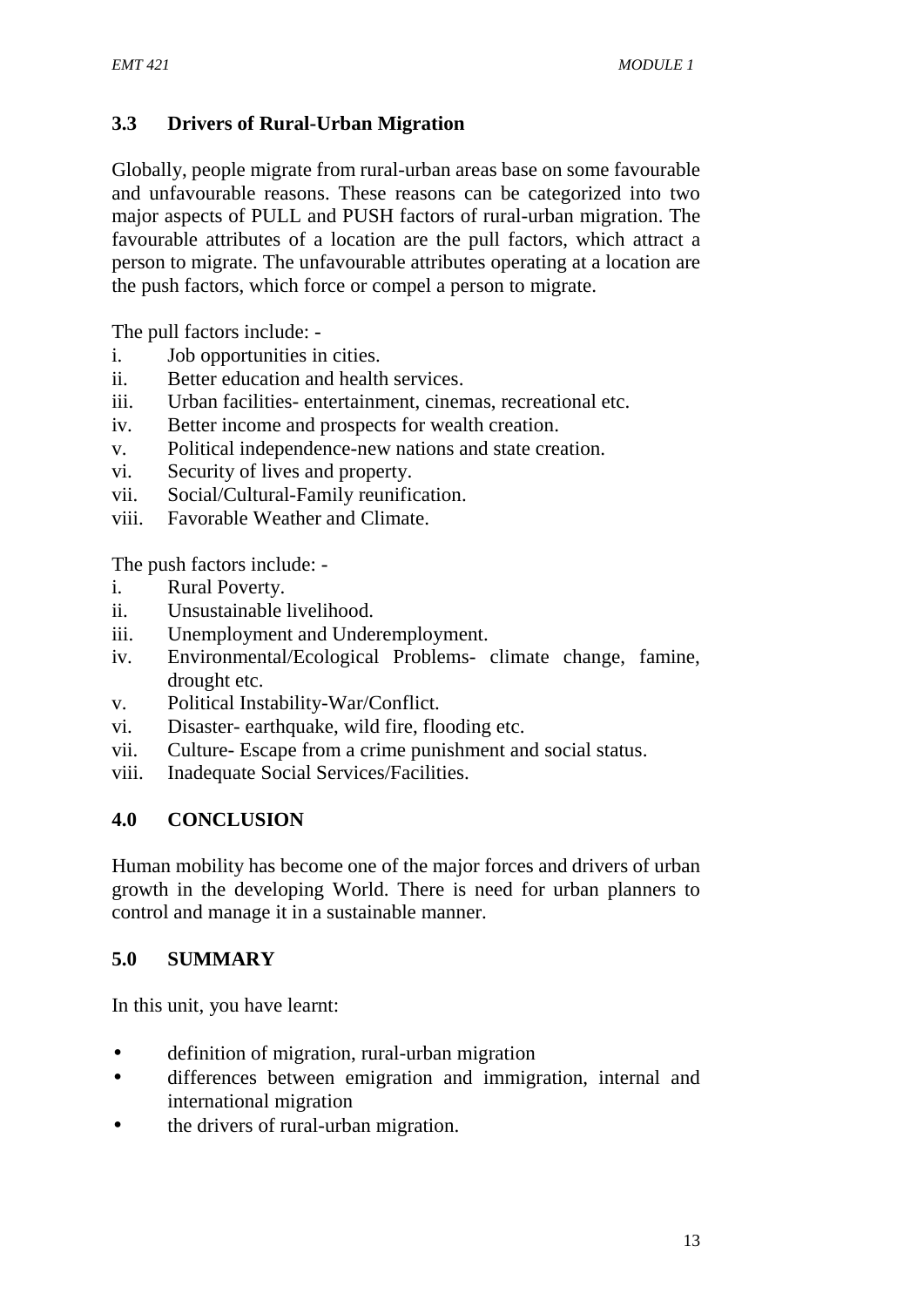### **6.0 TUTOR-MARKED ASSIGNMENT**

- 1. In your own words, define migration
- 2. Write short notes on the following:
	- a. emigration and immigration
	- b. internal and international migration
	- c. rural-urban migration
- 3. Discuss the drivers of rural-urban migration

- Amrevurayire, E, O., and Ojeh, V. N., (2016) Consequences of Rural- Urban Migration on the Source Region of Ughievwen Clan Delta State Nigeria. European Journal of Geography (7) 3:42 – 57
- Ajaero, C, K., and Onokola, P. C., (2013) The Effects of Rural-Urban Migration on Rural Communities of Southeastern Nigeria. International Journal of Population Research Volume 10, Hindawi Publishing Corporation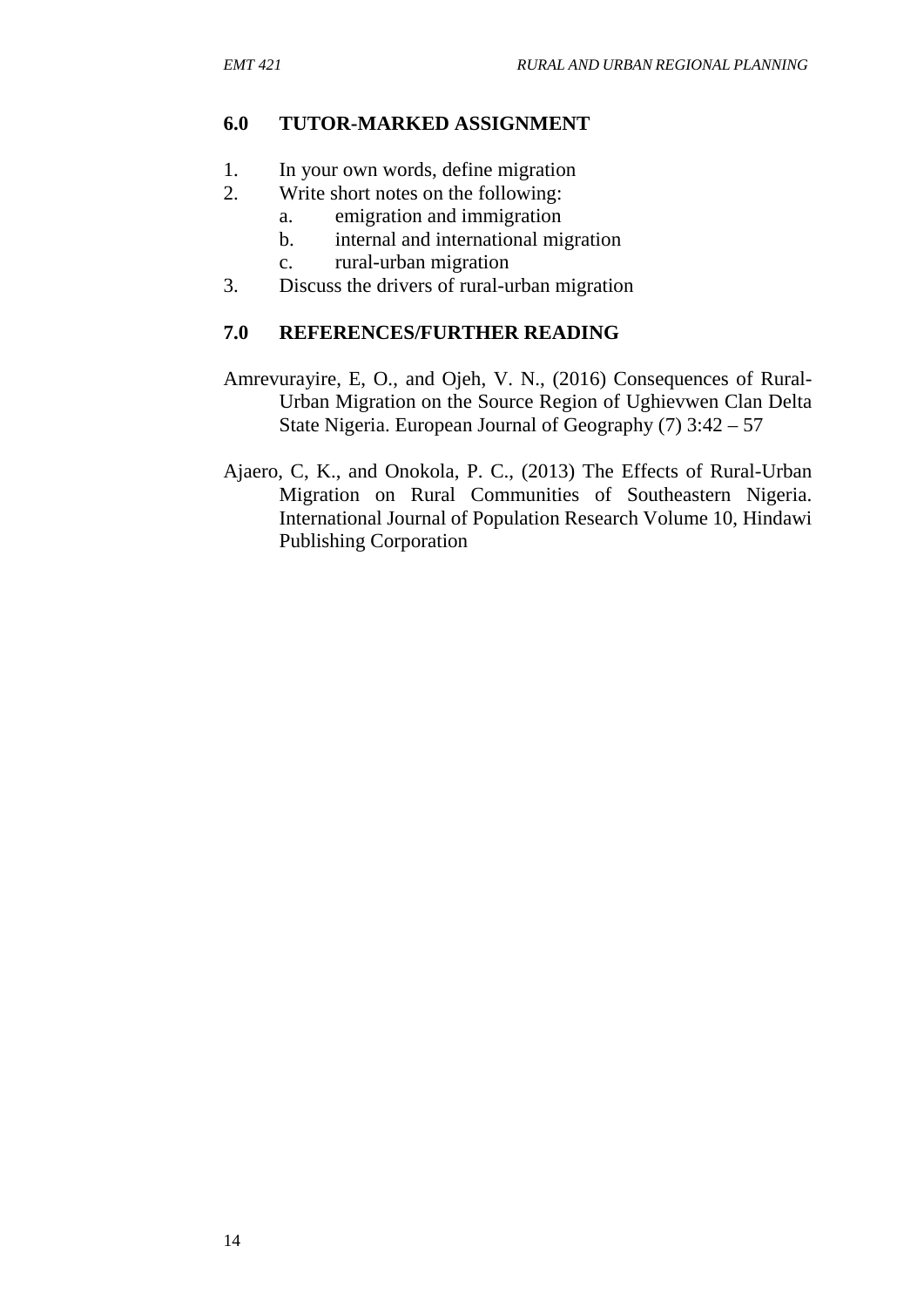## **UNIT 4 URBAN PROBLEMS**

### **CONTENTS**

- 1.0 Introduction
- 2.0 Objective
- 3.0 Main Content
	- 3.1 Meaning of Urban Problems
	- 3.2 Nature of Urban Problems
- 4.0 Conclusion
- 5.0 Summary
- 6.0 Tutor-Marked Assignment
- 7.0 References/Further Reading

## **1.0 INTRODUCTION**

Urban areas are characterized by high population density, these results to enormous pressure on the environment which causes different problems to be experience. In this unit, you will learn about different types of problems that are related to urban areas.

## **2.0 OBJECTIVE**

By the end of this unit, you should be able to:

• know the various challenges that are facing urban areas cause by high level of urbanization.

## **3.0 MAIN CONTENT**

#### **3.1 Meaning of Urban Problems**

These are the various challenges of environmental, planning, political, social, economic cause as a result of high urbanization of the World. Therefore, the urban areas of developing countries which are still experiencing this high rate of urbanization are facing enormous challenges to solve the urban problems.

## **3.2 Nature of Urban Problems**

The continued high rates of urbanization in the World especially in developing countries comes with enormous challenges. The high level of urbanization is placing pressure on limited available resources in the city causing negative impact on the quality of life due to high demand on different services which are readily not available.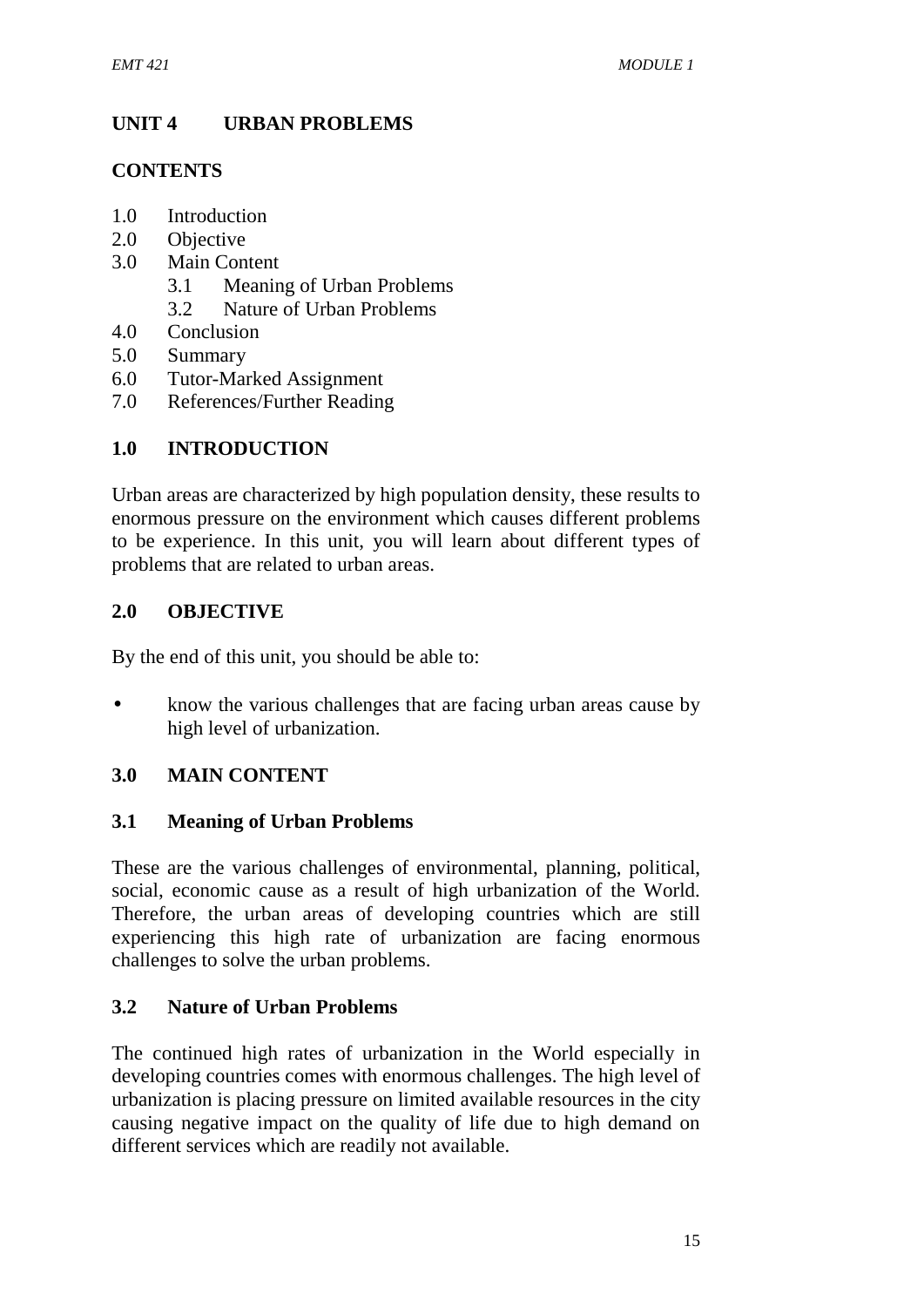The impacts may manifest in the following ways:

- 1. Inadequate Infrastructure
- 2. Unemployment
- 3. Urban poverty
- 4. Slum creation
- 5. Political Instability
- 6. Social Problems such as robbery, prostitution, overcrowding and social disruption etc.
- 7. Urban Violence/Conflict
- 8. Environmental Pollution (Water, Land and Air)
- 9. High rate of rural-urban Migration
- 10. Urban Primacy
- 11. Human Trafficking
- 12. Environmental Problems (Waste generation, Global Warming, Flooding, Wild Fire etc.)
- 13. Health Hazards
- 14. Vehicular Congestion
- 15. Lack of affordable housing

## **4.0 CONCLUSION**

Urban problems are features mostly found in developing countries due to increasing level of urbanization, which is affecting the quality of city life.

## **5.0 SUMMARY**

In this unit, you will learn about different types of challenges affecting urban areas.

## **6.0 TUTOR-MARKED ASSIGNMENT**

List and explain the nature of urban problems affecting your city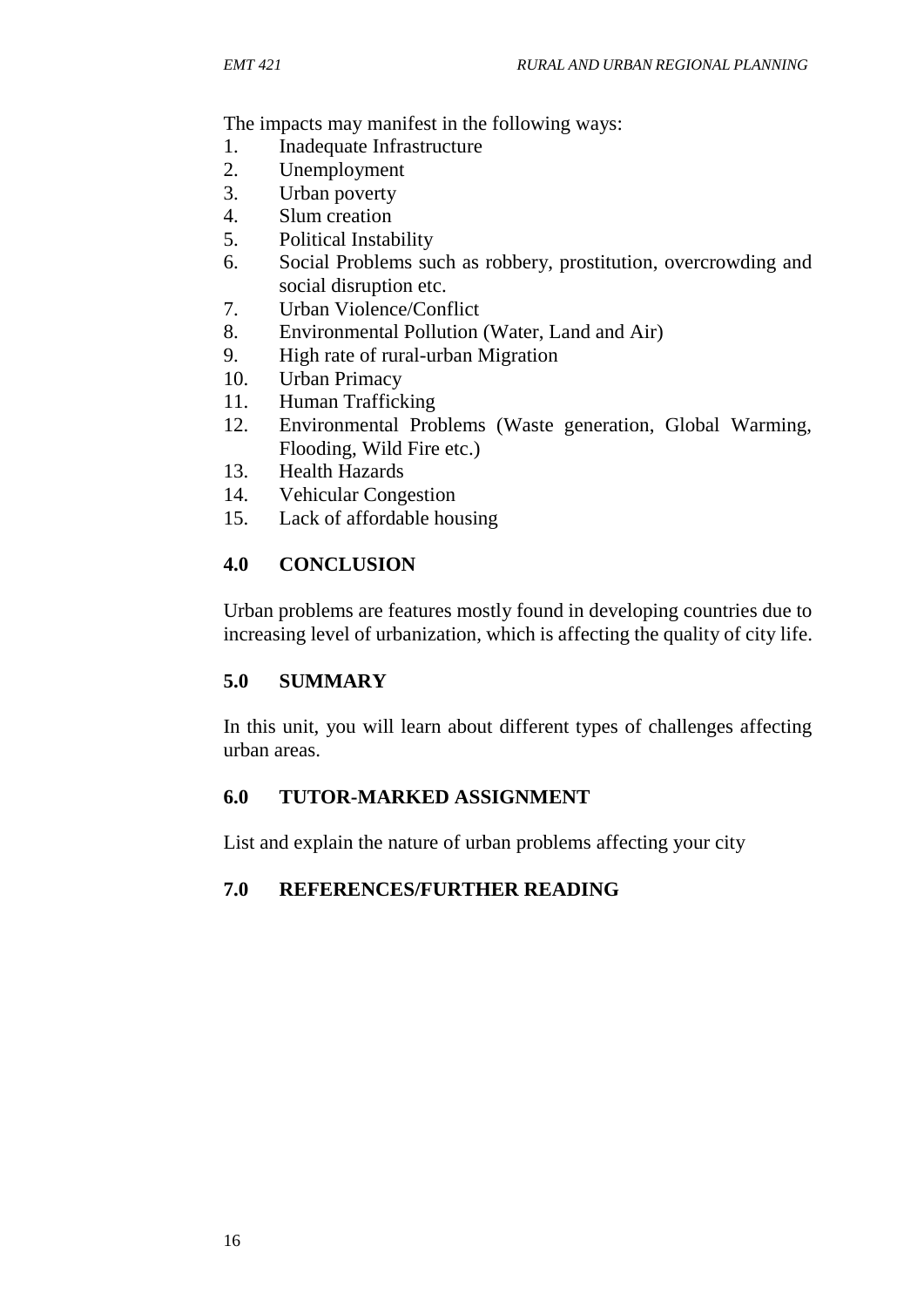## **UNIT 5 URBAN GOVERNANCE**

### **CONTENTS**

- 1.0 Introduction
- 2.0 Objectives
- 3.0 Main Content
	- 3.1 Meaning of Urban Governance
	- 3.2 Role Urban Governance
- 4.0 Conclusion
- 5.0 Summary
- 6.0 Tutor-Marked Assignment
- 7.0 Reference/Further Reading

## **1.0 INTRODUCTION**

Urban governance is a very vital in management of urban areas. Due to high urbanization rates, contemporary cities are facing enormous challenges such as land use changes, environmental problems, poverty, conflict, crimes etc that need to be properly governed. In this unit, you will learn about city governance and management.

## **2.0 OBJECTIVES**

By the end of this unit, you should be able to:

- understand the meaning of urban governance and
- the roles in terms of having a properly planned and managed city

## **3.0 MAIN CONTENT**

#### **3.1 Meaning of Urban Governance**

Urban Governance play an increasingly important role in promoting sustainable urbanization. Prepare for future risks: Cities need to be prepared not only for the risks arising from global phenomena such as climate change, but also those arising from local processes.

Urban Governance would look more generally and equally at the actual and potential roles for other sectors in urban area. Urban governance is the process by which governments (local, regional and national) and stakeholders collectively decide how to plan, finance and manage urban areas (Avis, 2016)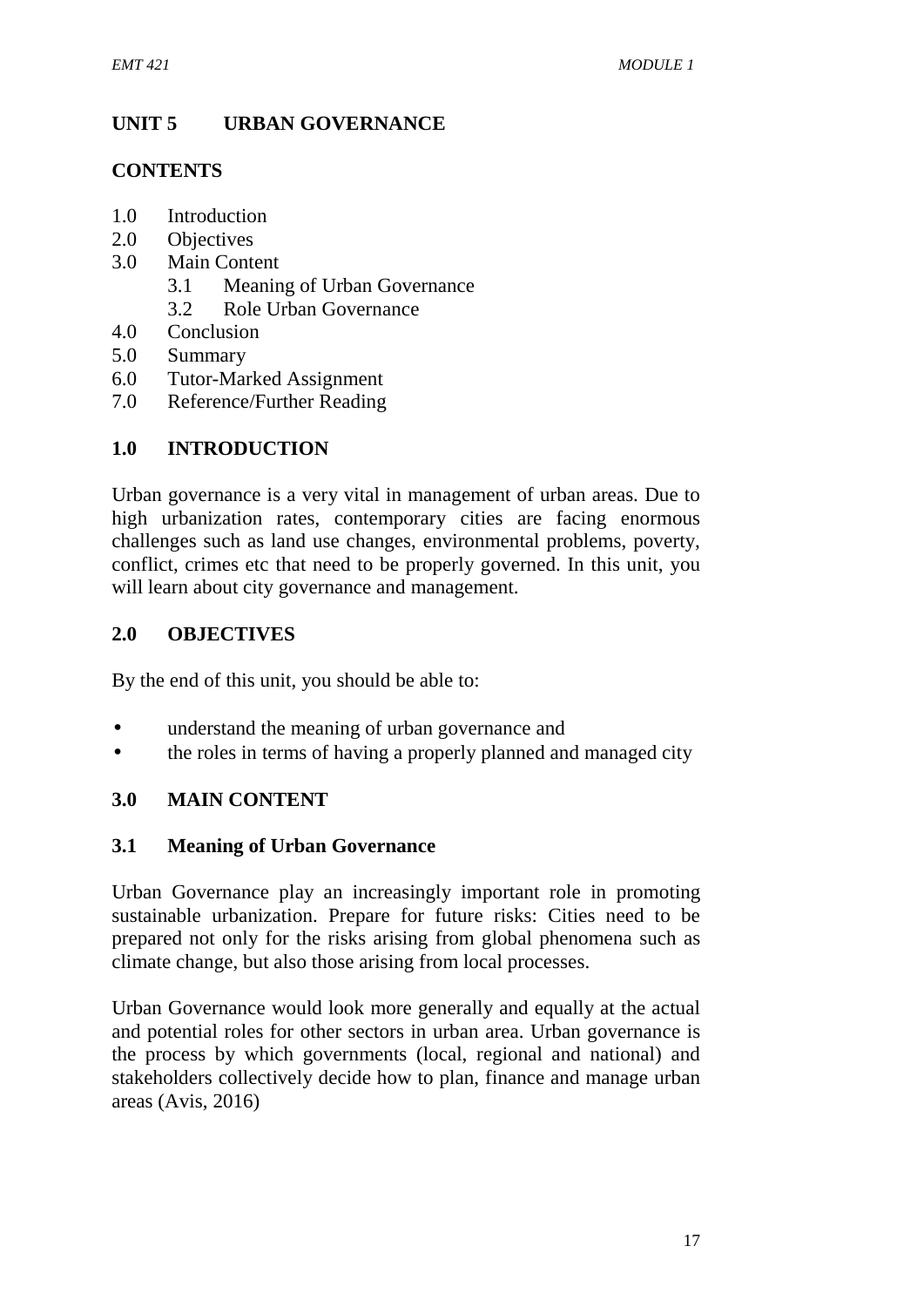#### **3.2 Role Urban Governance**

The 21st century has been referred to as the first urban century. More than 50% of the world's population live in urban areas. Rapid urbanization has been identified as both an opportunity and a global challenge. Urban centers drive economic growth and offer economies of scale in productivity and public investment; they are social melting pots, centres of innovation and drivers of social change. However, cities can also be marked by inequality, poverty, conflict, violence and environmental degradation (Avis, 2016).

Managing cities and urban growth is one of the defining challenges of the twenty-first century. If managed well, cities can act as engines of growth and provide inhabitants with better job opportunities and improved healthcare, housing, safety and social development. Further, cities can contribute to national growth through increased revenue generation and political stability, as well as playing a role in post-conflict reconciliation. Conversely, cities need to be effectively planned, managed and governed to reduce poverty, inequality and conflict. Other urban management measures include:

- 1. Urban renewal and Planning measures: Involves slum up grading and physical and social planning, land use planning of the city by developing layout and management of urban land uses.
- 2. Provision of Urban Infrastructure and its Sustainability (Water supply, electricity, transport, hospitals, schools etc.)
- 3. Housing Reforms and Development: These can be achieved through mass housing, new towns (satellite towns), small and intermediate towns for urban populace.
- 4. Check and control rural-urban migration
- 5. Urban Information System: Have a data bank of all land users, which is very important in terms of revenue generation.
- 6. Community Base Organization (CBO) and NGOs: They are mostly supplementing government work in many sectors of the urban area.
- 7. Disaster Prevention System: There is need to prepare for any disaster emergency in urban areas to assist the victims.
- 8. Urban live ability: Livability is important for urban planners and governments at all levels. The aim is for the city to be a liveable, healthy and sustainable for people with balance urban development.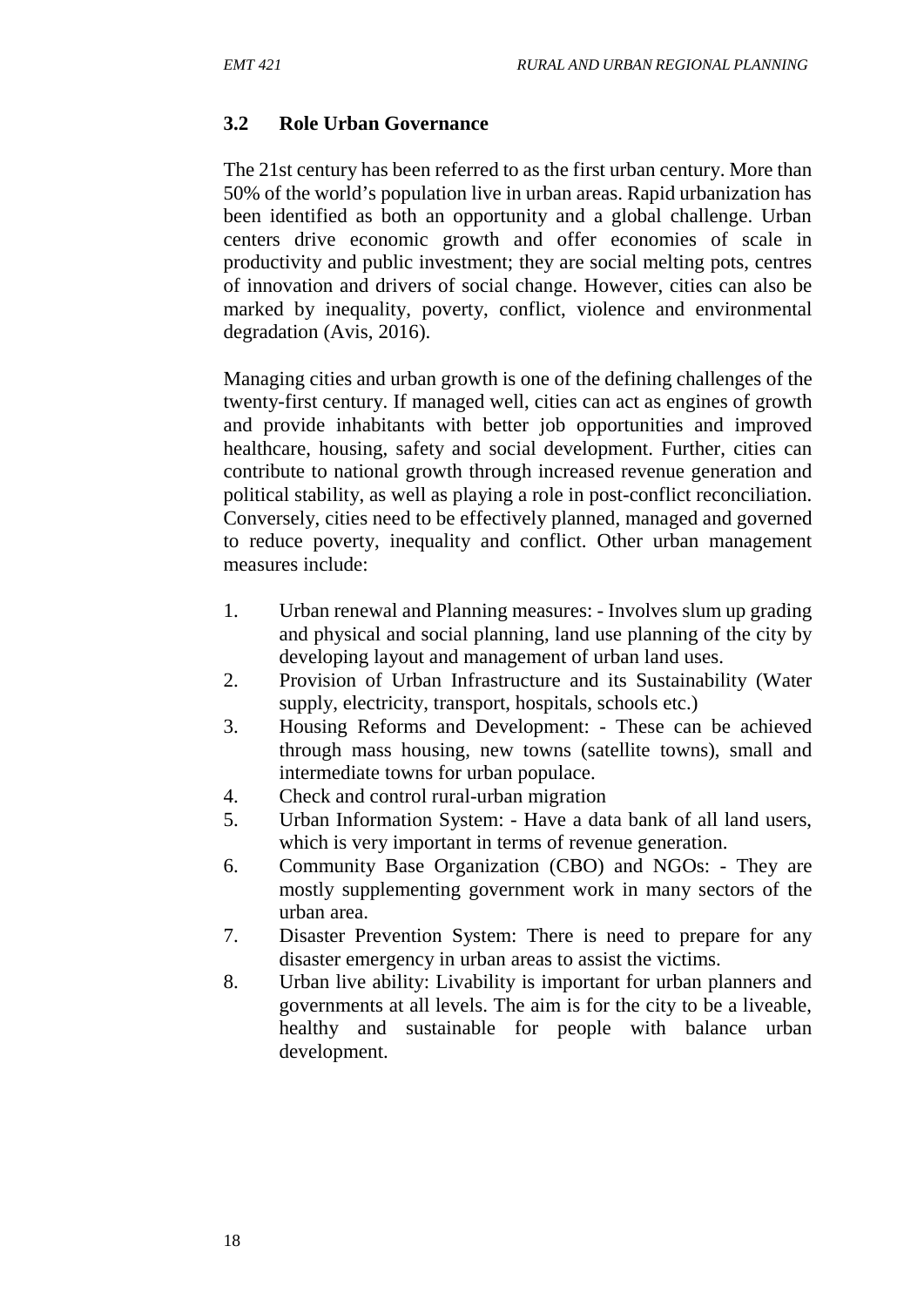## **4.0 CONCLUSION**

The goal of the urban governance is to manage and plan the growth of an urban area in a sustainable manner. The plan is enforcing mostly by government authority to ensure a proper and orderly growth of a city.

### **5.0 SUMMARY**

In this unit, you will have learnt about different types of urban governance and management.

#### **6.0 TUTOR-MARKED ASSIGNMENT**

- 1. What do you understand by urban governance?
- 2. Explain the role of urban governance in urban planning

#### **7.0 REFERENCE/FURTHER READING**

Avis, W. R. (2016). Urban Governance (Topic Guide). Birmingham, UK: GSDRC, University of Birmingham.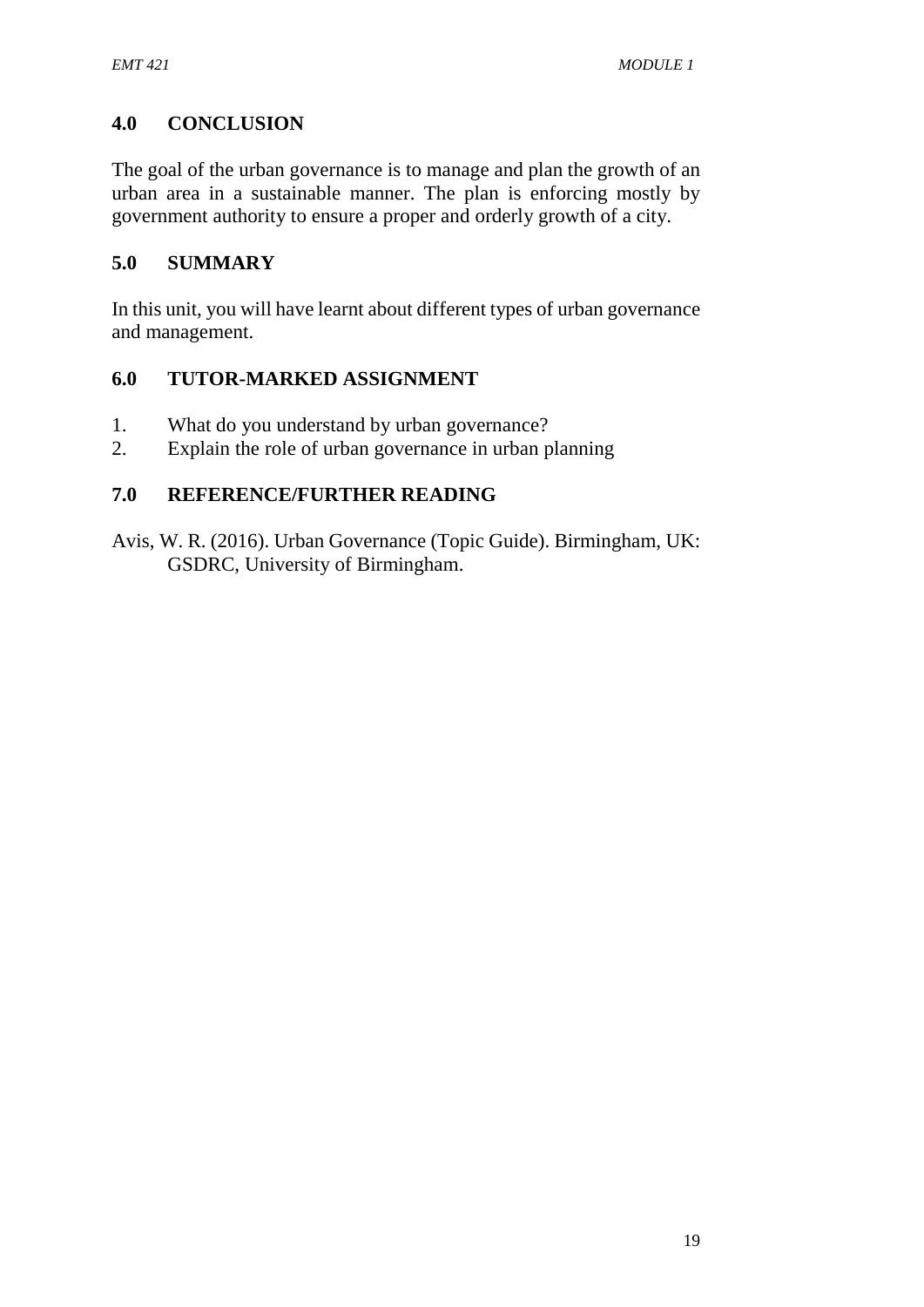#### **MODULE 2 CITY AND ENVIRONMENTAL DEGRADATION**

- Unit 1 City and Environmental Degradation<br>
Unit 2 Types of Urban Environmental Degra
- Types of Urban Environmental Degradation
- Unit 3 Causes of Urban Environmental Degradation
- Unit 4 Effects of Urban Environmental Degradation
- Unit 5 Management of Urban Environmental Degradation

## **UNIT 1 CITY AND ENVIRONMENTAL DEGRADATION**

#### **CONTENTS**

- 1.0 Introduction
- 2.0 Objective
- 3.0 Main Content
	- 3.1 Meaning of Urban Environmental Degradation
	- 3.2 Environmental Degradation
- 4.0 Conclusion
- 5.0 Summary
- 6.0 Tutor-Marked Assignment
- 7.0 References/Further Reading

## **1.0 INTRODUCTION**

The urban ecosystem is affected by different types of environmental degradation due to quest for Man's development. Therefore, high rate of urbanization is a factor that is contributing to the deterioration of the urban environment. In this unit, you will learn about the meaning of Environmental Degradation affecting the cities.

## **2.0 OBJECTIVE**

By the end of this unit, you should be able to:

 understand the meaning of environmental degradation affecting urban areas.

## **3.0 MAIN CONTENT**

#### **3.1 Meaning of Urban Environmental Degradation**

These are some of the processes or things that threaten man's existence in urban areas. It can also be any situation or state of events which poses a threat to the surrounding urban environment. Environmental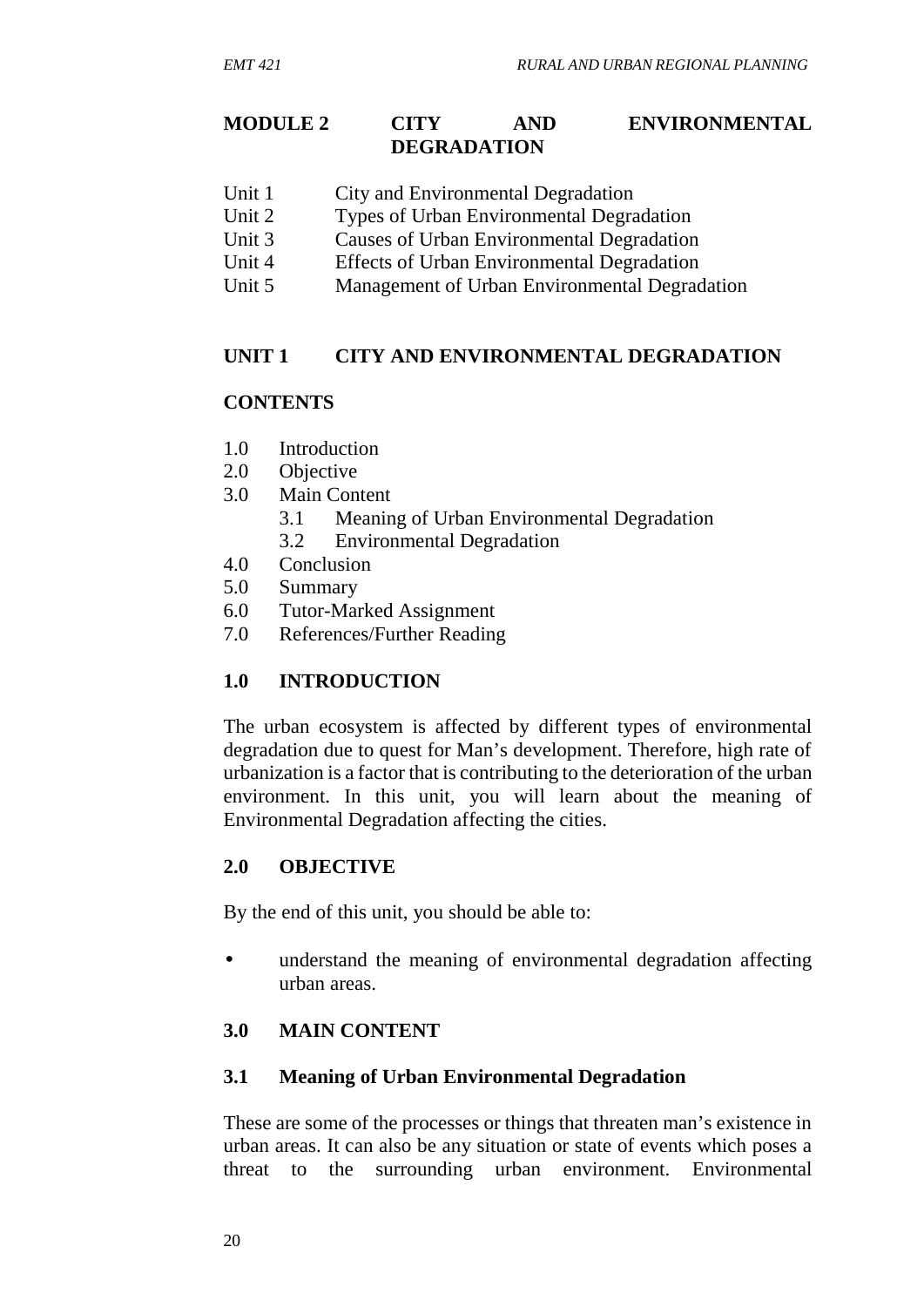degradation is the deterioration of the environment through depletion of resources such as air, water and soil; the destruction of ecosystems, habitat destruction, the extinction of wildlife, and pollution. Also, urban development can magnify the risk of environmental hazards.

### **3.2 Environmental Degradation**

The way and manner at which urban growth is taking place is causing great concern among planners, architects, environmental scientists and decision makers in urban areas. The central issue is the sustainability of urban systems, both as suitable habitats for mankind and in terms of their ecological and environmental support systems. Evidence to date indicates that, while some aspects of the environment have been enhanced and greatly improved, the general state of the environment and quality of life for many parts of the cities are deteriorating.

The rapid growth of the urban population and man's activities has modified the urban landscape, which is posing risk to the environment. The construction activities, industrial and various ways of harnessing resources on the earth surface is modifying the urban environment.

Urban Environmental degradation are in various forms that include air pollution, water pollution, urban heat island, flooding, erosion, climate change and so on.

#### **4.0 CONCLUSION**

Rapid rate of urbanization is the major driver that is accelerating environmental degradation in the city due to exploitation of the environment.

#### **5.0 SUMMARY**

In this unit, you will learn about the meaning of Environmental Degradation affecting the cities

#### **6.0 TUTOR-MARKED ASSIGNMENT**

What do you understand by environmental degradation in an urban area?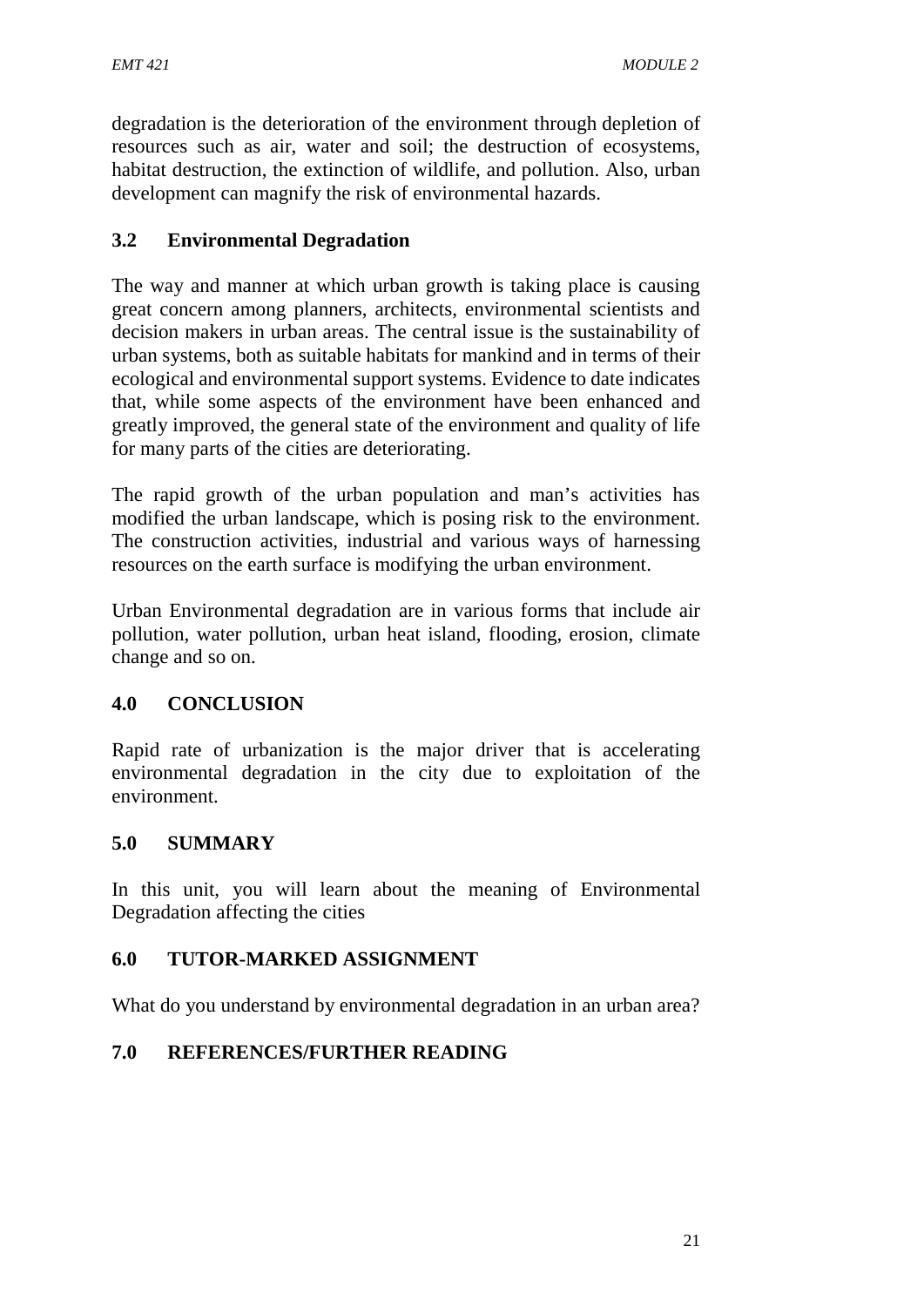#### **UNIT 2 TYPES OF URBAN ENVIRONMENTAL DEGRADATION**

#### **CONTENTS**

- 1.0 Introduction
- 2.0 Objective
- 3.0 Main Content
	- 3.1 Types of Urban Environmental Degradation
	- 3.2 Some Urban Environmental Degradation/Problems
- 4.0 Conclusion
- 5.0 Summary
- 6.0 Tutor-Marked Assignment
- 7.0 Reference/Further Reading

#### **1.0 INTRODUCTION**

Urban Environmental degradation are categorized into two major parts that include human and physical degradation that are affecting cities of the world. In this unit, you will learn the various types of environmental degradation affecting urban areas.

#### **2.0 OBJECTIVE**

At the end of this unit, you should be able to:

 understand the different types of environmental degradation affecting urban areas

#### **3.0 MAIN CONTENT**

#### **3.1 Types of Urban Environmental Degradation**

There are divided into two main categories i.e. human-induced and natural environmental problems.

- a. Natural: The geographical location of some urban areas makes them more vulnerable to extreme weather and climate events. However, the extent to which an extreme event results in disastrous events depends on the decision makers' ability to plan and take protective measures (E.C.A., 2001). Natural disaster may be geological, biotic and atmospheric in origin. Disasters occur without warning and cannot be prevented.
- b. Human induce- Man's use and misuse of the urban environment have several consequences many of which have become really hazardous to him. These hazards include the pollution of the atmosphere, water and Land, deforestation, violence and war,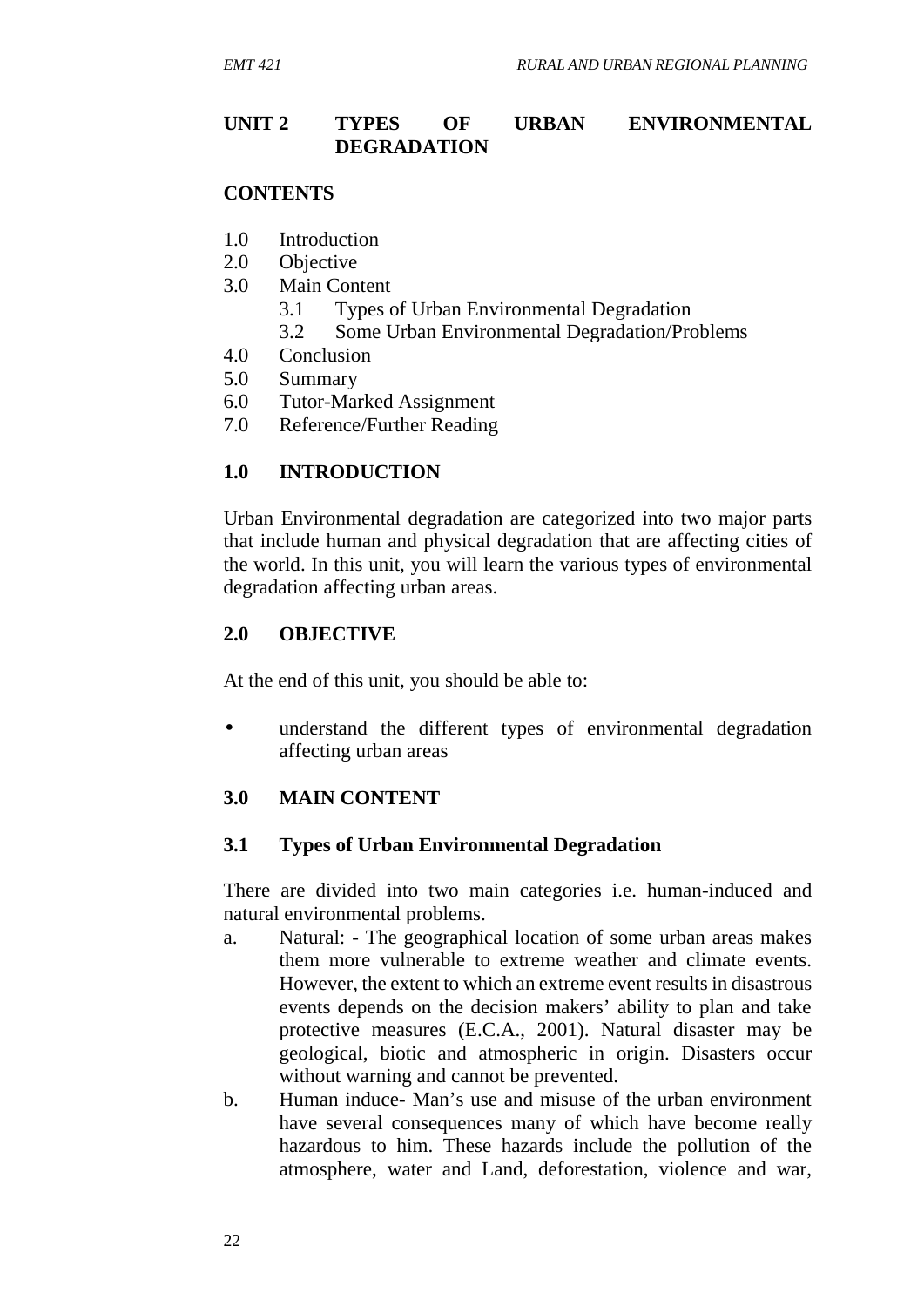accidents from occupation and poor architectural/engineering designs.

## **3.2 Some Urban Environmental Degradation/Problems**

- 1. Atmospheric pollution affects everyone around the city, it results from the injection of alien substances in to the atmosphere in proportion greater than what the atmosphere can decompose.
- 2. Water pollution results from the deliberate or accidental dumping of liquid and release of harmful/toxic substances into water bodies, which makes the water unsafe for human consumption and endangers aquatic Life from industries and human activities in the city.
- 3. Land pollution /degradation can be in form of alteration and deformation of the Landforms, destruction of Lands and reduction in productivity of soils.
- 4. Deforestation is the destruction of trees, it can be by disease, cutting, burning, flooding, erosion, pollution, or volcanic activity. It reduces the ability of the forests to supply a wide range of raw materials and often lead to a modification of the micro-climate.
- 5. Greenhouse Effect and Global warming, greenhouse gases are a natural part of the atmosphere, they trap the sun's warmth, and preserve the earth's surface temperature at a medium level needed to support Life. These gases include water vapor, carbon dioxide, methane, nitrous oxide and so on. Problem occurs when greenhouse gases increases which led to Global warming as a result of the human activities (industrialization, clearing of land, burning of fossil fuels, biomass burning etc) for urban development. It all led to melting of ice lands, and rising sea levels affecting especially coastal cities. It also leads to temperature increase and extreme weather conditions (climate change). It can also be due to ozone layer depletion that is caused largely by atmospheric pollution. The ozone depletion is strongly affected by chlorofluorocarbons (CFC), carbon dioxide, methane gas, halons that make their way into the stratosphere due to industrial activities in cities of developed countries. Health wise, when the ozone is damaged, it can cause genetic malformation, cancers and other diseases such as skin and sight (eye) problems.
- 6. Erosion: It is the gradual removal of top soil through the action of wind, water and ice, as erosional agents. This is due to Man's activities such as deforestation, cultivation, construction, quarrying, bush burning etc in the city. It causes gully, rill and sheet erosion.
- 7. Waste Generation: All over the globe, the need for man to seek for urban development encourage exploitation of the environmental resources. This is done with little or no regard for the environment.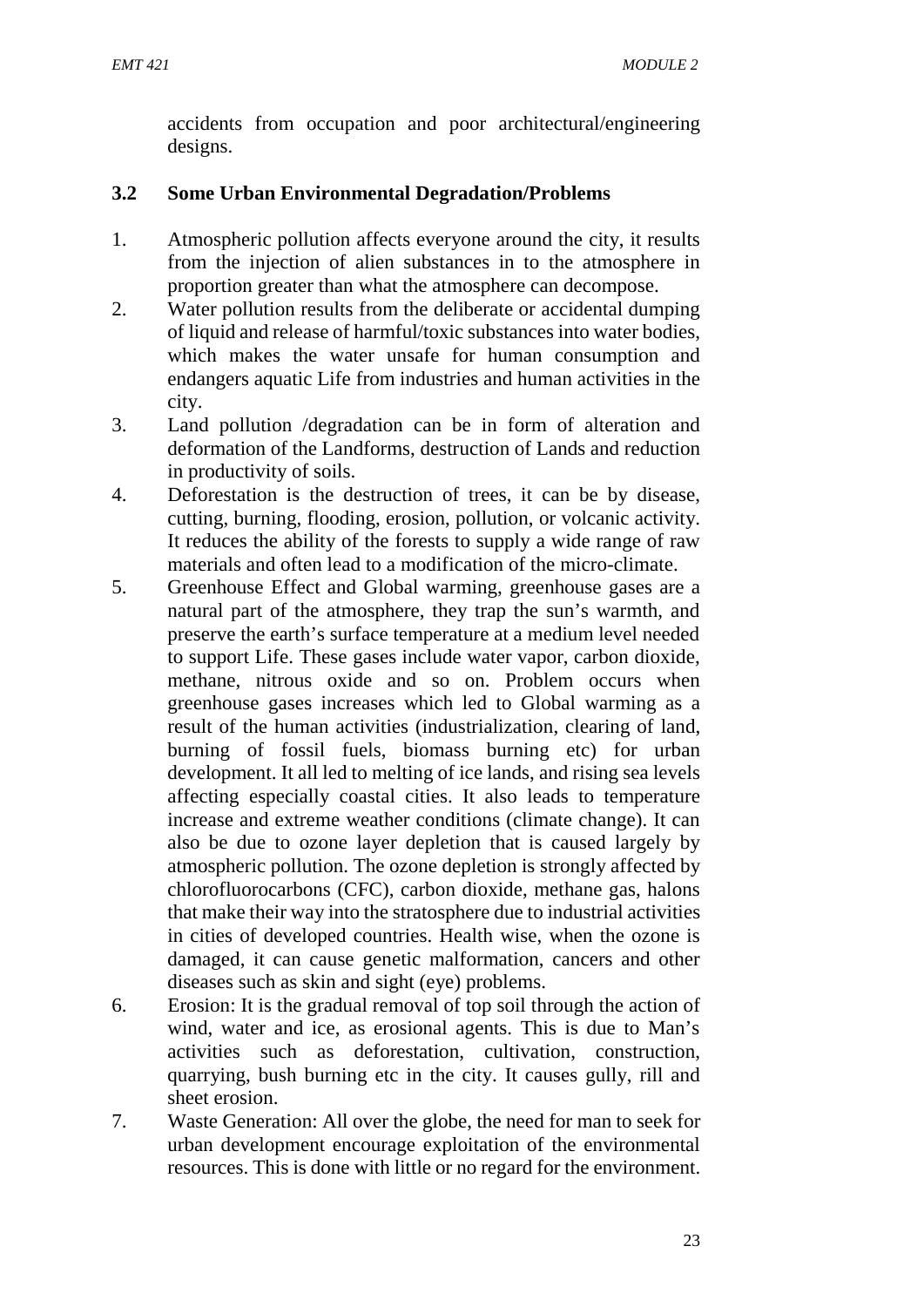Such careless exploitation often leads to waste generation. Also, the high rate of urbanization and industrial activities means a lot of waste would be produce from man's production and consumption. World Bank report estimates that municipal waste generation will double over the next 20 years in low-income countries.

## **4.0 CONCLUSION**

Environmental degradation affecting cities can be categorized into two major parts that include human and natural environmental degradation.

### **5.0 SUMMARY**

In this unit, you have learnt the various types of environmental degradation affecting urban areas.

## **6.0 TUTOR-MARKED ASSIGNMENT**

- 1. Discuss the two major types of environmental degradation with examples.
- 2. List and explain any five type of environmental degradation

## **7.0 REFERENCE/FURTHER READING**

Economic Commission for Africa (2001) State of the Environment of Africa. ECA, Ethiopia.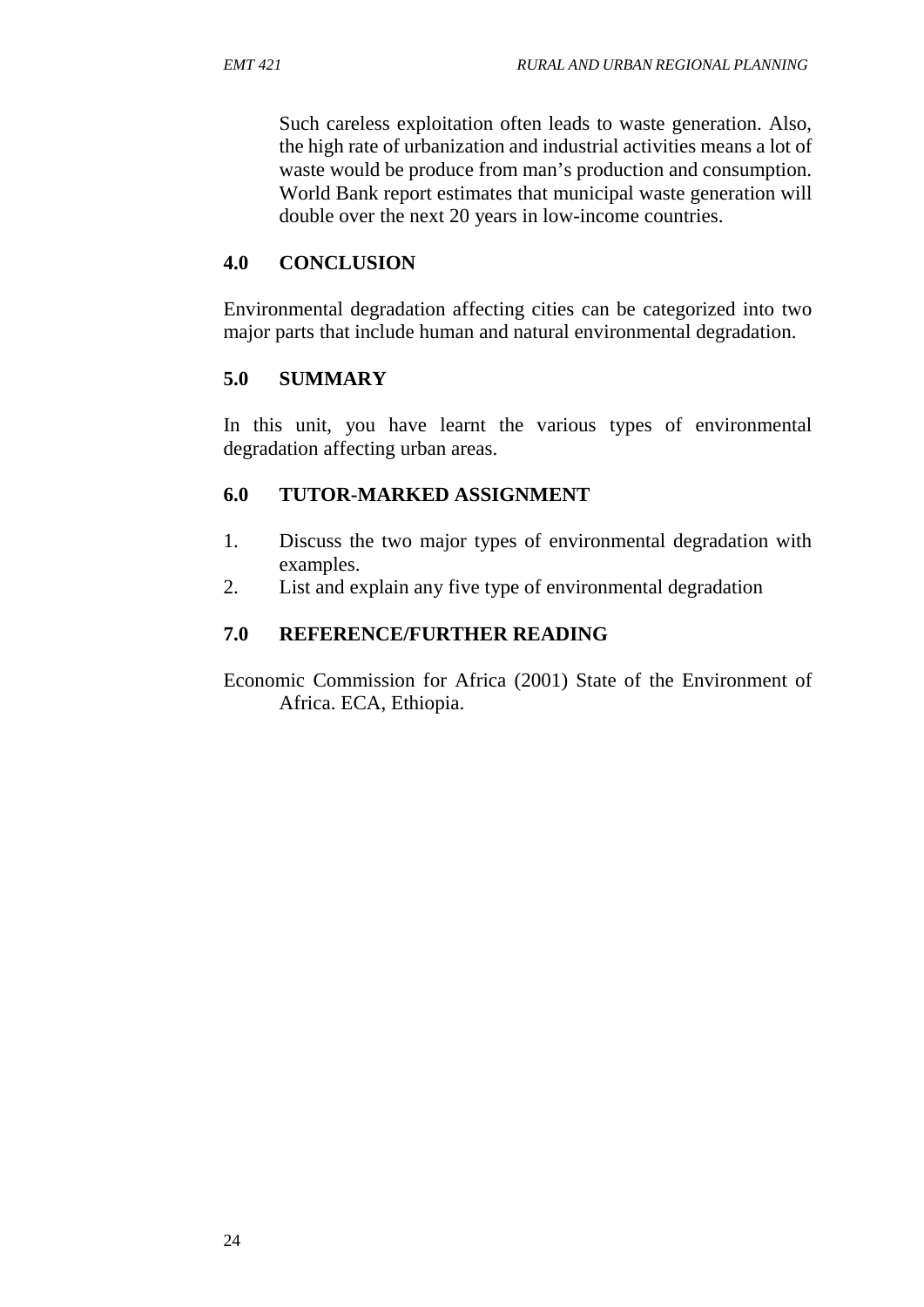## **UNIT 3 CAUSES OF URBAN ENVIRONMENTAL DEGRADATION**

### **CONTENTS**

- 1.0 Introduction
- 2.0 Objective
- 3.0 Main Content
	- 3.1 Causes of Environmental Degradation
- 4.0 Conclusion
- 5.0 Summary
- 6.0 Tutor-Marked Assignment
- 6.0 References/Further Reading

#### **1.0 INTRODUCTION**

As in other parts of the world, urban growth has led to profound transformation of the atmosphere, hydrosphere and biosphere. The increase in the size of urban areas, for example, has affected the local climate. The rapid development and expansion of industries and in the number of motor vehicles and machines have led to increased pollutant emissions affecting air quality, health and the biosphere. Construction and infrastructural works have modified the how of rivers, greatly increasing the incidence of flood hazard, causing erosion and slope failures, and involving enormous government expenditure.

#### **2.0 OBJECTIVE**

By the end of this unit, you should be able to:

 understand the causes of environmental degradation affecting urban areas.

#### **3.0 MAIN CONTENT**

#### **3.1 Causes of Environmental Degradation**

Urban growth has been largely generated by a rapid increase in population. The consequence of such rapid urbanization is the inability of the authorities to provide adequate infrastructural facilities and services to keep pace with population growth. This results in the growth of urban slums and squatter settlements, and the overburdening of the water supply, sewerage and waste-disposal systems, thus, resulting in environmental degradation.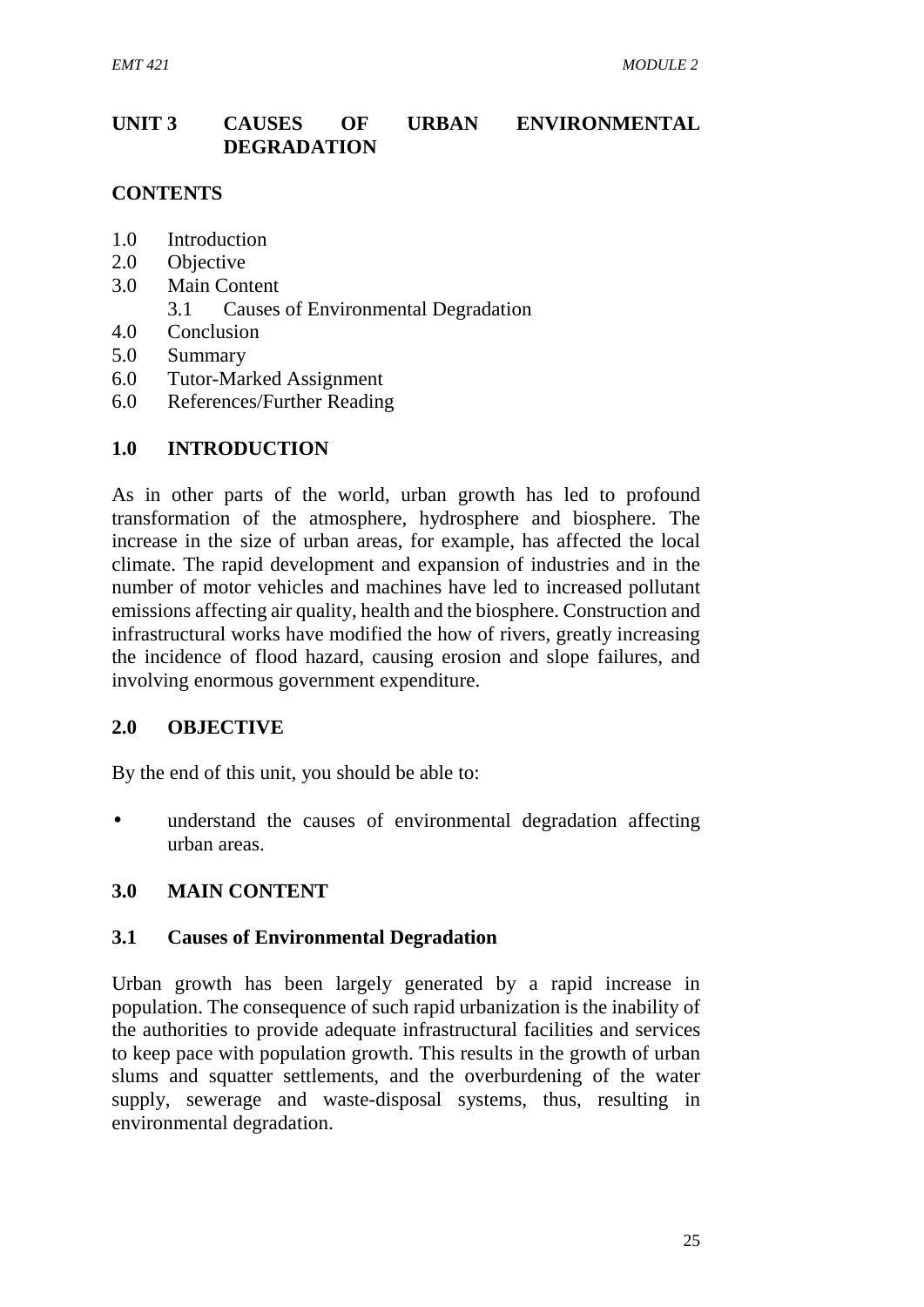Another important factor is urban poverty. Generally, this is defined as a level of well-being below the minimum needs of a household in terms of nutrition, clothing, housing, sanitation and basic requirements.

Squatter settlements are generally found along river banks and railroads, or on disused mining land, and other undeveloped government or even private land. While there are some good-quality dwellings in the squatter settlements, most of them are somewhat substandard, being constructed from wood, corrugated iron and even cardboard. The majority do not have proper water and electricity facilities or sewage-disposal systems. Domestic waste is generally dumped either near the settlements or on river banks, further exacerbating environmental degradation in urban areas.

Urban areas are often centers of industrial activities. Many of the industries are resource-based, although integrated metal-processing, and chemical and petrochemical industries have also been established. While industrialization has brought some measure of economic prosperity and increase in standards of living, it has also resulted in natural-resource depletion in the form of air, water and noise pollution and the accumulation of toxic and hazardous wastes, all of which affect human health and the quality of life.

Transport is another major source of environmental degradation in urban areas. Apart from lead pollution, particulates and carbon monoxide (CO), the increased number of motor vehicles is also responsible for a special form of atmospheric pollutant-the photochemical smog. The deterioration in air quality, together with increases in potentially polluting activities, is indeed a cause for concern in these cities.

#### **4.0 CONCLUSION**

Several causes of environmental degradation in urban areas have been shown such as high population, poverty, slums, means of transportation, industrial activities etc.

#### **5.0 SUMMARY**

In this unit, you have learnt some of the various causes of environmental degradation affecting urban areas.

#### **6.0 TUTOR-MARKED ASSIGNMENT**

Examine some of the major causes of environmental degradation affecting urban areas.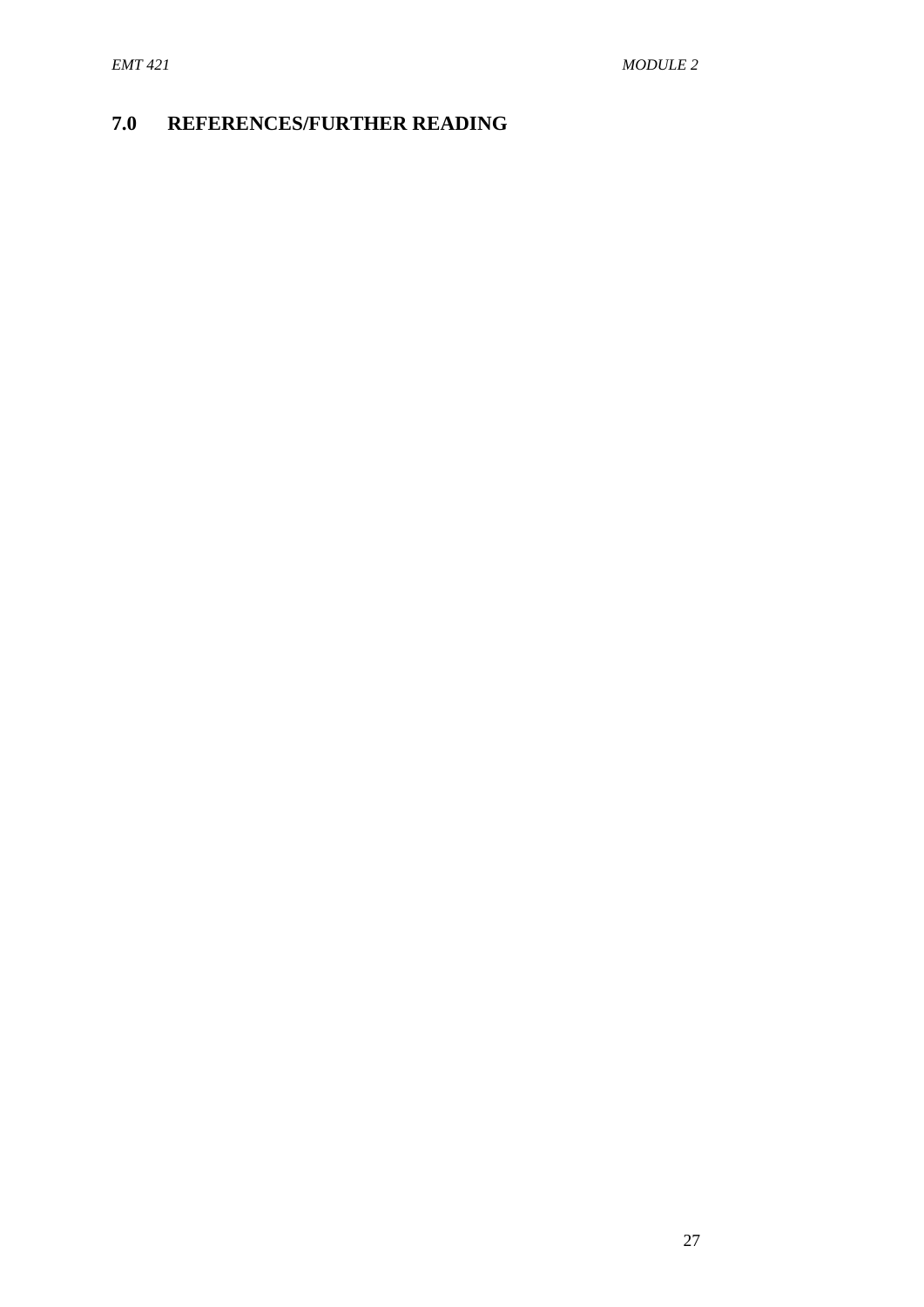#### **UNIT 4 EFFECTS OF URBAN ENVIRONMENTAL DEGRADATION**

#### **CONTENTS**

- 1.0 Introduction
- 2.0 Objectives
- 3.0 Main Content
	- 3.1 Effects of Urban Environmental Degradation
- 4.0 Conclusion
- 5.0 Summary
- 6.0 Tutor-Marked Assignment
- 7.0 References/Further Reading

#### **1.0 INTRODUCTION**

Urbanization have several consequences on the environment that need major attention from policy makers. In this unit, you will learn several consequences of environmental degradation affecting urban areas.

#### **2.0 OBJECTIVES**

By the end of this unit, you should be able to:

 understand several consequences of environmental degradation affecting urban areas.

#### **3.0 MAIN CONTENT**

#### **3.1 Effects of Urban Environmental Degradation**

Some of the effects of urban environment degradation in developing countries include:

- 1. Increase industrial activities can lead to air pollution with significant impact on human health and ozone layer depletion.
- 2. Industries, dense urban houses, road construction and automobile exhaust contributes to urban heat island.
- 3. Large volumes of uncollected urban waste create risks to human health.
- 4. Urban development can magnify the risk of environmental hazards such as flash flooding.
- 5. Increase rate of urbanization affects biodiversity and vegetation loss in urban areas.
- 6. Pollution and physical barriers to root growth promote loss of urban vegetal cover.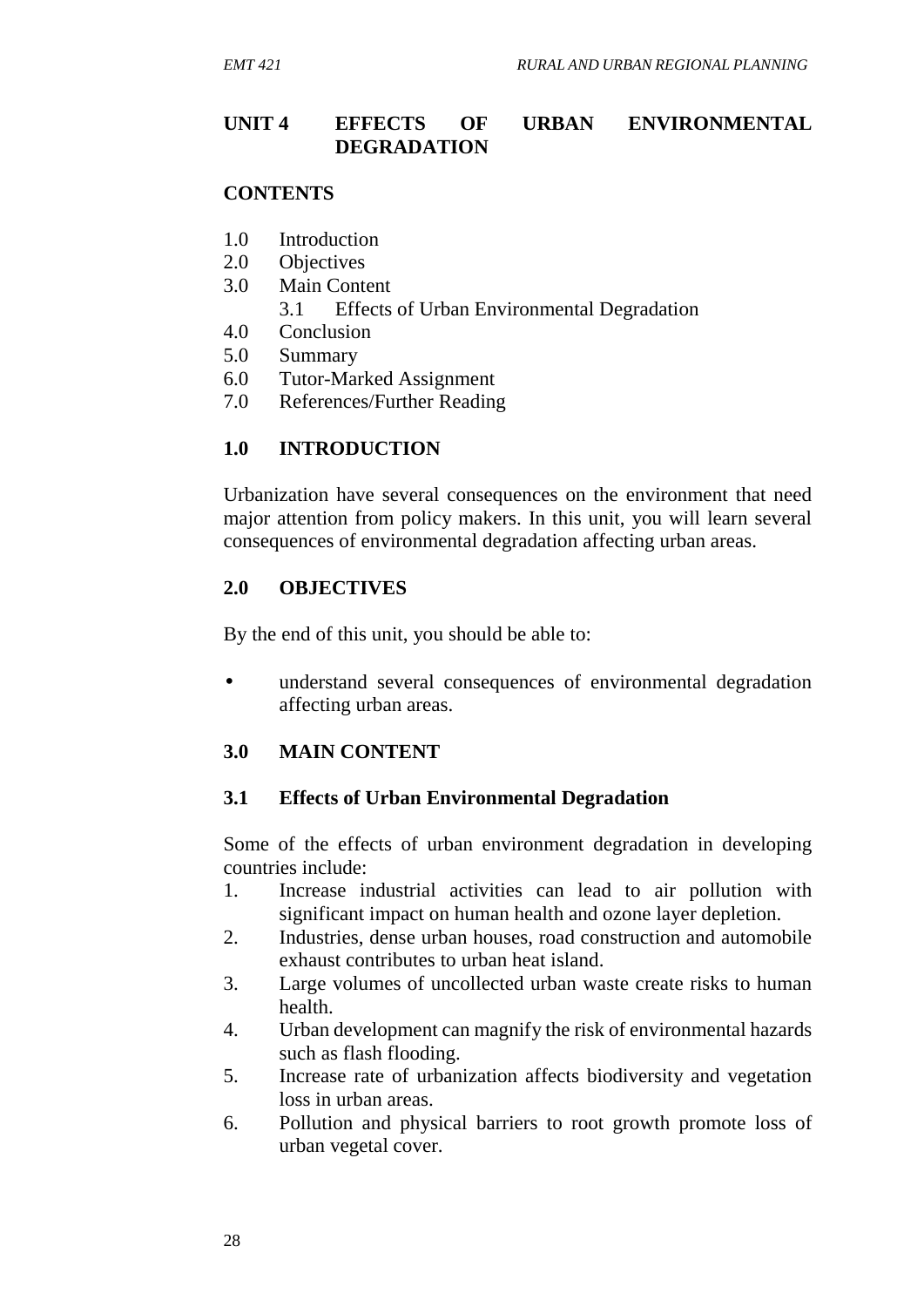- 7. Different sources of noise in the city from aircraft, railways, music, loud speakers, heavy vehicles impaired human hearing especially above 80dB.
- 8. Increase urban growth can lead to short of water supply in urban areas due to much demand
- 9. Land degradation is caused from different sources of soil pollution by heavy application of chemicals, dumping of domestic/industrial waste on soils.
- 10. Industrial effluents and domestic waste water discharge directly into water ways are potential risk to human health.

### **4.0 CONCLUSION**

The effects of environmental degradation in urban areas is a major challenged confronting contemporary cities that need urgent attention.

### **5.0 SUMMARY**

In this unit, you have learnt some of the various environmental challenges affecting urban areas.

### **6.0 TUTOR-MARKED ASSIGNMENT**

List and discuss some of the environmental degradation affecting urban areas.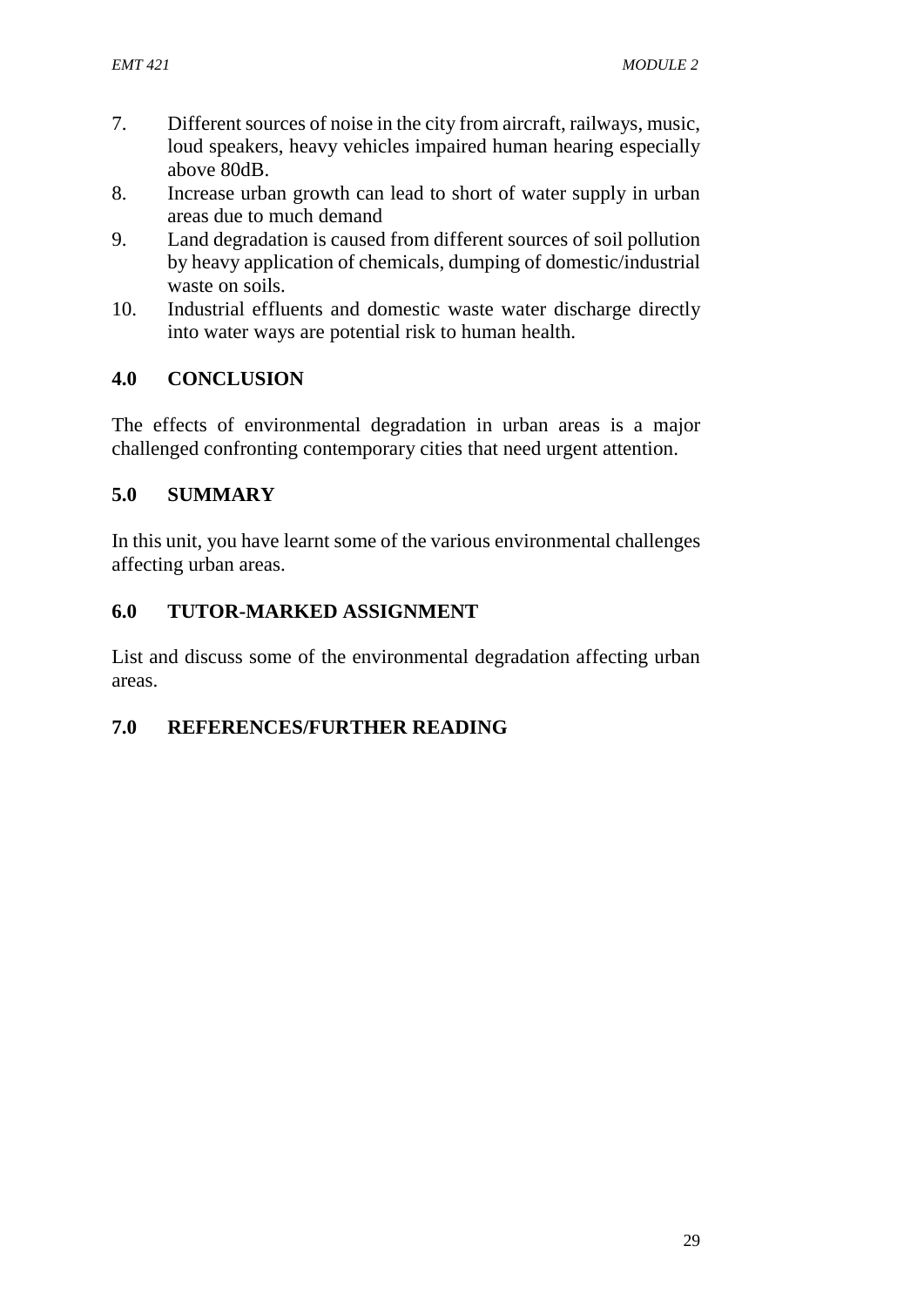#### **UNIT 5 MANAGEMENT OF URBAN ENVIRONMENTAL DEGRADATION**

#### **CONTENTS**

- 1.0 Introduction
- 2.0 Objective
- 3.0 Main Content
	- 3.1 Management of Urban Environmental Degradation
- 4.0 Conclusion
- 5.0 Summary
- 6.0 Tutor-Marked Assignment
- 7.0 References/Further Reading

#### **1.0 INTRODUCTION**

Urban areas are facing enormous challenges in the area of environmental degradation. There is need to put in place ways of managing these environmental problems. In this unit, you will learn several ways of managing environmental degradation affecting urban areas.

#### **2.0 OBJECTIVE**

At the end of this unit, you should be able to:

 understand some of the ways of managing environmental degradation affecting urban areas.

#### **3.0 MAIN CONTENT**

#### **3.1 Management of Urban Environmental Degradation**

The greatest challenges that confronts urban areas and government today, and the generations to come, is the sustained development and intelligent management of the environmental degradation. In essence, societies most be able to supply sufficient food, raw materials and energy to all nations without compromising future generations and without leaving a wasteland of environmental degradation. Environmental management involves the management of all components of the physical environment (comprising of both Living and nonliving things). Adjustments to hazards take several forms, several tools standards, systems and methods which have been deviced for analyzing, assessing forecasting and predicting the nature, mode, rate and extent of natural and man induced urban environmental problems in the world.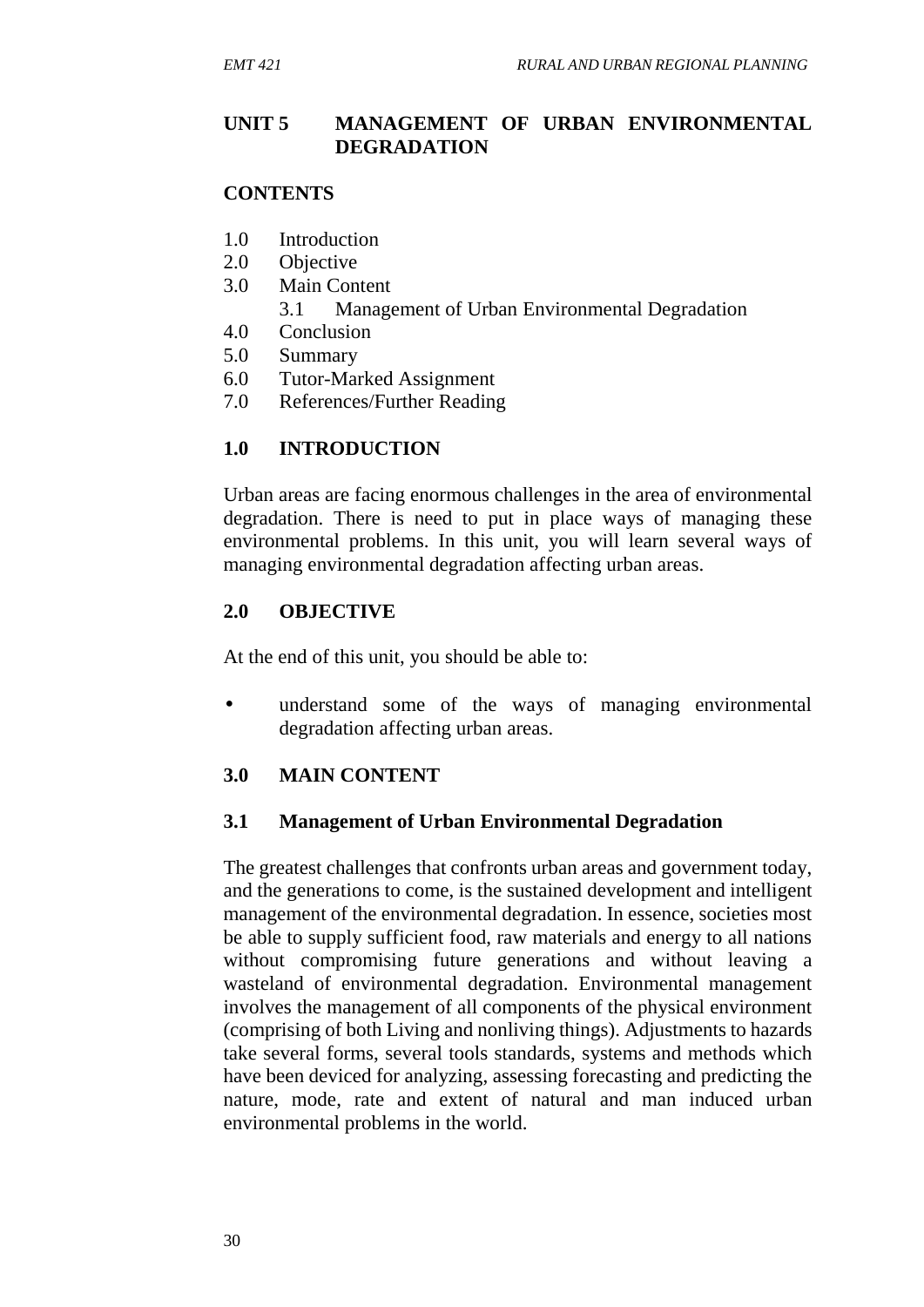In order to curb better with natural hazards, it is necessary to understand the causes and effects of such hazards. Good Land planning, hazard proof constructions, insurance, evacuation programs and disaster preparedness are among the most common approaches used.

For atmospheric pollution (air pollution), the level of emission of gases should be reduced, policies and Legislation (Laws) should evolved, the polluter pay principle should be adopted. In case of ozone depletion, the gases causing it most especially chlorofluorocarbons (CFC) and halons usage should be discouraged or stopped completely. Also, the use of alternative and renewal energy sources (Solar, wind, biogas etc) and/or energy saving technologies.

Water pollution can be subjected to physical, chemical and biological treatment. Land degredation measure involves afforestation, Land management, nutrient and erosion management, environmental education/ awareness, poverty eradication and so on. Poverty should be eradicated; it is among the major causes of accelerated depletion of the earth's resources. In case of deforestation, it measures includes creation of reserve, green areas, use of ornamental plants and floriculture. For loss of biodiversity, there is need for establishment of zoos and environmental conservation.

Also, lack of man power and funding is a major factor in the enforcement of legal instruments such as Environmental Impact Assessment (EIA) before embarking into a major project that affects the environment.

Also, urban planning can serve as a preventive measure to some of the environmental problems.

Environmental Legislation: There was no any institutional arrangement or mechanism of environmental Legislation in Nigeria until after the dumping of toxic waste at koko (Delta state) in 1987. These facilitated the establishment of federal Environmental protection Agency (FEPA) in 1988. In 1988. Later, it was merged with the federal ministry of Environment in 1999.In 2007, the National Environmental Standards Regulations Enforcement Agency (NESREA) was established as a parastatal of the federal ministry of Environment with the mandate of ensuring to have a cleaner and healthy environment for Nigerians. The National Emergency Management Authority (NEMA) is held with the responsibility of predicting and managing the occurrences of natural hazards /disaster with other major human induced hazards.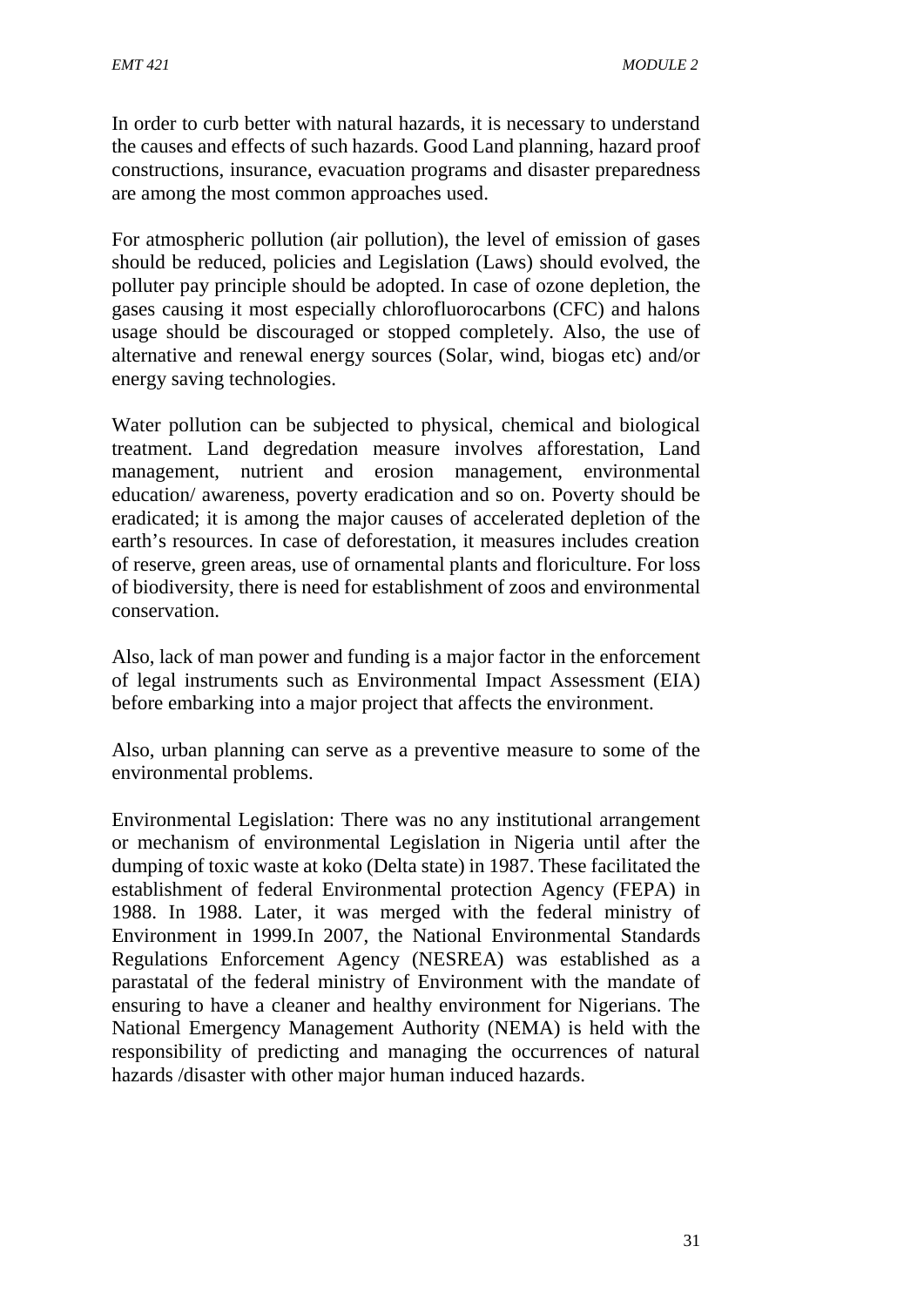#### **4.0 CONCLUSION**

Management of urban environmental degradation are important to prevent the urban areas from deteriorating and misuse by man's activities. Urban development is taken place in various ramification that often have effects on the environment. Therefore, managers and planners need to plan and enforce several methods of managing the urban environments foe sustainable uses.

#### **5.0 SUMMARY**

In this unit, you have learnt several ways of managing the environmental degradation affecting urban areas.

#### **6.0 TUTOR-MARKED ASSIGNMENT**

Discuss ways of managing a degraded urban environment.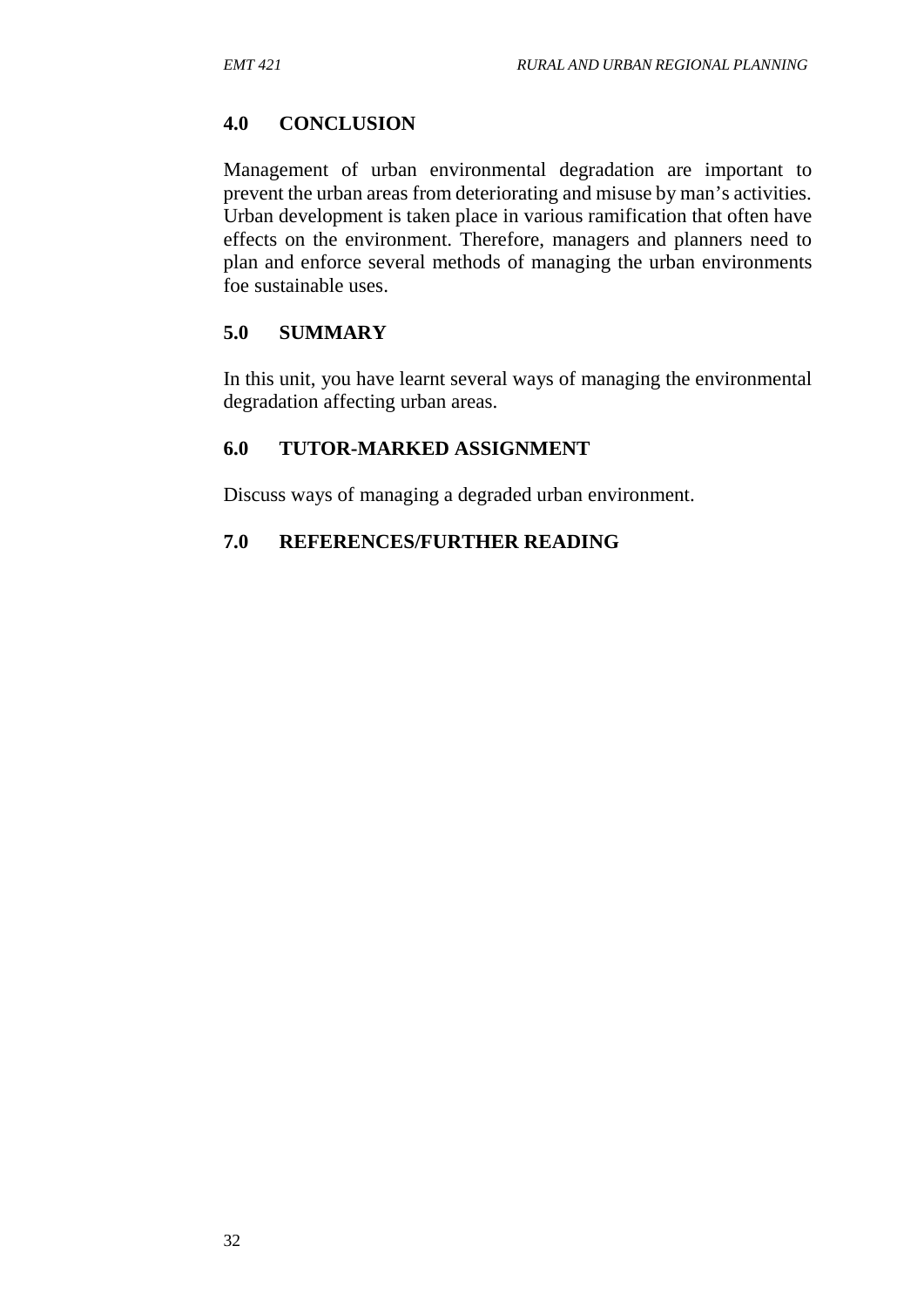## **MODULE 3 HOUSING DEVELOPMENT**

- Unit 1 Housing Estate
- Unit 2 Housing Policies
- Unit 3 Housing Theories
- Unit 4 Housing Problems
- Unit 5 Sustainable Housing Development

## **UNIT 1 HOUSING ESTATE**

## **CONTENTS**

- 1.0 Introduction
- 2.0 Objective
- 3.0 Main Content
	- 3.1 Housing Estate
	- 3.2 Types of Housing Estate
- 4.0 Conclusion
- 5.0 Summary
- 6.0 Tutor-Marked Assignment
- 7.0 References/Further Reading

## **1.0 INTRODUCTION**

Housing is a complex product that is crucial for national development in terms of both economy and welfare. In macroeconomics housing is an important source of national capital formation, of employment generation (Chatterjee, 1981). Housing plays an important role in countries' economies and the housing sector represents a notable ratio in total economic activity of most countries. Housing is a capital good that yields income in the form of rent and often yields positive changes in asset values. There has been concern because investments in housing represent shifts away from expanding non housing sectors (export earning).

## **2.0 OBJECTIVE**

By the end of this unit, you should be able to:

understand the meaning and types of housing estate.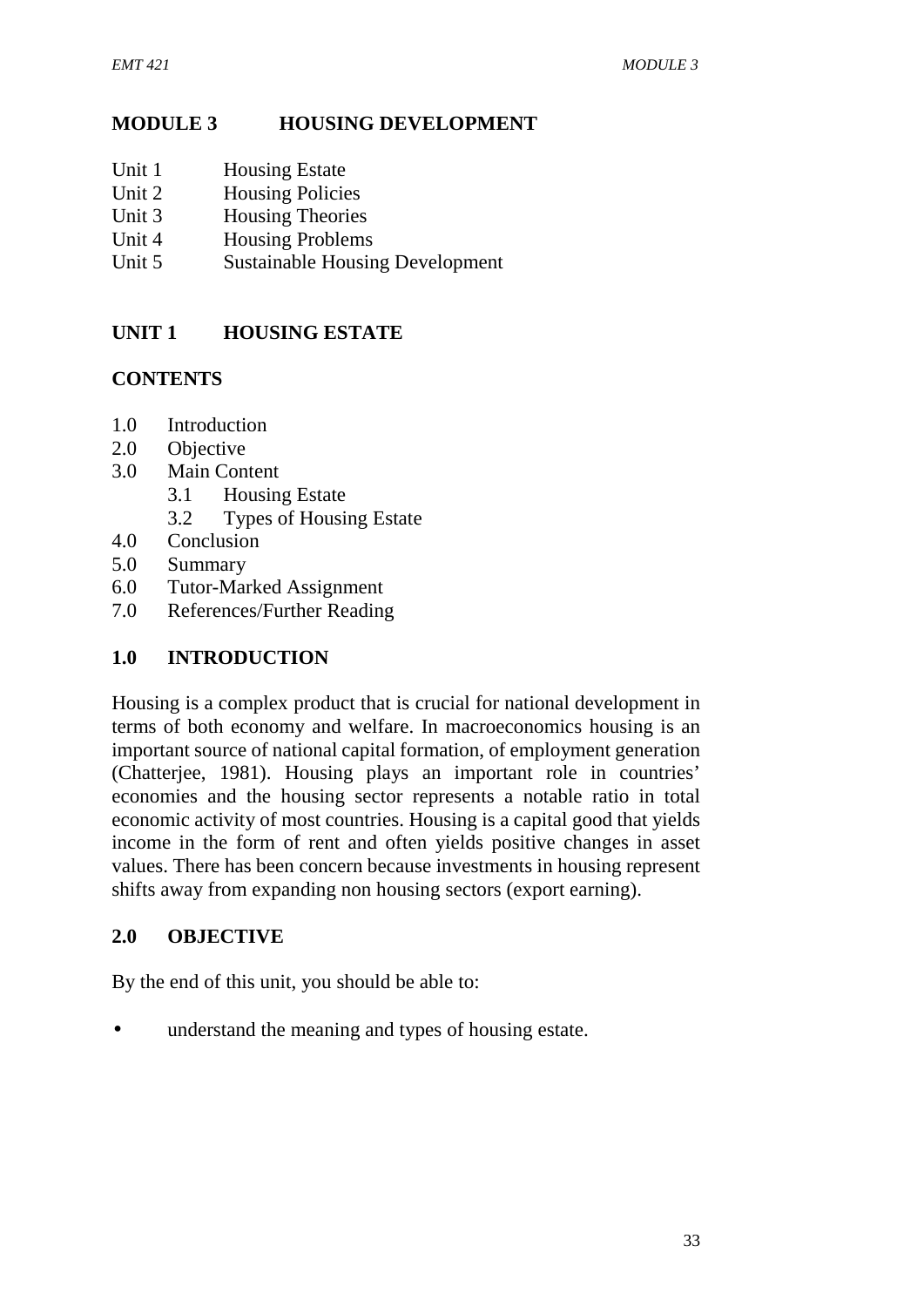### **3.0 MAIN CONTENT**

### **3.1 Housing Estate**

Housing can be described as a physical structure meant for provision of shelter or accommodation to its occupants. Thus, housing is one of the basic requirements of human life since shelter is always ranked next to food and clothing based on priority needs for every human being. Problem of inadequate housing faced by poor people around the world has been a matter of concern to governments in various countries especially in the developing world whereby significant portion of the population is mostly characterized by poverty. In such countries, the housing problem is not only that of quantity but also of the poor quality of available housing units (Bello, 2019).

The consequence of this is overcrowding in the cities leading to increased pressure on available infrastructural facilities, poor and deplorable living conditions, and degraded environment and to a large extent outright homelessness among most urban poor. Despite government intervention at various levels in many developing countries, housing problem continue to generate as increasing number of the poor urban residents becomes homeless.

Housing Estate (or sometimes housing complex or housing development) is a group of homes and other buildings built together as a single development. The exact form may vary from country to country. A housing development is often erected on a tract of land by one builder and controlled by one management (Wikipedia, 2020). A residential area of similar dwellings built by property developers and usually under a single management. Housing estate is a group of individual dwellings or apartment houses typically of similar design that are usually built and sold or leased by one management.

## **3.2 Types of Housing Estate**

Housing estate are of numerous types, each of the different housing estate will have its distinctive characteristics, density ranges, number of units, and floors. They include the following:

- 1. Single Detached: This type of housing will be detached from other housing types. This type of unit houses lower densities. Lawns are an option for this kind of design, with distinctive public and private spaces. A single detached can have up to three floors. Some of the common names for a singled detached housing type is "House, Cottage, Villa, Bungalow".
- 2. Duplex and Triplex: This type of housing can have two or three dwelling units in a detached building. The units could be together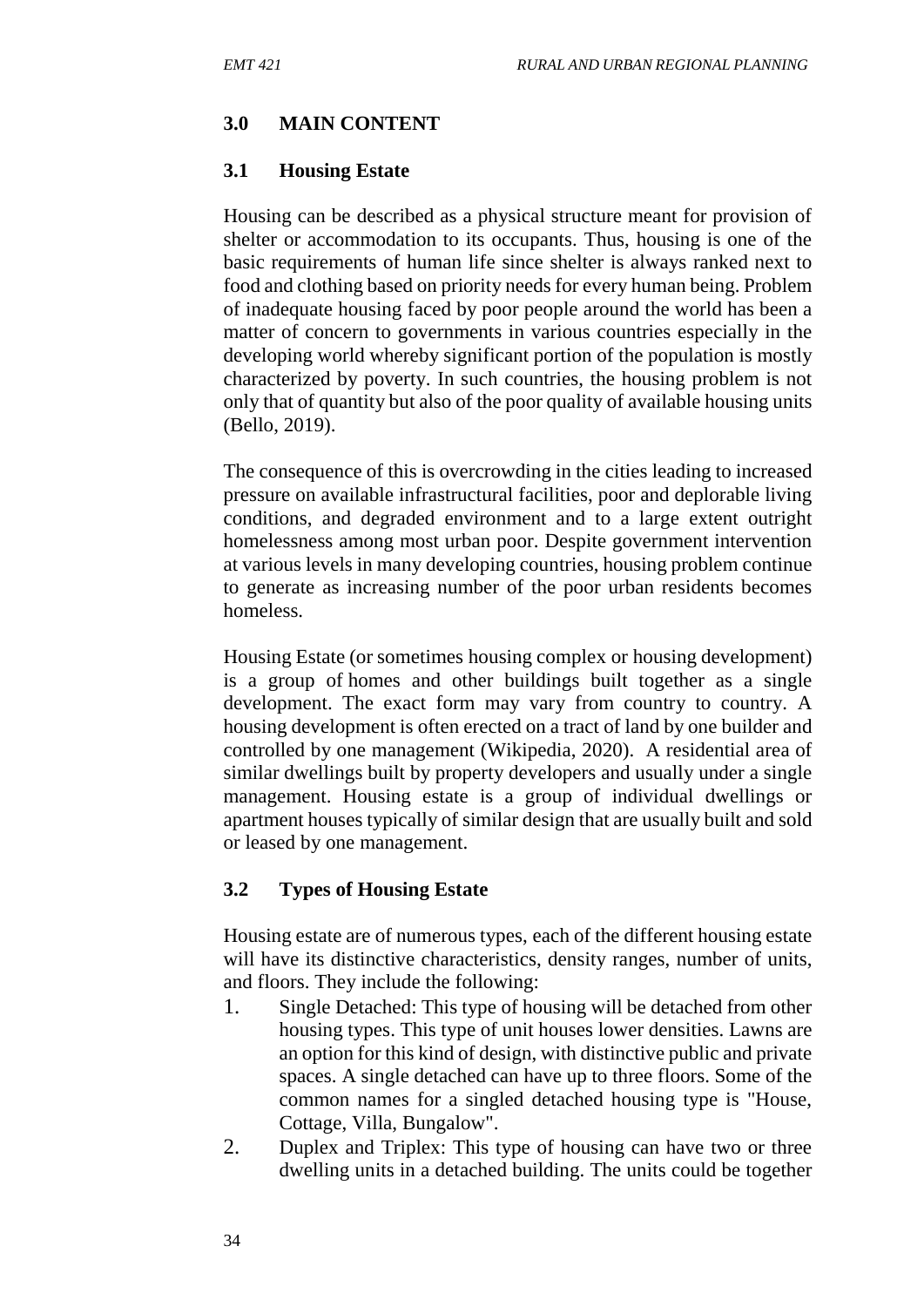or separate depending on the location of the duplex. A duplex will also have an option for a yard in order to keep their private space. This type of housing will allow for higher density housing compared to the single detached units. Duplex and Triplex can account for 2-3 units, and have up to 3 floors. Some of the common names for Duplex, Triplex are "Semi-detached, Double House, Accessory unity, Ancillary unit, Carriage unit, Twin Home."

3. Big house or Multiplex: Big house or Multiplex can come in many forms; it can have a single or muli-level unit. Just like the duplex, it can have multiple floors, up to 3 floors. It can account for up to 5 units as well. This type of housing will have a higher density than single detached housing. Some of the common names for the big house, multiplex is Quadruplex, Mansion townhomes, back to back semi-detached, Grand house.

### **4.0 CONCLUSION**

Housing provide shelter for large number of people. It is an essential commodity that is very important for economic investment in the city.

### **5.0 SUMMARY**

In this unit, you have learnt the meaning and types of housing estate.

### **6.0 TUTOR-MARKED ASSIGNMENT**

- 1. What is Housing Estate
- 2. Explain the types of housing estate.

- Bello, A., (2019) Review of the Housing Policies and Programmes in Nigeria. International Journal of Contemporary Research and Review. 10 (02) 20603-20616.
- Chatterjee, L., (1981) Housing Development in Nigeria. Occasional Paper Series Winter 1981. Agency for International Development. Department of Geography Boston University.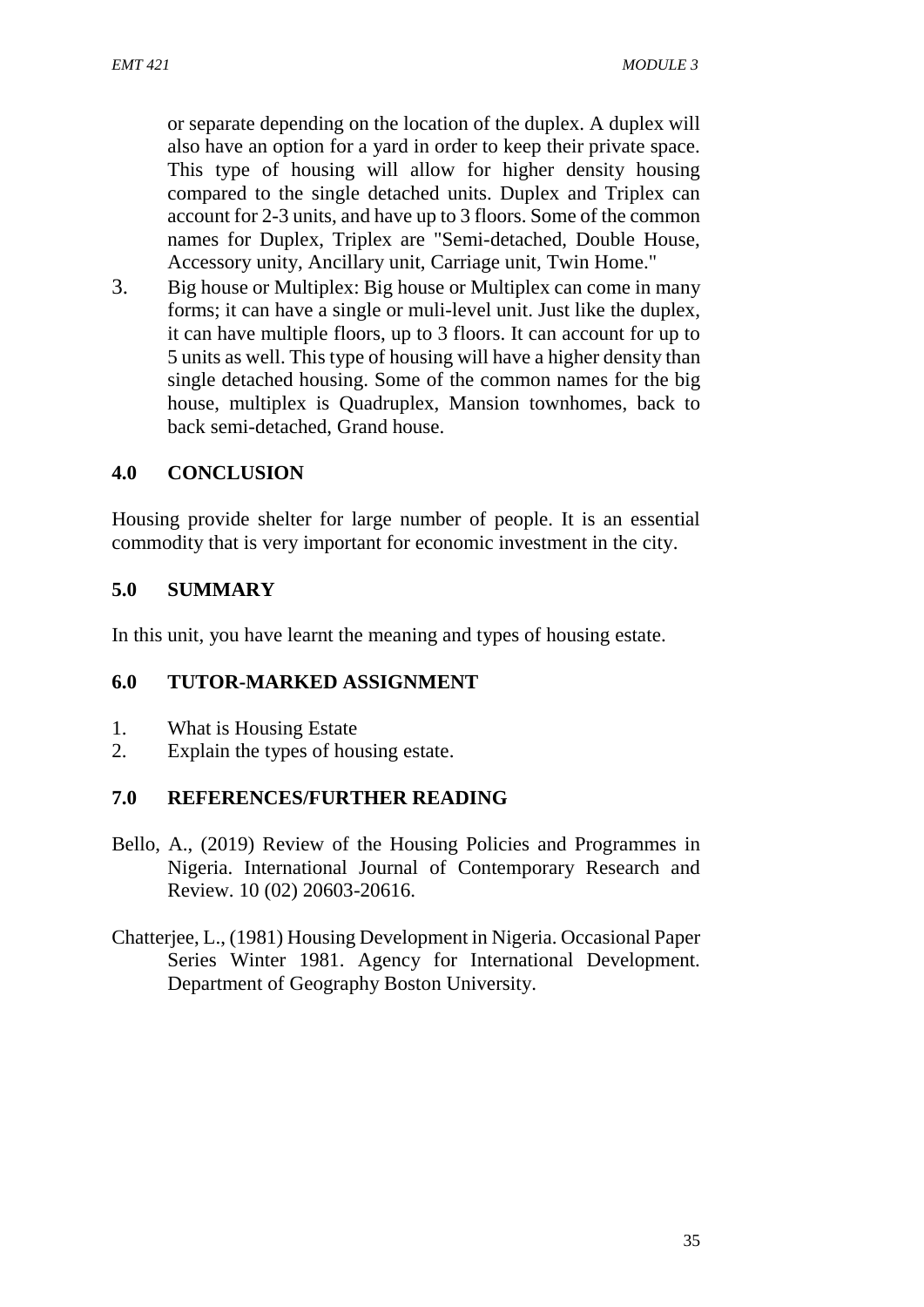### **UNIT 2 HOUSING POLICIES**

#### **CONTENTS**

- 1.0 Introduction
- 2.0 Objective
- 3.0 Main Content
	- 3.1 Housing Policy
- 4.0 Conclusion
- 5.0 Summary
- 6.0 Tutor-Marked Assignment
- 7.0 References/Further Reading

### **1.0 INTRODUCTION**

Housing is a consumption commodity for all classes in the society, and political systems must provide it to people as a part of its functions to realize the equal distribution of justice. Each trend adopts particular policies to achieve its objectives, and countries may select one or more policy to enable them to reach their planned housing targets. Others see building by personal capability as the best path to avoid housing problems, either by giving people loans, or giving loans to communities for housing. Regardless of government role, there are a number of policies that can be followed.

As a result of population increases, and the inability of many families to provide their own dwellings, there is a need on the part of governments to play a significant role in solving their housing problems. In Africa, there is still a long-term challenge of land and housing supply, in terms of both quantity and quality, as well as that of affordability, security of tenure and social inclusion.

Public policies on housing are different according to the nature of government, and countries chose one or more policy to try to solve their housing problems, particularly those faced by low-income people. Some countries prefer the government to be involved in the housing market via public housing policies; in these situations the government will provide different levels of housing (Sheibani, and Havard, N.d).

### **2.0 OBJECTIVE**

At the end of this unit, you should be able to:

• understand the housing policy.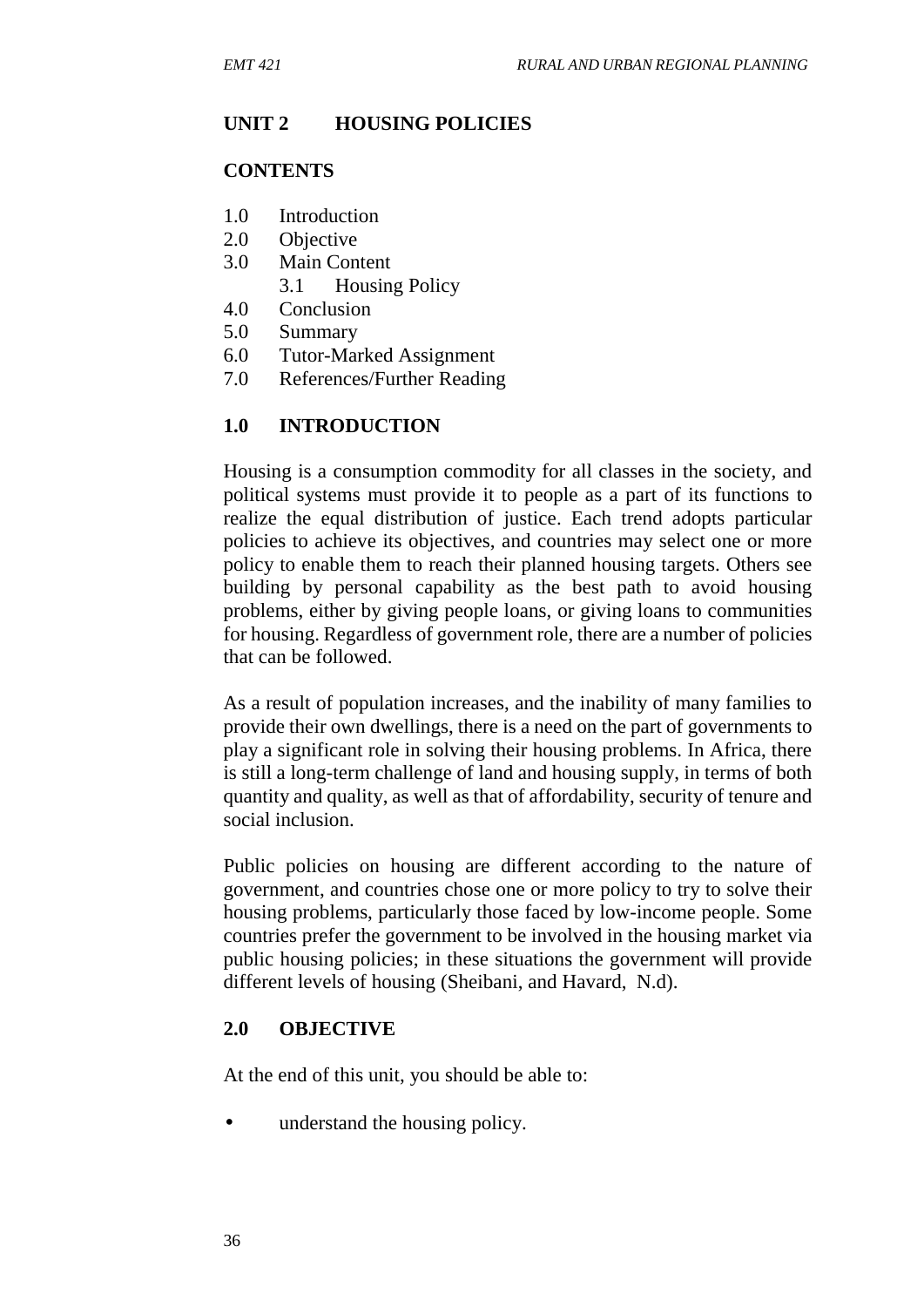## **3.0 MAIN CONTENT**

### **3.1 Housing Policy**

In Nigeria, National Housing Fund (NHF) was establish due to severe housing problems in the country. The National Housing Fund is the product of the 1992 Housing Policy of the Federal Government of Nigeria. The policy re-structured the financial routing of accessing housing loans by way of creating a two tier financial structure, which is the federal mortgage bank of Nigeria as the apex and supervisory institution and primary mortgage institutions as primary lenders.

Also, housing Policy within the National Development Agenda, the Transformation Agenda and its implementation plan, Vision 20:2020, reflect the Government's policy objective of providing low-income housing, although income segments are not clearly specified. The Transformation Agenda states that:

- (i) The Federal Ministry of Housing will provide Site and Services in all parts of the Country in collaboration with States and Local Governments. On their parts, States and Local Governments will provide Low Cost Housing units within the range of 100,000 - 200,000 housing units annually in major cities across the country. Local content such as bricks will be encouraged in the construction of housing while all inputs used in delivering housing will be obtained from the locality to create jobs and add value.
- (ii) Housing is also part of the critical infrastructure to accelerate economic development and forms a substantial part of the Gross Domestic Product of most developed countries. Nigeria with an estimated population of 150 million, requires at least additional 720,000 housing units per annum (based on an estimate of 9 dwelling units a year per 1,000 of population) not only to replenish decaying housing stock, but also to meet rising demand and avert a further housing crisis by 2020. Successive efforts to meet this target have failed as housing deficit now stands at over 17 million units in Nigeria. Consequently, at least N60 trillion is required to provide 17 million housing units at N3.5 million per unit.

Vision 20:2020 states that: "10 million new houses to the national housing stock should be added by building an average of 1 million new homes every year…at least 50 percent … in the urban centres." The plan also encourages public-private partnerships (PPPs) in mass housing development. The importance of the housing sector is also acknowledged in various States' development programs. For example, the Lagos State Development Plan 2012-2015 states that the housing and construction industries provide a large number of jobs, many of which are unskilled.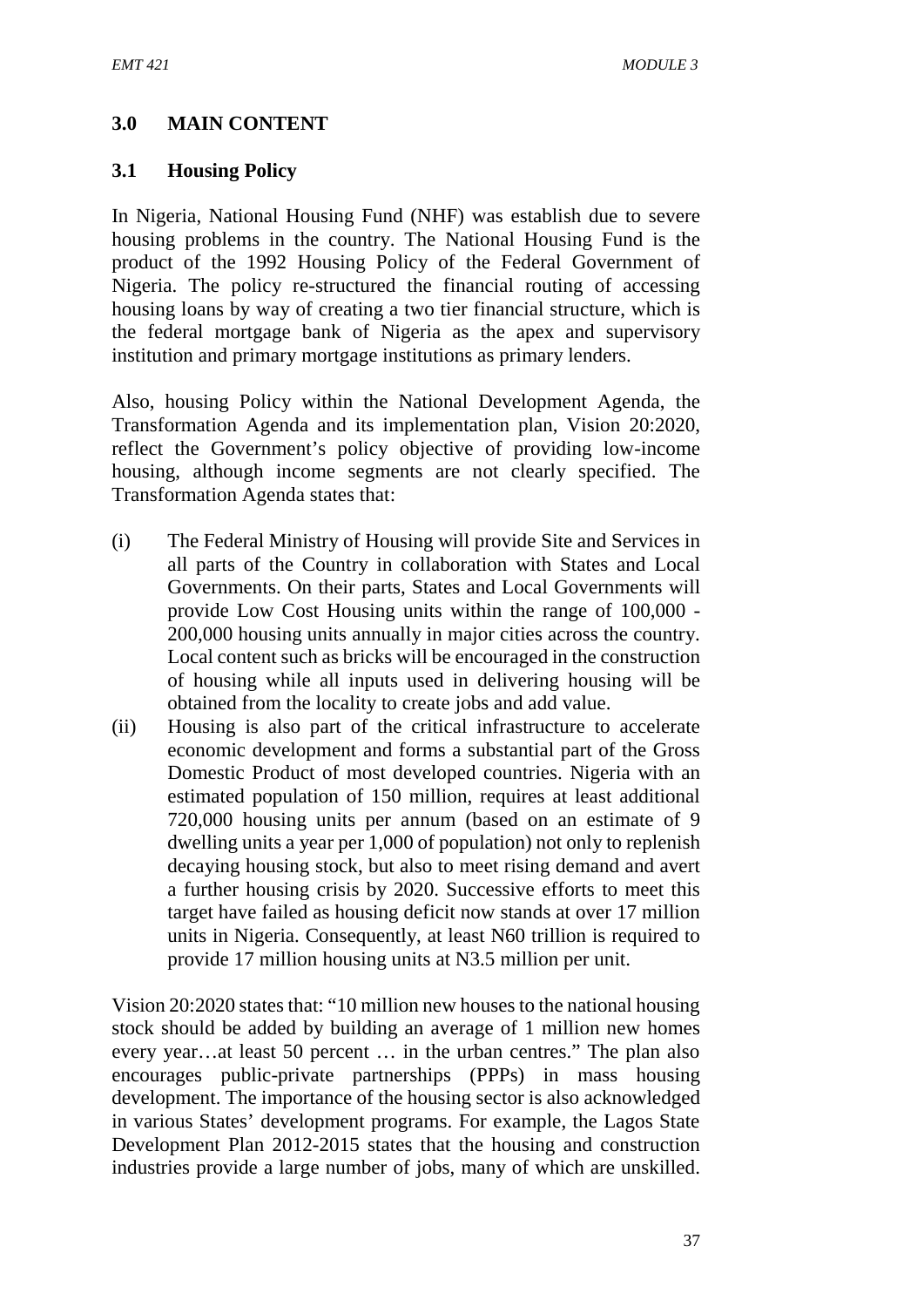"This provides important opportunities to many employable workers who might otherwise be unemployed or under-employed. On the other hand, it meets a crucial human need for shelter and also engages in many other vital building projects essential to good social living in an urban environment. Some of the key Targets for this sector are that 100 percent of citizens will have access to homes by the end of the Plan period and at least 25 percent of citizenry will own their home." To help implement this vision, Lagos State runs a program called Lagos HOMS (Home Ownership Mortgage Scheme). Similar housing programs exist in other States.

The Federal Housing Authority (FHA) is a wholly owned Federal Government agency supervised by the Federal Ministry of Housing and Urban Development. It became partially commercialized in accordance with Decree No. 25 of 1988. The FHA is charged with:

- (a) the preparation and submission of proposals for the National Housing Program;
- (b) making recommendations to the Government on aspects of urban and regional planning, transportation, communication, electric power, sewerage and water supply development as may be relevant to the successful execution of approved housing programs; and
- (c) and the execution of such programs. For the Authority to carry out its functions/mandate effectively, section 4 (1) of the FHA Act CAP 136 Laws of the Federation 1990 granted it the power to.

The purpose of all these policies is to ensure that all Nigerians especially the low income groups own or have access to decent, safe and healthy housing accommodation that would be achieved through a private sector led housing delivery system anchored on mass construction of houses and strong mortgage finance (NHP, 2006).

## **4.0 CONCLUSION**

Housing is one of the key critical infrastructure to accelerate economic development in any country. There is need for decent accommodation for citizens living in cities and national policies have been developed to ease this problem.

## **5.0 SUMMARY**

In this unit, you have learnt about several housing policies that are put in place in provide shelter to people through various government invention programs.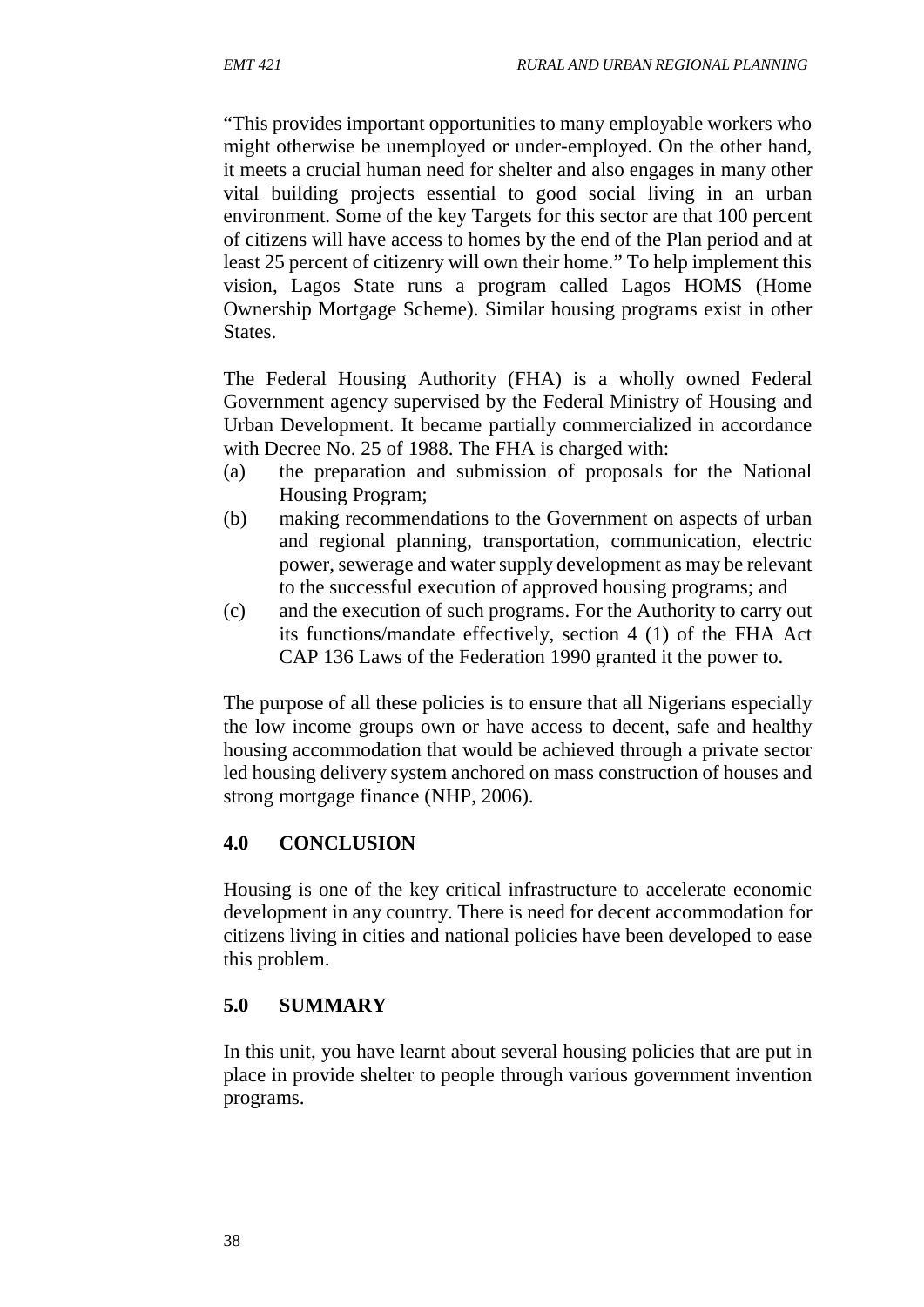### **6.0 TUTOR-MARKED ASSIGNMENT**

- 1. Enumerate the housing policies you know.
- 2. Explain the functions of federal housing authority (FHA).
- 3. Explain the reason for establishment of National Housing Fund (NHF) in Nigeria.

- Sheibani, G., and Havard, T., (N.d) Housing Concept, Problem, and Policies Pp 404-413.
- IBRD/World Bank (2016) Nigeria Developing Housing Finance. International Bank for Reconstruction and Development / The World Bank.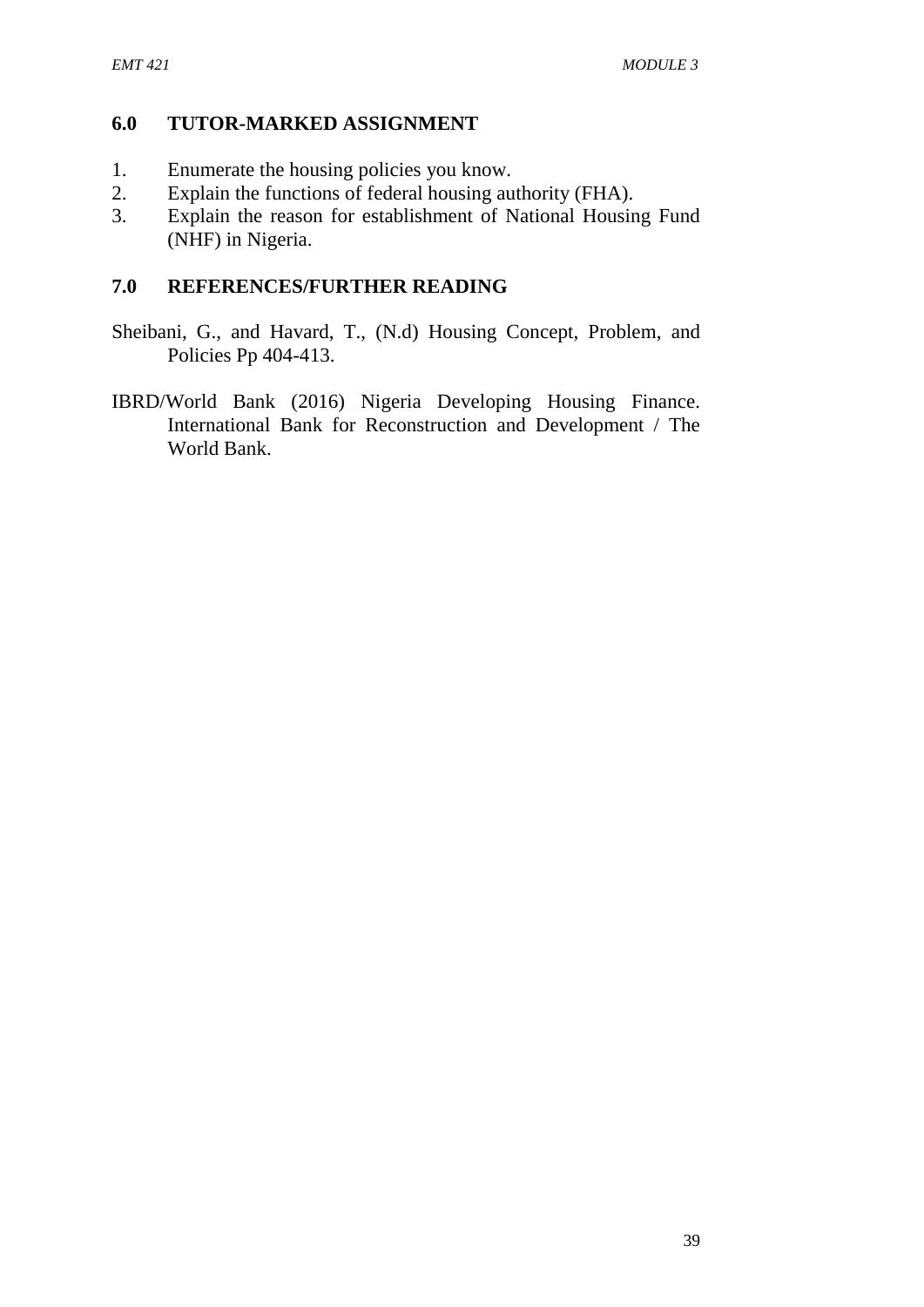## **UNIT 3 HOUSING THEORIES**

#### **CONTENTS**

- 1.0 Introduction
- 2.0 Objective
- 3.0 Main Content
	- 3.1 Theories on Housing
- 4.0 Conclusion
- 5.0 Summary
- 6.0 Tutor-Marked Assignment
- 7.0 References/Further Reading

### **1.0 INTRODUCTION**

There are various schools of thought, which differ in their definitions of the housing concept. Each one has adopted a housing concept according to theoretical ideas, regardless of ruling political ideologies. Undoubtedly, housing springs from basic materialistic needs, which man continually endeavors to satisfy and consequently the political systems attempt to respond to people's demand in line with what is compatibles with its ideology.

### **2.0 OBJECTIVE**

At the end of this unit, you should be able to:

• understand the various theories on housing.

### **3.0 MAIN CONTENT**

### **3.1 Theories on Housing**

These studies have concentrated on three different trends used to consider the concept of housing (Soliman, 1996):

- 1. Marxist trend
- 2. Liberal trend
- 3. Temperate trend

### **1. Marxist Trends**

Burgess and Castells adopted a definition of housing and its application according to Marxian approach which can be seen in three different forms:

House as essential commodity: the house has been regarded as including essential commodities, necessary to industrial and economic development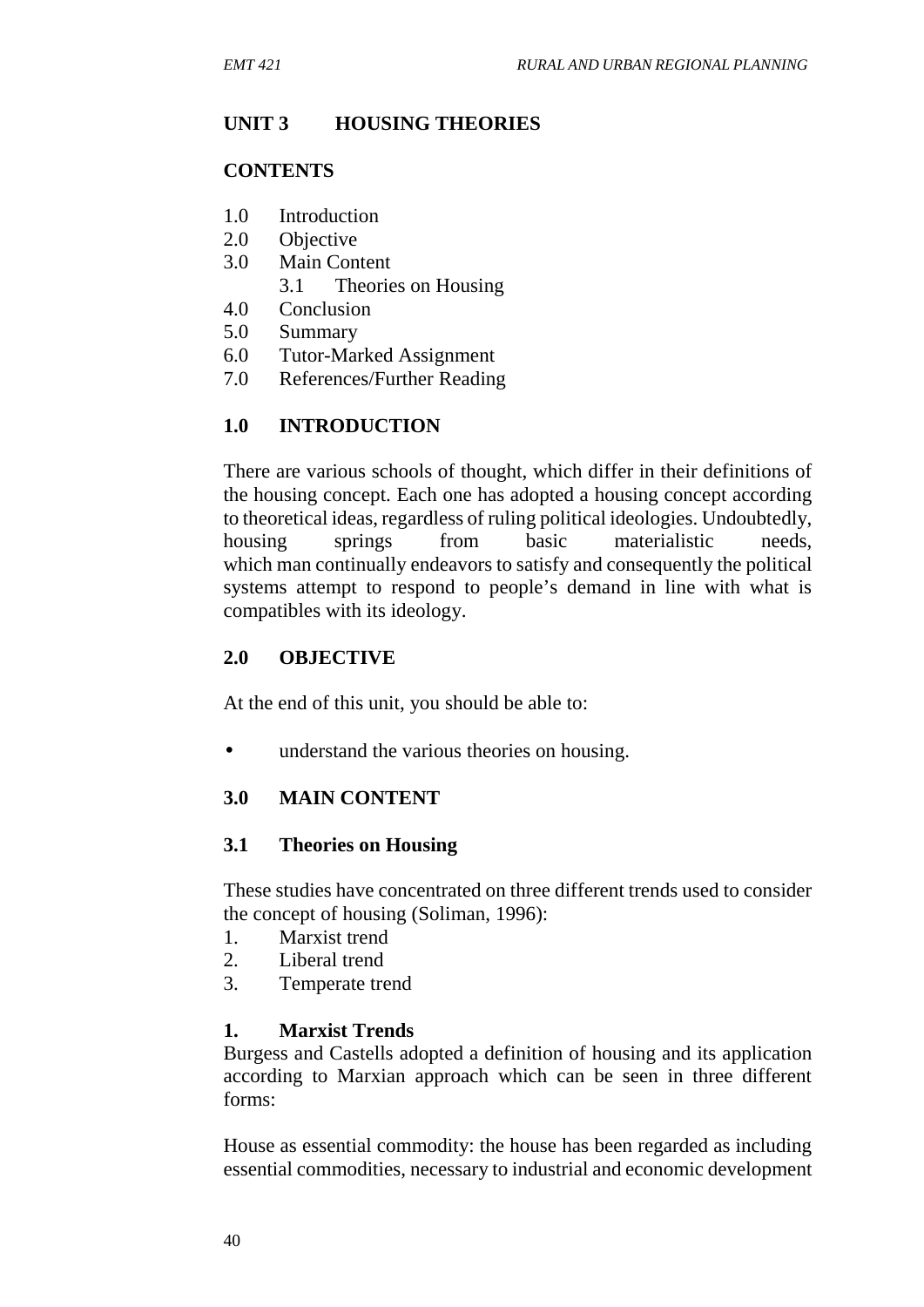for different community classes, because there is no labor force creation to realize development without housing. Also, housing correlates with various industries, and consequently houses become one of effective factors which affect the growth and boom of functioning capital in developmental industrial processes. House as fixed commodity: this means it is impossible to change or remove it through the time, because it must be built on a fixed location, so it is impossible to change location, since land dedicated for housing is not allowed for real estate speculation in most socialist countries, and the land price is controlled by government because the government is the rightful owner of all the land in the region.

Capitalist countries regard housing not only as commodity that has value but also one that has exchange investment value in the housing market. It may be regarded as a fixed commodity when residents build the dwelling, and they are unable to pay the costs. It may be noticed that this approach produces public housing policies that match the trends, and that governments play a greater role in building housing units.

### **2. Liberal Trend**

John Turner has confirmed four principal approaches in his analysis of the liberal trend as follows: According to this approach, the differentiation between housing as a noun, and as a verb, is considered. If we use the first definition it will lead to a static condition, because it does not imply any increase and it will not affect the housing market, but defining housing from the point of view of a verb will introduce a dynamic situation, that will encourage development to extend to the residents' needs, and consequently this approach becomes very effective in the housing market. It is impossible to segregate housing from the other social and economic variables which also change as time passes. In addition it can be considered that houses are fundamental developments, comprised of elements, materials and services connected with various activities industrial, service or productive - where capital is invested, and thus they represent progress in economic developmental in society. The important function of housing is affect residents and influence by them, John Turner clarified not necessary, the analysis of housing unites through its forming or finishing. But the important matter is the house affect residents themselves, in other meaning, the suitable measurements of house is not necessary to create appropriate environment for inhabitants, where the basic target in housing market mechanism is development of invested capital to gain potential great profit. Independent housing forming: every family is different from others, due to the fact that the family has its own organization and the type of housing chosen results from several factors such as family income, educational level and the area where they wish to live. Consequently, families are free to create their own appropriate housing.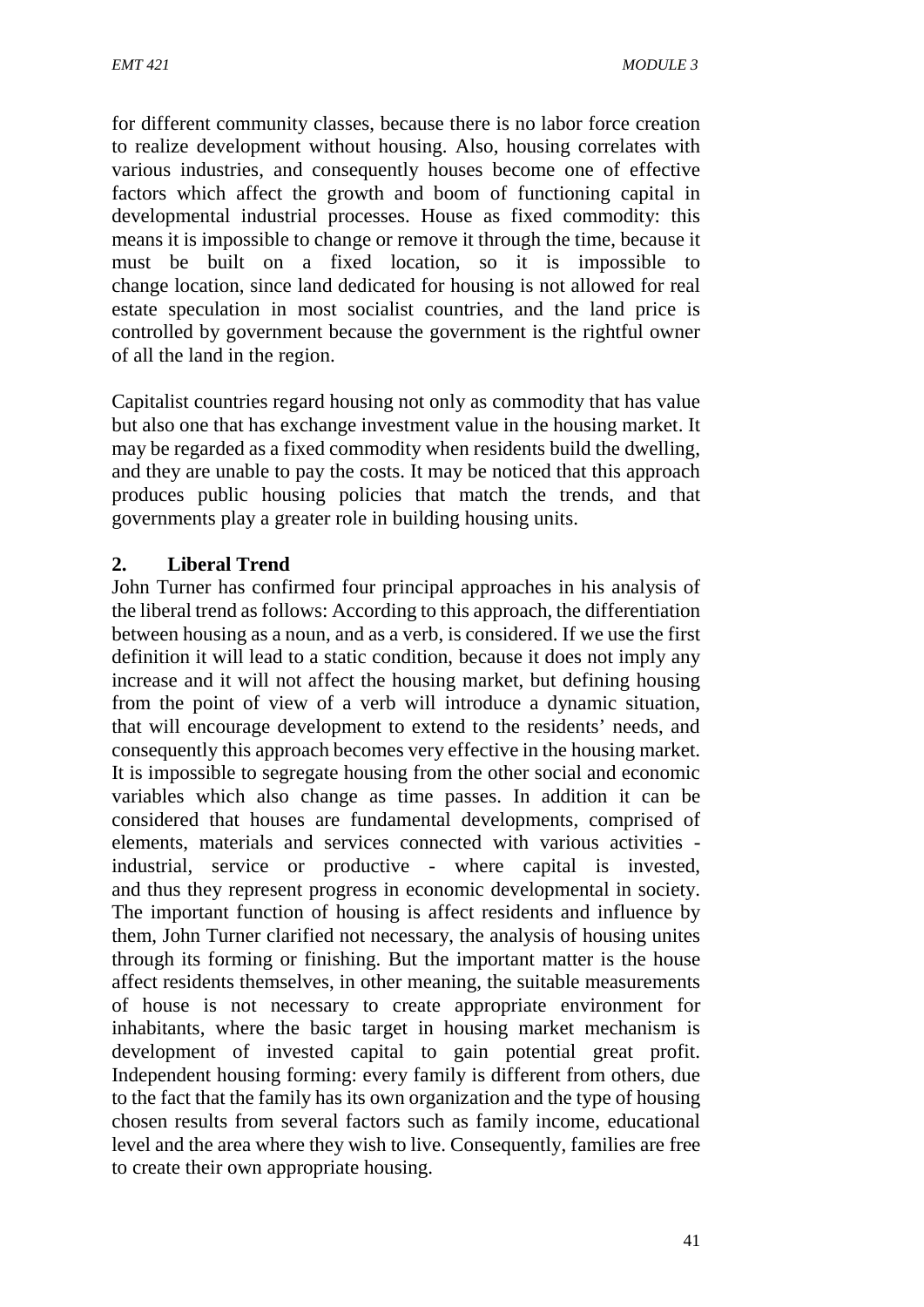It can be noticed that this trend adopts a housing policy that depends upon the private sector and personal building.

## **3. Temperate Trend**

This trend is analyzed and definition according to three aspects (Nientied and Van der Linden, 1987): This trend views the family's economic situation as the main pivot for expenditure. Betterment or development of the housing unit is connected strongly with the economic position of the family, which plays a great role in the housing market mechanism for variant social classes. Housing must be suitable for residence, and demonstrate a sanitary and environmental situation, which is appropriate not only for the family but also for society in general, and proper facilities such as water, sewage treatment, power, etc, must be provided.

Housing is a consumption commodity for all classes in the society, and political systems must provide it to people as a part of its functions to realise the equal distribution of justice. Each trend adopts particular policies to achieve its objectives, and countries may select one or more policy to enable them to reach their planned housing targets. From the trends identified, housing can be defined as "the final outcome from variant capitals entering in the housing market mechanism, by construction, distribution, or managing the market".

# **4.0 CONCLUSION**

Three theories that include Marxist trend, Liberal trend and Temperate trend were examined about their approaches on theoretical perspective on housing concept.

## **5.0 SUMMARY**

In this unit, you have learnt about several housing theories.

## **6.0 TUTOR-MARKED ASSIGNMENT**

Examine the three theoretical perspective on housing.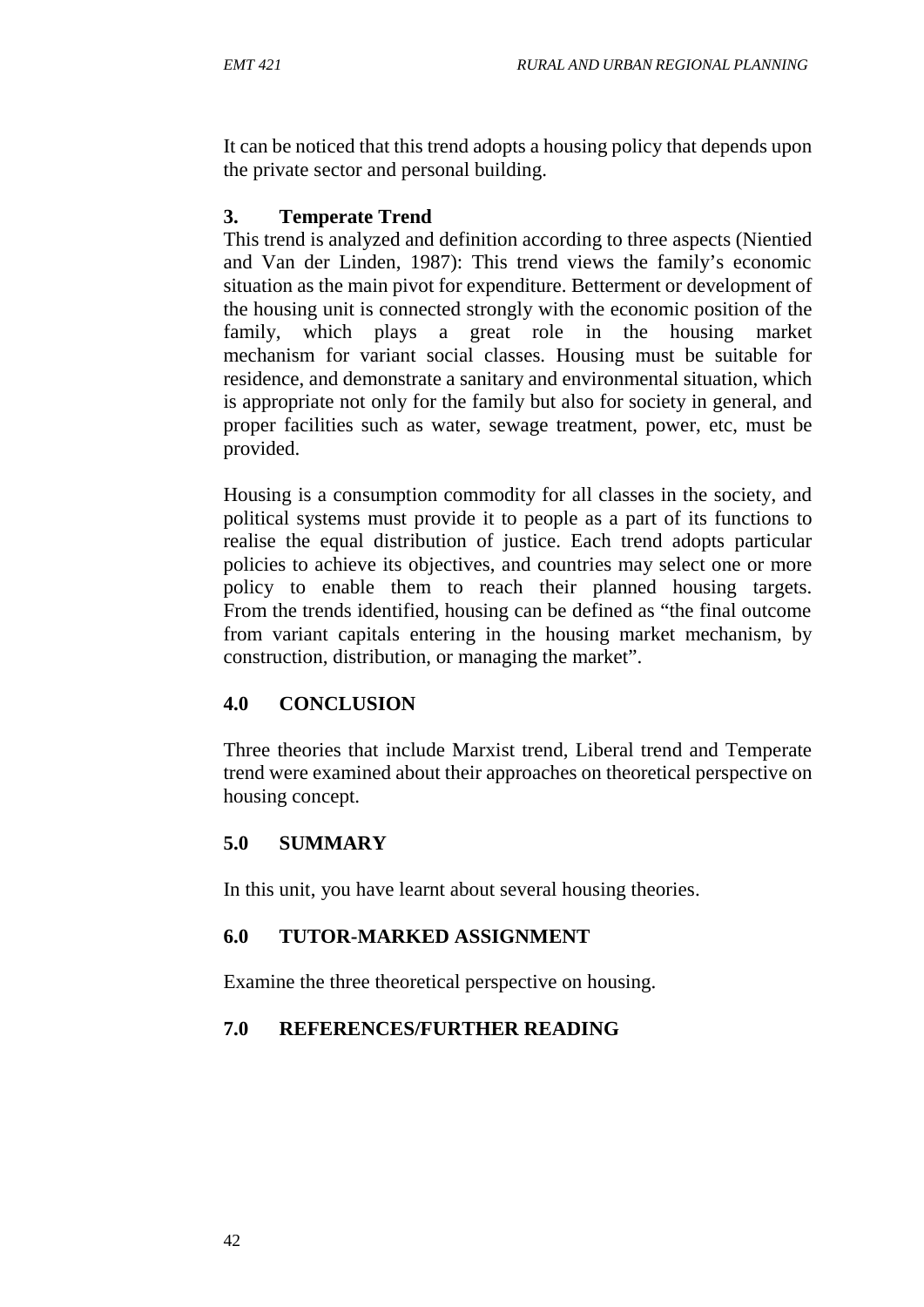# **UNIT 4 HOUSING PROBLEMS**

### **CONTENTS**

- 1.0 Introduction
- 2.0 Objective
- 3.0 Main Content
	- 3.1 Housing Problems
- 4.0 Conclusion
- 5.0 Summary
- 6.0 Tutor-Marked Assignment
- 7.0 References/Further Reading

## **1.0 INTRODUCTION**

The housing problem has become a feature of most countries, in particular developing countries that are facing high rate of urbanization. The demand is different from one country to another according to country characteristics, which affect all economic sectors particularly in the housing sector.

### **2.0 OBJECTIVE**

At the end of this unit, you should be able to:

understand the various housing problems.

## **3.0 MAIN CONTENT**

### **3.1 Housing Problems**

The most important factors leading to housing problems are: -

- 1. Lack of implementation of housing policies that make available house units to individual at affordable rates.
- 2. Lack of proper urban and housing planning in developing countries is the major cause of housing problems.
- 3. Improper Land Use planning leads to housing problem.
- 4. The population increase in most urban areas leads to excess demand on infrastructure, which governments cannot cope with too much demand.
- 5. Growth of unplanned areas (Slum): Irregular and illegal residences continues due to overcrowding and the high density of housing units in urban areas of developing.
- 6. Development of housing units at urban periphery, thereby creating high cost of transportation to and from work places of the occupants and also lack of social facilities such as good roads,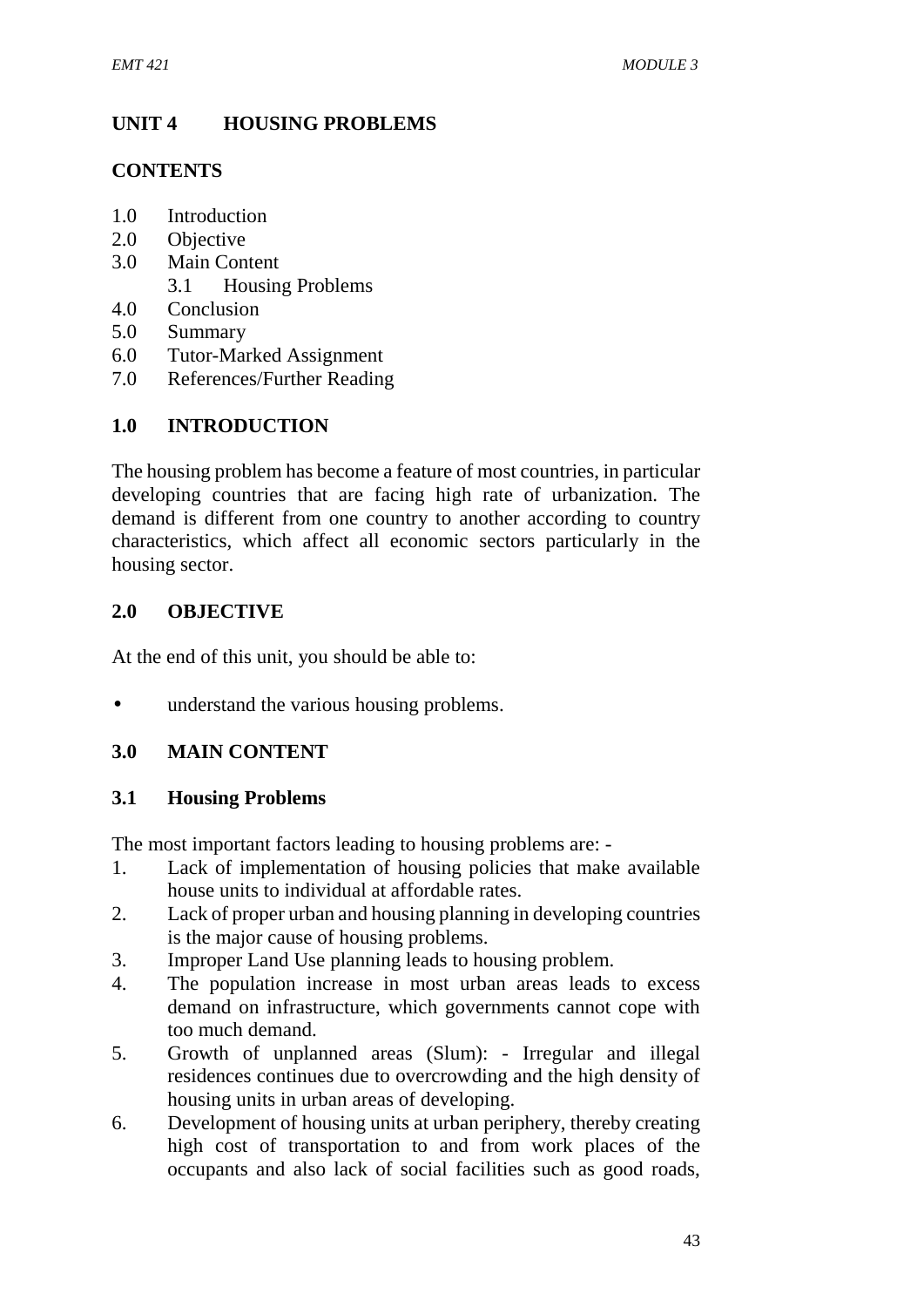water and communication services thereby creating hardship to occupants.

- 7. There is no adequate provision of infrastructure services such as water supply, communication, electricity and transport services to non-planned areas.
- 8. The bureaucratic bottle necks in obtaining Land title and building permits, made people to build houses in an unplanned area.
- 9. Another factor is lack of finance which made people to go for cheap materials to build poor houses and also they cannot afford houses in a planned area.
- 10. Lack of access to credit has contributed to the problem, people cannot afford good housing.

# **4.0 CONCLUSION**

Housing problems are features mostly found in developing countries due to increasing level of urbanization, which is affecting the urban dwellers especially due lack accessibility to decent and affordable houses.

## **5.0 SUMMARY**

In this unit, you have learnt about different types of housing problems affecting urban areas.

## **6.0 TUTOR-MARKED ASSIGNMENT**

List and explain the nature of housing problems affecting your city.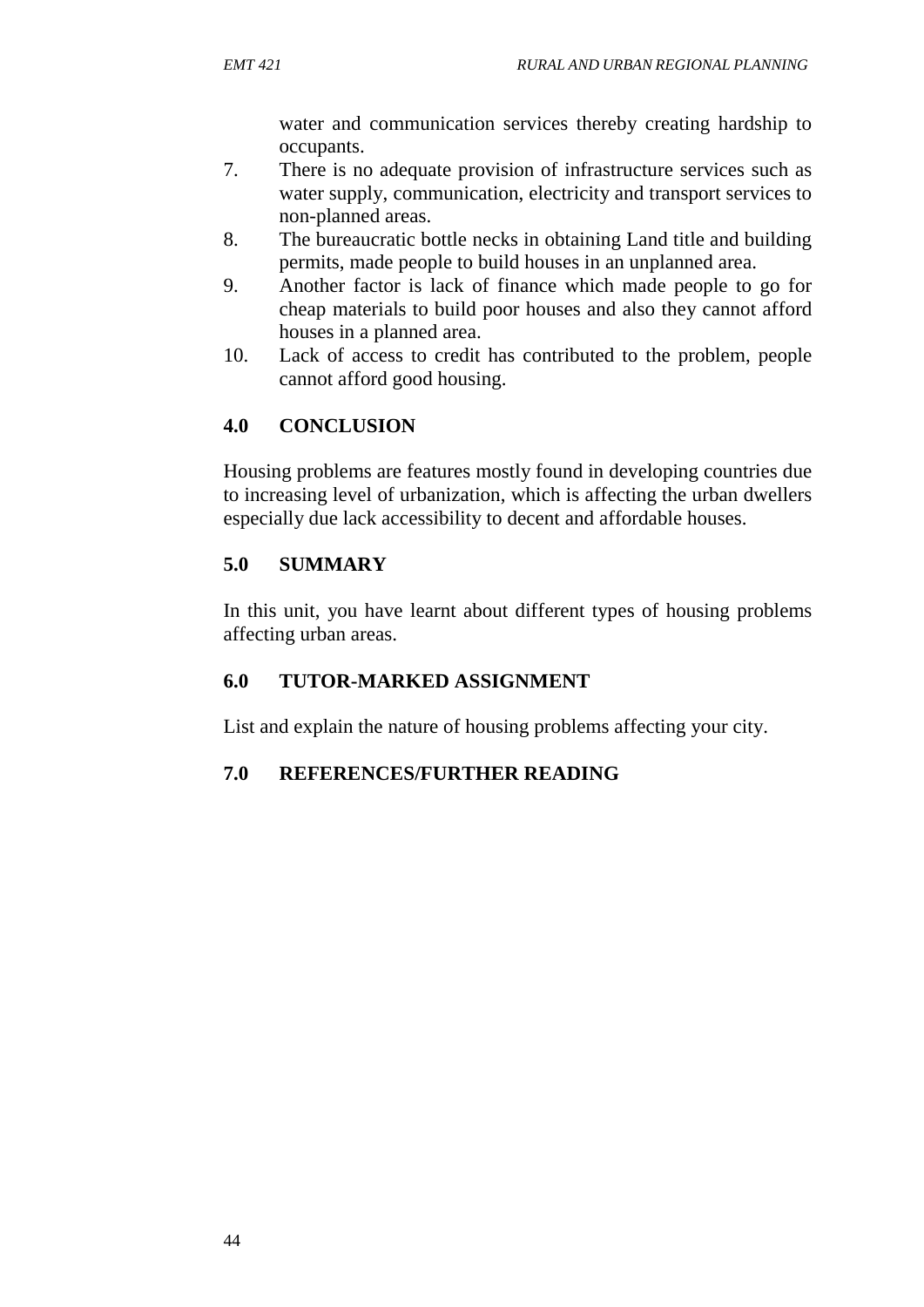## **UNIT 5 SUSTAINABLE HOUSING DEVELOPMENT**

#### **CONTENTS**

- 1.0 Introduction
- 2.0 Objective
- 3.0 Main Content
	- 3.1 Sustainable Housing Development
- 4.0 Conclusion
- 5.0 Summary
- 6.0 Tutor-Marked Assignment
- 7.0 References/Further Reading

### **1.0 INTRODUCTION**

Urbanization at present has put stressed in achieving the goal of sustainable development especially in developing countries. One of the key indicators is through housing as it could promote a social equity among people, generate economic growth and also promote environmental friendly through its planning, construction, design and management. As planning is the most fundamental stage in housing development, its mechanism such as development plan system and planning control system are essential inputs in monitoring the successful implementation of sustainable urban housing (Hamizah, Yusof., and Hazlina, 2013). Therefore, housing planning is a legal framework use for provision of housing units in urban areas. It is very important to plan for the high rate of urbanization in developing countries to have access to affordable, decent, safe and healthy housing accommodation.

### **2.0 OBJECTIVE**

At the end of this unit, you should be able to:

understand the concept of sustainable housing development.

### **3.0 MAIN CONTENT**

#### **3.1 Sustainable Housing Development**

Sustainable housing can be achieved through the following measures: -

- 1. Adequate infrastructure services such as water supply, communication, electricity and good roads to be provided in planned areas to encourage people.
- 2. Government to provide quality mass housing to cater the need of low and medium income people at affordable rates either directly or with private partnership.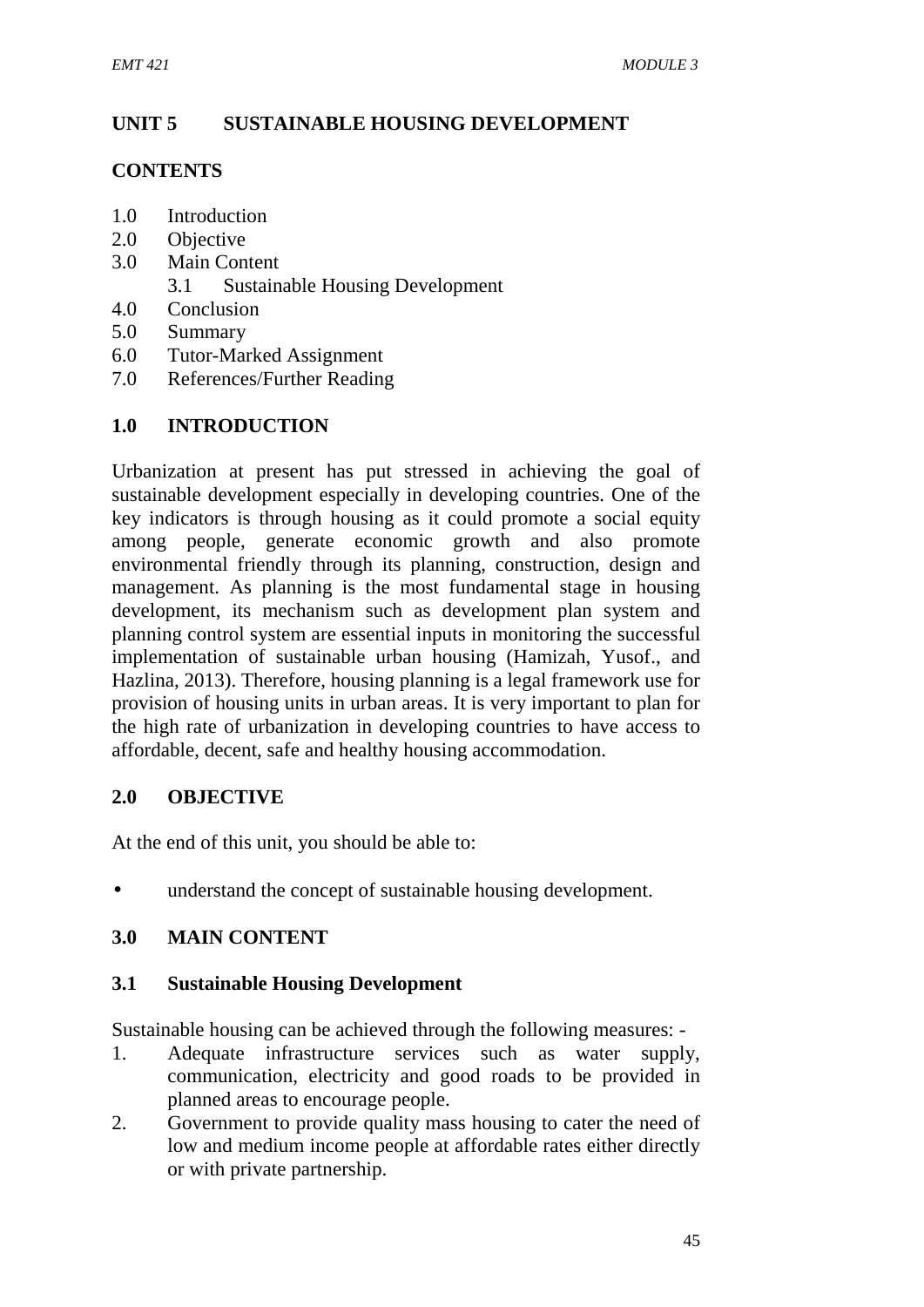- 3. Sites and services option should be considered as an efficient policy that has attracted wide consent from housing experts for decent and healthy accommodation.
- 4. In addition, the rural areas should be planned and developed with provision of necessary infrastructural facilities to discourage rural urban migration.
- 5. Housing Planning should be implemented to control slum creation.
- 6. Credit facility should be provided to enable urban dwellers afford decent and healthy accommodation.
- 7. Houses should be subsidized to encourage more ownership of decent and healthy accommodation.
- 8. Government should as much as possible ease the bureaucratic process in obtaining a house.
- 9. Urban and land use planning should be enforcing to have decent areas in the city.
- 10. The process of acquiring Land title and Building permit should not be cumbersome to encourage accessing good housing in the city.
- 11. There are dire needs to promote the use of alternative building materials and new technologies in housing delivery to reduce reliance on foreign goods.

## **4.0 CONCLUSION**

Sustainable housing development is a tool that should be use for provision of housing units in urban areas. It is important for the legal instrument to be understood in order to plan for provision of affordable and decent housing in urban areas.

## **5.0 SUMMARY**

In this unit, you have learnt about provision of sustainable housing in urban areas.

## **6.0 TUTOR-MARKED ASSIGNMENT**

- 1. What are the reasons for applying sustainable housing development?
- 2. Enumerate the various ways sustainable housing development can be achieved.

## **7.0 REFERENCES/FURTHER READING**

Hamizah, Y., Yusof., F., and Hazlina, H. (2013) Sustainable Urban Housing Development through Planning Mechanism: Issues and Challenges Asia Pacific Network for Housing Research 20-22 August, 2013 Kuala Lumpur, Malaysia.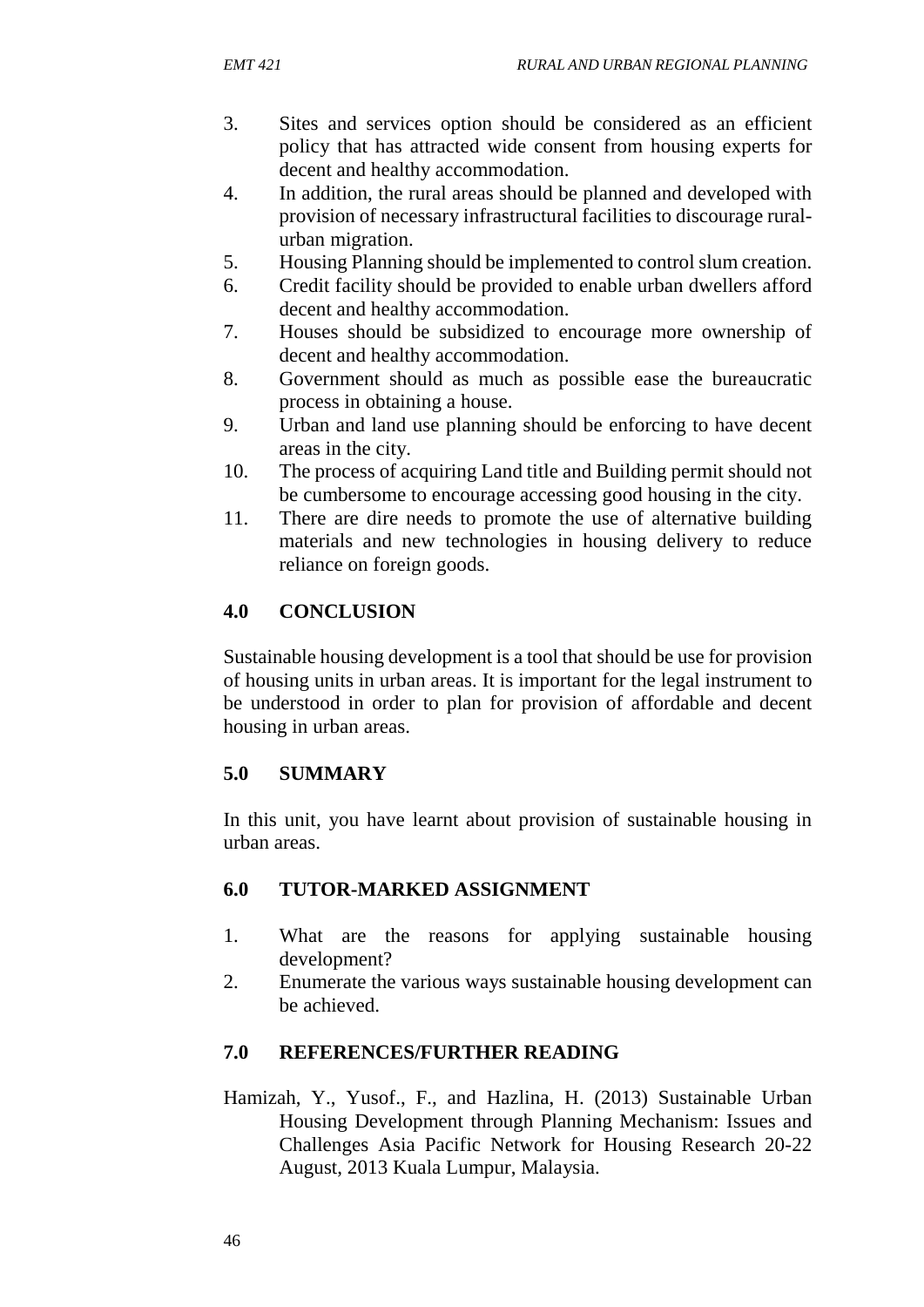### **MODULE 4 HUMAN SPACE, POPULATION AND WORLD RESOURCES**

- Unit 1 Human Space
- Unit 2 Population<br>
Unit 3 Factors Inf.
- Factors Influencing Population Growth
- Unit 4 Resources
- Unit 5 Conservation of Resources

## **UNIT 1 HUMAN SPACE**

### **CONTENTS**

- 1.0 Introduction
- 2.0 Objective
- 3.0 Main Content
	- 3.1 Human Space
- 4.0 Conclusion
- 5.0 Summary
- 6.0 Tutor-Marked Assignment
- 7.0 References/Further Reading

### **1.0 INTRODUCTION**

Space resources will be a major topic of activity internationally over the next decade and may become a major motivation for investments in space exploration in the future. Europe has extensive expertise and capabilities to bring to this new field of investigation, from both space and Earth industries. However, many nations have started exploring space resources.

### **2.0 OBJECTIVE**

At the end of this unit, you should be able to:

understand the human space and its resources.

### **3.0 MAIN CONTENT**

### **3.1 Human Space**

The resources of space offer a means to enable sustainable exploration of the Moon and Solar System beyond in support of the advancement of European Space Agency (ESA) space exploration strategy. The challenge of space resources can also be a means to stimulate innovation on Earth,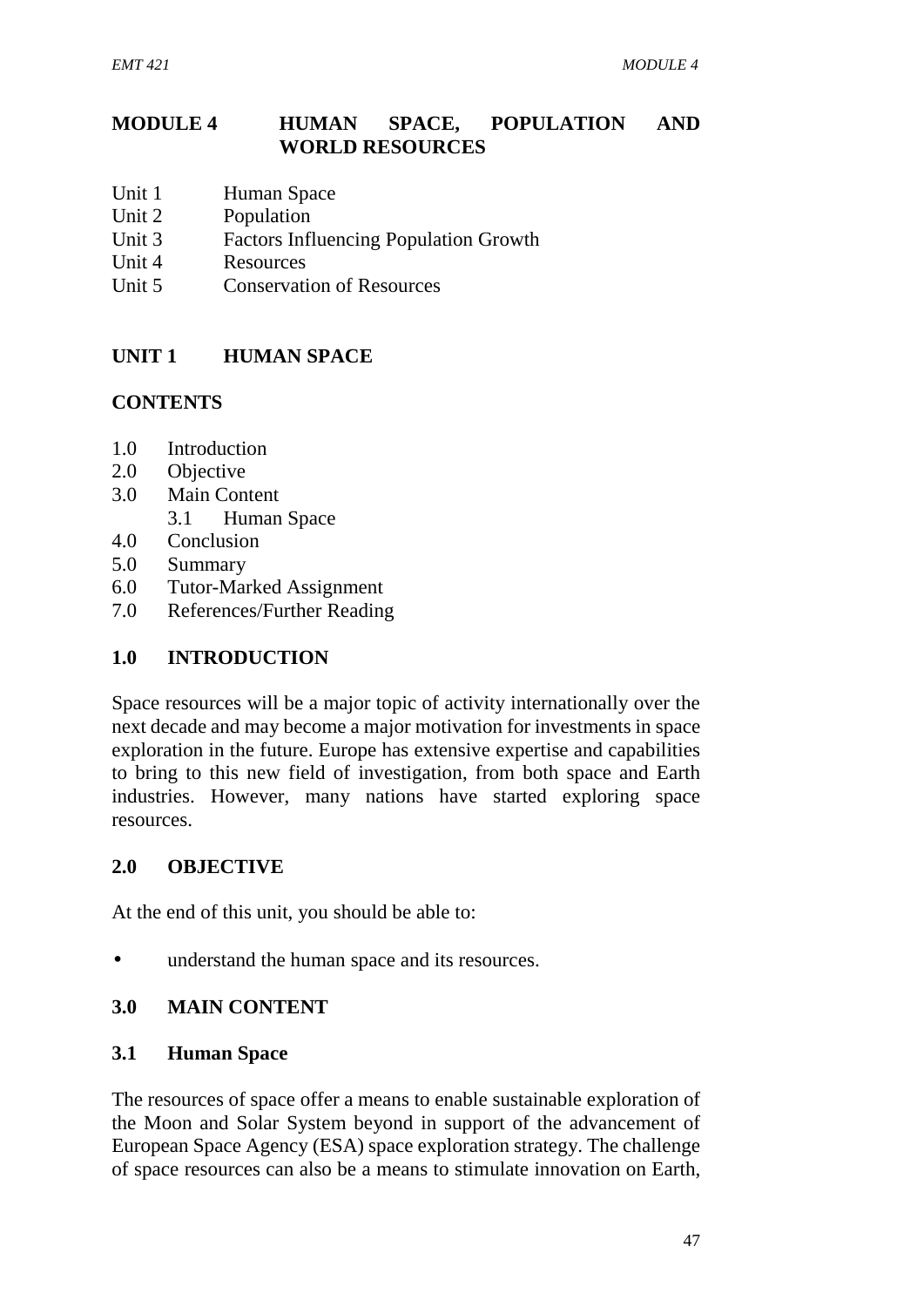to find new ways to address global challenges and to generate near to midterm economic returns for terrestrial industries.

The utilization of space resources for exploration may be within reach for the first time; made possible by recent advances in our knowledge and understanding of the Moon and asteroids, increased international and private sector engagement in space activities and the emergence of new technologies. Key sectors of interest include mining, metallurgy, materials, energy, robotics and autonomy. The first utilization of space resources will be on the Moon; a source of water, oxygen, metals and other materials.

Priorities for investments will be based on the available materials at the Moon, their applications in exploration and the demonstrated interest from terrestrial industries to partner and co-invest. The resources of Mars and asteroids are also important considerations and activities at the Moon should prepare the way for future utilization at these locations.

ESA's position as a leader and an enabler for European science and industry would ensure that Europe has a role to play in the medium to long term utilization of resources in space, whilst delivering social and economic benefits in the near term here on Earth, in accordance with the international legal framework.

The costs, complexities and risks of supplying resources from Earth are a limiting factor for space exploration. In-Situ Resource Utilization (ISRU) offers the potential to locally derive what is needed for living and working in space. The notion of space resource utilization is already integrated in our space activities through the local production of power from solar radiation. ISRU in exploration is an extension of this enabling approach.

### **4.0 CONCLUSION**

Human space is blessed with enormous resources and the resources can be used to supplement human activities on earth. Also the utilization of the resources would benefit man in his different life endeavors.

#### **5.0 SUMMARY**

In this unit, you have learnt about human space and its resources.

#### **6.0 TUTOR-MARKED ASSIGNMENT**

- 1. Attempt a reasoned definition of human space.
- 2. Examine some of the resources that can be found in space.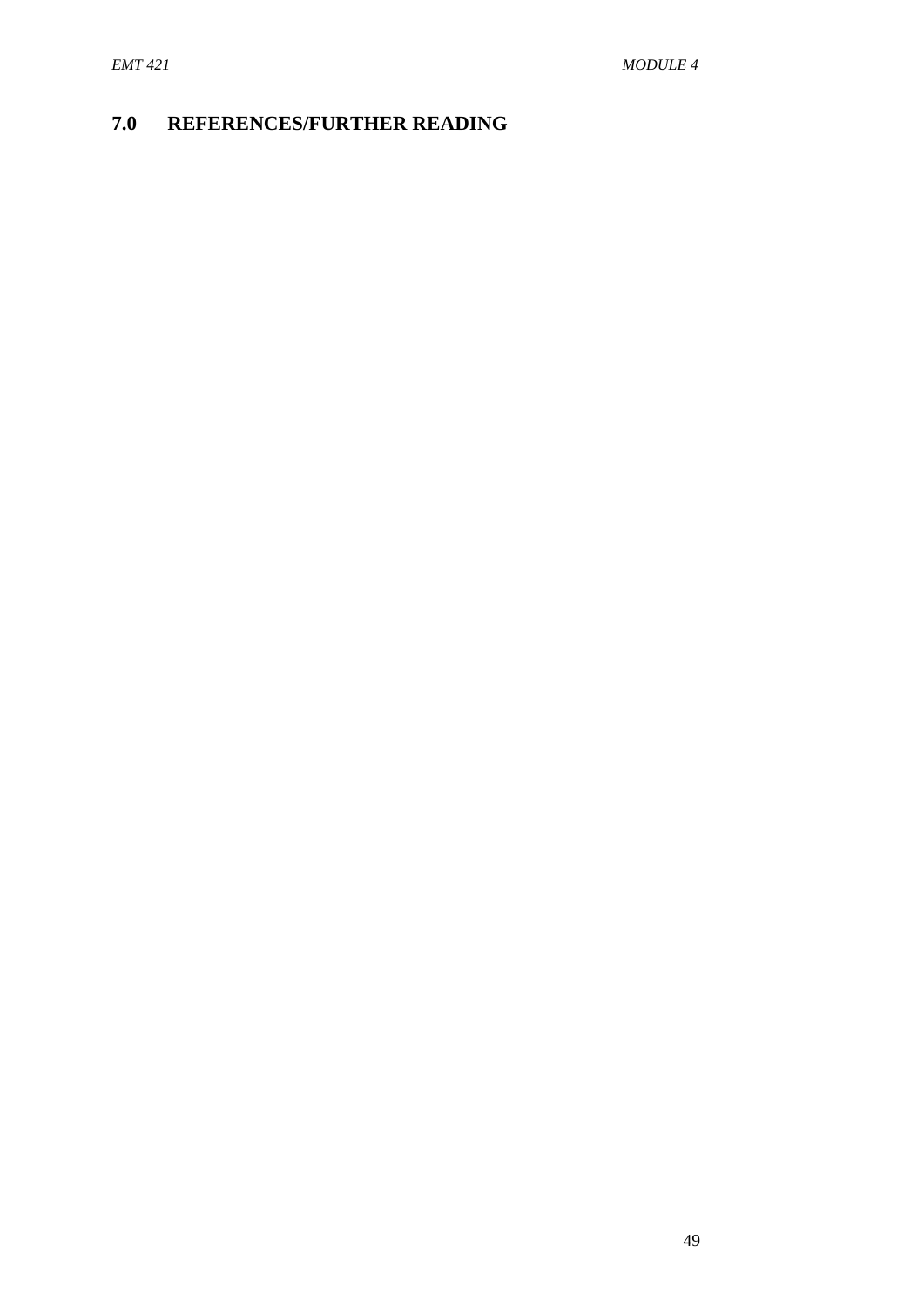## **UNIT 2 POPULATION**

#### **CONTENTS**

- 1.0 Introduction<br>2.0 Objectives
- **Objectives**
- 3.0 Main Content
	- 3.1 World Population
	- 3.2 World Population Trends
- 4.0 Conclusion
- 5.0 Summary
- 6.0 Tutor-Marked Assignment
- 7.0 Reference/Further Reading

### **1.0 INTRODUCTION**

Population refers to the sum total of the human population in a political or geographical area at a given point in time (Effeh, 2009). Human population is dynamic, over times, it grows and declines, it becomes younger or older and its geographic distributions, structures and movements constantly change in time and space. Such changes are cumulative effects of the events people undergo during their lives namely; births, deaths and migrations.

### **2.0 OBJECTIVES**

At the end of this unit, the learners you should be able to:

- understand a population
- understand the trend of world population.

### **3.0 MAIN CONTENT**

#### **3.1 World Population**

According to United Nation, the world population stands at 7.7 billion people as at 2020, it is expected to reach 9.1billion in 2050, with less developed regions accounting for the vast majority of the population. The rapid rate of population growth is a recent phenomenon. The most rapid increase has taken place over the last 90 years. This means that world population growth is "exponential" (an increase which is more and more rapid). This exponential growth in world population is called "population explosion". The developed world is expected to remain unchanged at 1.2 billion. Africa, which has the fastest growing population of the continents, is projected to more than double the number of its inhabitants in the next 43 years—from 965 million to approximately 2 billion. The future size of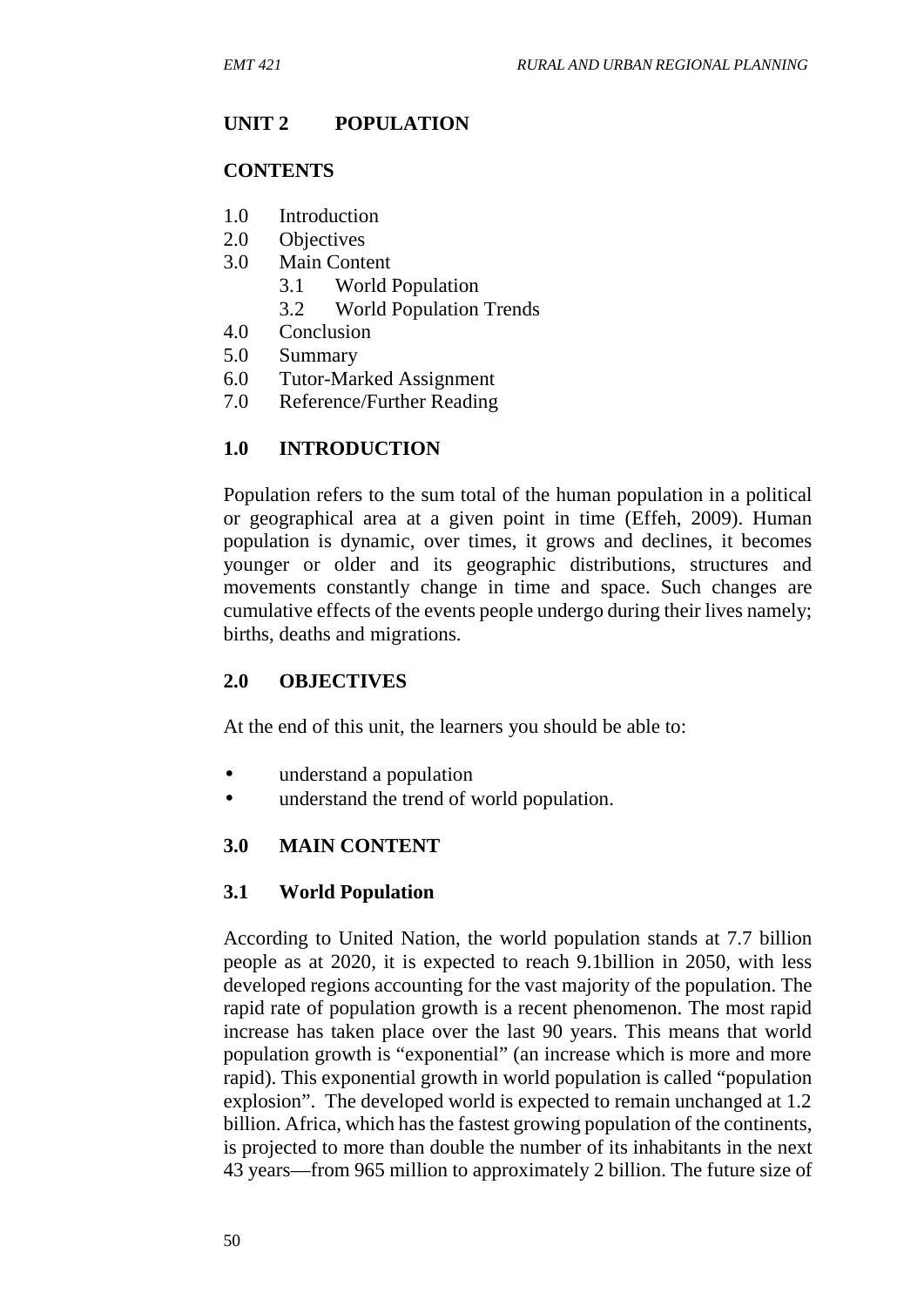world population is projected on the basis of assumed trends in fertility and mortality.

Globally, fertility is assumed to decline to 2.02 births per woman (below replacement) by 2050; it is population momentum arising from a young age structure that will cause global population to continue to grow beyond 2050.

# **3.2 World Population Trends**

It took hundreds of thousands of years for the world population to grow to 1 billion – then in just another 200 years or so, it grew sevenfold. In 2011, the global population reached the 7 billion mark, and today, it stands at about 7.7 billion, and it's expected to grow to around 8.5 billion in 2030, 9.7 billion in 2050, and 10.9 billion in 2100.

This dramatic growth has been driven largely by increasing numbers of people surviving to reproductive age, and has been accompanied by major changes in fertility rates, increasing urbanization and accelerating migration. These trends will have far-reaching implications for generations to come.

The recent past has seen enormous changes in fertility rates and life expectancy. In the early 1970s, women had on average 4.5 children each; by 2015, total fertility for the world had fallen to below 2.5 children per woman. Meanwhile, average global lifespans have risen, from 64.6 years in the early 1990s to 72.6 years in 2019.

In addition, the world is seeing high levels of urbanization and accelerating migration. 2007 was the first year in which more people lived in urban areas than in rural areas, and by 2050 about 66 per cent of the world population will be living in cities.

These megatrends have far-reaching implications. They affect economic development, employment, income distribution, poverty and social protections. They also affect efforts to ensure universal access to health care, education, housing, sanitation, water, food and energy. To more sustainably address the needs of individuals, policymakers must understand how many people are living on the planet, where they are, how old they are, and how many people will come after them.

# **4.0 CONCLUSION**

The world is experiencing an exponential population growth especially in developing countries. The world must prepare for this high population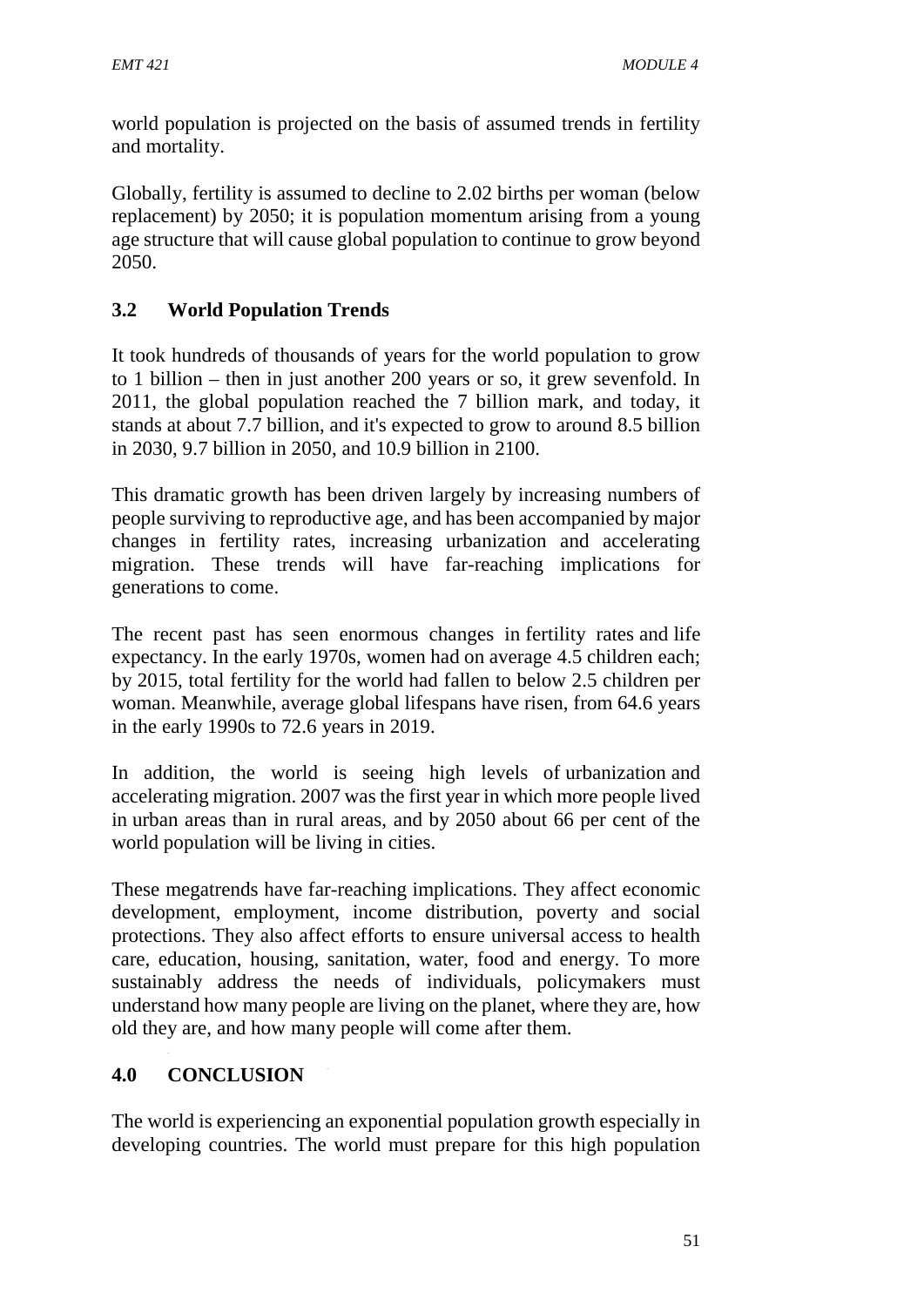that was never experience in history, with changes in fertility rate, high rate of urbanization and migration.

### **5.0 SUMMARY**

In this unit, you have learnt about world population and the changing pattern in the world population.

### **6.0 TUTOR-MARKED ASSIGNMENT**

- 1. Define a population
- 2. What is population explosion
- 3. Examine the trend of world population

### **7.0 REFERENCE/FURTHER READING**

Sherbinin , A., Carr, D., Cassels, S., and Jiang, L. (2007) Population and Environment. *Annual Review of Environment and Resources.* 32:345–73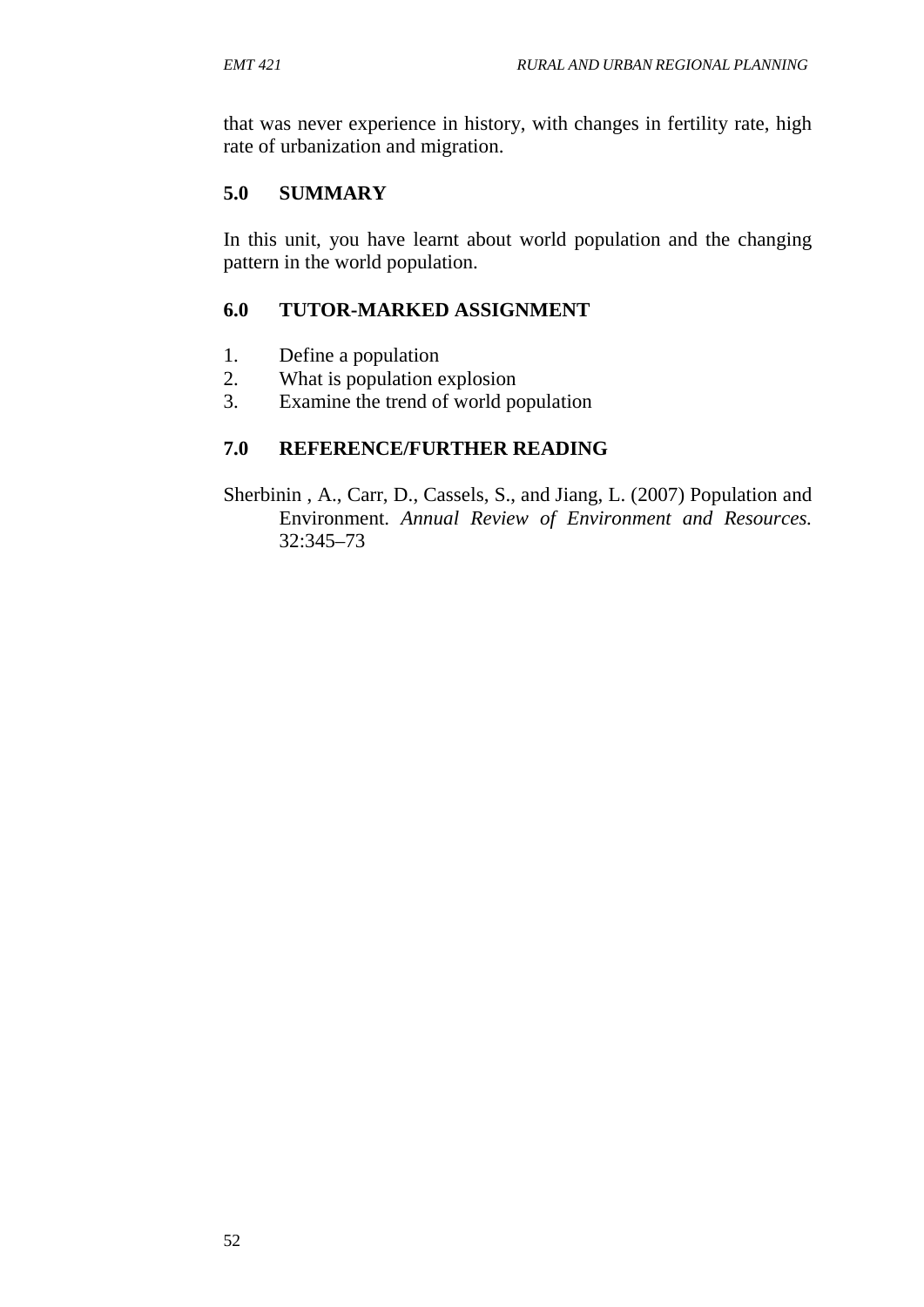## **UNIT 3 FACTORS INFLUENCING POPULATION GROWTH**

### **CONTENTS**

- 1.0 Introduction
- 2.0 Objective
- 3.0 Main Content
	- 3.1 Factors Influencing Population Growth
- 4.0 Conclusion
- 5.0 Summary
- 6.0 Tutor-Marked Assignment
- 7.0 Reference/Further Reading

#### **1.0 INTRODUCTION**

The reasons for the current world population pattern are both numerous and complex. The explanation for the uneven distribution of population lies in a mixture of physical and human factors. The physical factors include climate, soil, relief, vegetation, water supplies and mineral resources. The human factors include economic factors, communications, social factors, and historical factors. Factors having a positive impact lead to densely populated areas while factors having a negative impact lead to sparsely populated areas.

### **2.0 OBJECTIVE**

At the end of this unit, the learners you should be able to:

understand the factors influencing population growth.

### **3.0 MAIN CONTENT**

#### **3.1 Factors Influencing Population Growth**

The factors that influenced population distribution are presented into physical and human.

#### **Physical**

These are physical factors which influence world population distribution

1. **Climate:** This is the most important of the physical factors affecting world population distribution which causes some regions to have high and low density people. This can be divided into favorable and unfavorable climatic conditions. Therefore, harsh climatic conditions tend to cause low population density and almost total inhabitable places that are unfavorable such as desert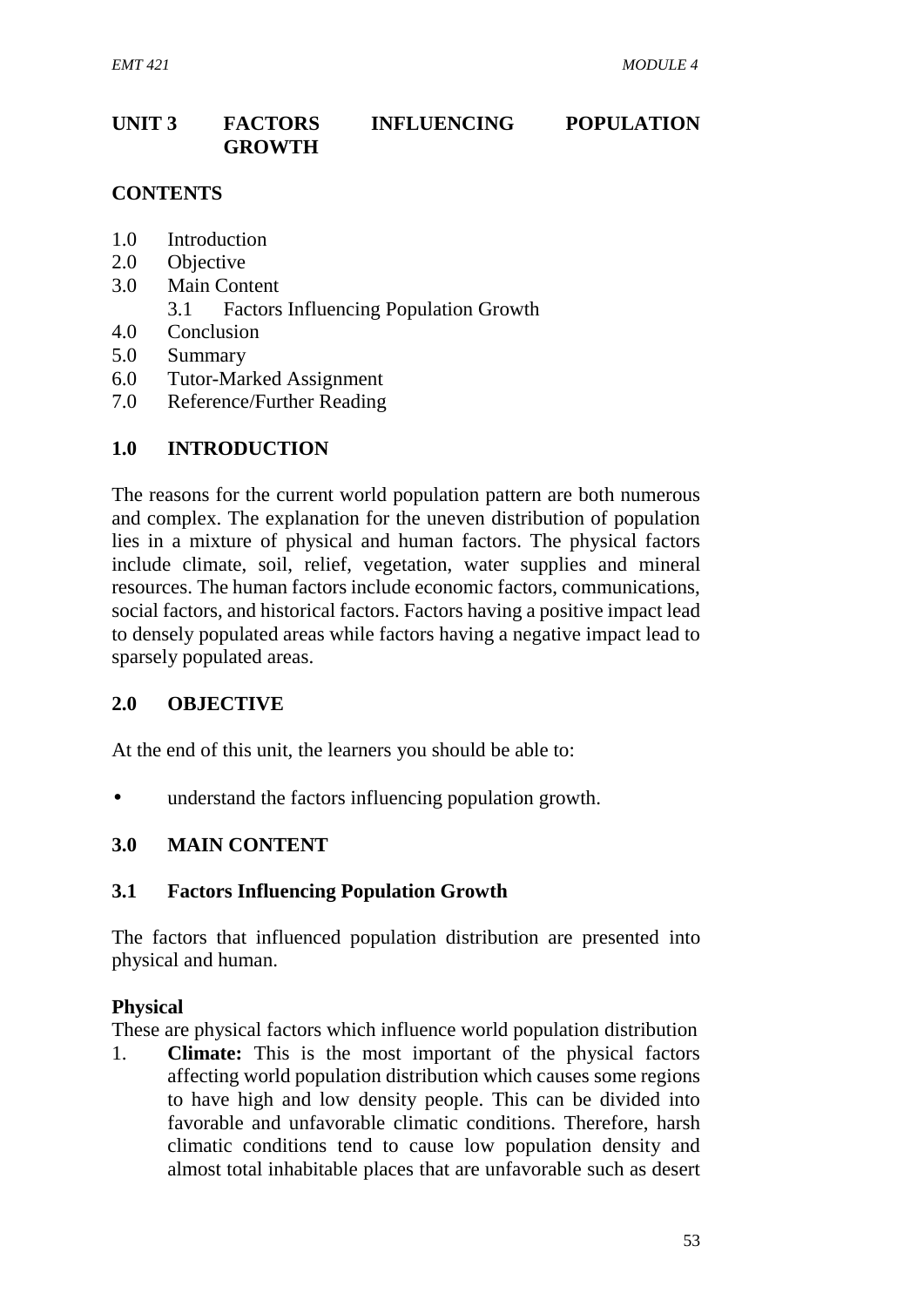or too cold areas. Favorable climates are attracting high population density.

- 2. **Soil:** These are among the physical factors which influence agriculture and settlement. Densely populated areas are common in areas with deep, mature, humus-filled soils (e.g. East Asia). Areas with fertile soils favor dense population. Areas with infertile soils have low population density.
- 3. **Vegetation:** Vegetation influence population distribution in many parts of the World by either encouraging or deterring it. The Forest region of West Africa did encourage population concentration while the desert areas never encouraged population growth.
- 4. **Relief:** This is another physical factor that determines the present world population distribution. Densely populated areas are common in lowlands and flat or gently undulating terrain such as plains or plateaus (e.g. Nile Delta, Ganges Delta and the North European Plain). Sparsely populated areas are common in mountainous areas with steep slopes, rugged terrain and exposure to cold, wet and windy climates which restrict accessibility, settlement, cultivation and manufacturing (e.g. the Himalayas, Alps, Southern Andes and Tibetan Plateau).
- 5. **Water Supplies:** The presence or absence of water is a physical factor affecting population distribution. Agriculture, industry and the entire human livelihood depend upon an ample supply of freshwater. Densely populated areas are located in areas with reliable water supply due to availability of rivers or lakes, reliable and evenly distributed rainfall and where there is wealth and technology to build reservoirs and wells or lay pipelines (to provide water for domestic, industrial and agricultural uses).
- 6. **Mineral Resources:** The presence or absence of mineral deposits is a notable physical factor influencing population distribution at the present day. Densely populated areas are common in areas having or formerly having large mineral deposits or fuel supplies which may lead to development of industry and employment generation (e.g. North-East of U.S.A., South-East Canada and North-West Europe). Sparsely populated areas are common in areas devoid of mineral deposits (e.g. Paraguay, some islands of Japan and some parts of the African Sahel).

## **Human Factors**

These are human factors which influence world population distribution: -

- 1. **Historical Factors**: Past influences greatly affect present population distribution such as slave trade and inter-tribal wars account for low population, while cultural factors encourage high population by attracting people not to move out.
- 2. **Economic Factors**: The type and scale of economic activities have considerable influence on population distribution. Densely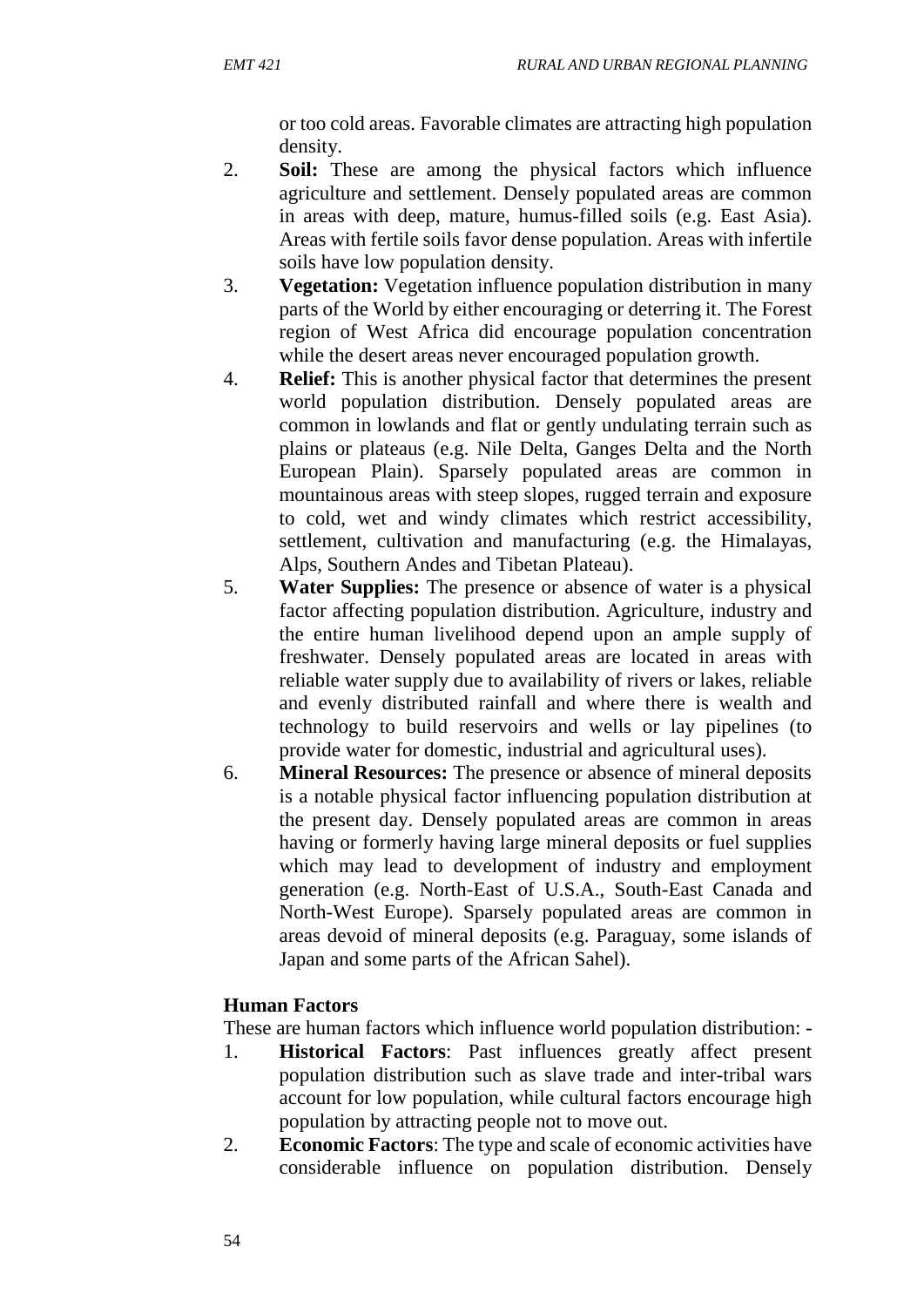populated areas are located in regions with intensive farming, good infrastructure, good export trade, intensive industries and varied economic structure (with agriculture, industry and services providing employment). Sparse population is also common in areas with subsistence economies, extensive farming (e.g. shifting cultivation), poor infrastructure, limited export trade and limited employment. Examples of such sparsely populated areas include Sahara Desert, Namib Desert and the Tundra.

- 3. **Political Factors**: Government policy plays part in the growth of population. Examples include in 1917 during the Russian revolution Russians were forcibly moved eastwards to open up and develop Siberia, the creation of the state of Israel in 1948 lead to an influx of Jews, and the efforts of Brazilian government in opening up the Amazon basin. Densely populated areas are due to political stability (e.g. China), political maturity (e.g. NE U.S.A.) and creation of new cities by the government (e.g. Brasilia). Sparsely populated areas are due to political instability (e.g. Congo DR).
- 4. **Social Factors:** These are human factors which influence world population distribution. Traditions and religious beliefs lead to population growth. Polygamy in Muslim countries, ancestor worship in China and early marriage among the Hindus encourage the growth of population. Traditions and religious beliefs that encourage low birth rates cause sparse population (e.g. Canada).
- 5. **Communications:** It is important in facilitating trade and accessibility. Densely populated areas are encouraged by the availability of canals, railways, roads, airports and natural sea or river ports (e.g. Singapore, U. S.A., North European Plain, and U.K.). Sparsely populated areas are common in areas where it is difficult to construct and maintain transport systems. Examples include mountains (e.g. Himalayas), deserts (e.g. the Sahara) and forests (e.g. the Congo rainforest). Landlocked countries also encourage sparse population (e.g. Zimbabwe, Mali, Lesotho and Niger).

## **4.0 CONCLUSION**

Population distribution in the world are highly influenced by either natural or human factors. These two major factors determine areas of dense or sparsely population density depending on the circumstances.

### **5.0 SUMMARY**

In this unit, you have learnt about factors determining human population in the world.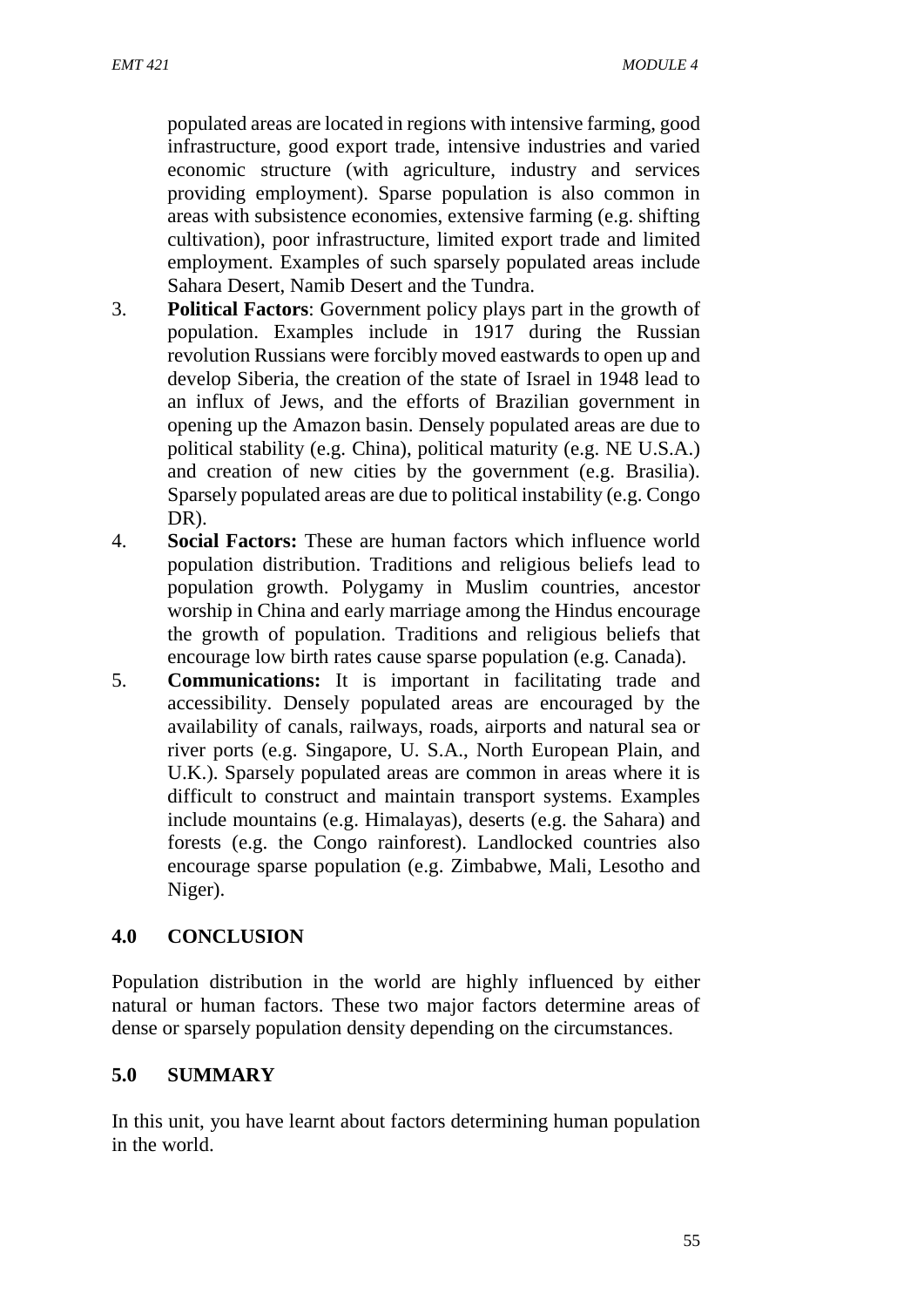### **6.0 TUTOR-MARKED ASSIGNMENT**

- 1. Examine the concept of population.
- 2. Discuss the human factors influencing population growth.
- 3. In what ways those physical factors influence population growth?

### **7.0 REFERENCE/FURTHER READING**

Effeh, E. J. (2009) Population Geography. In Effeh, E. J (ed). Perspective of Geography. Tamaza Publishing Co. Ltd. Zaria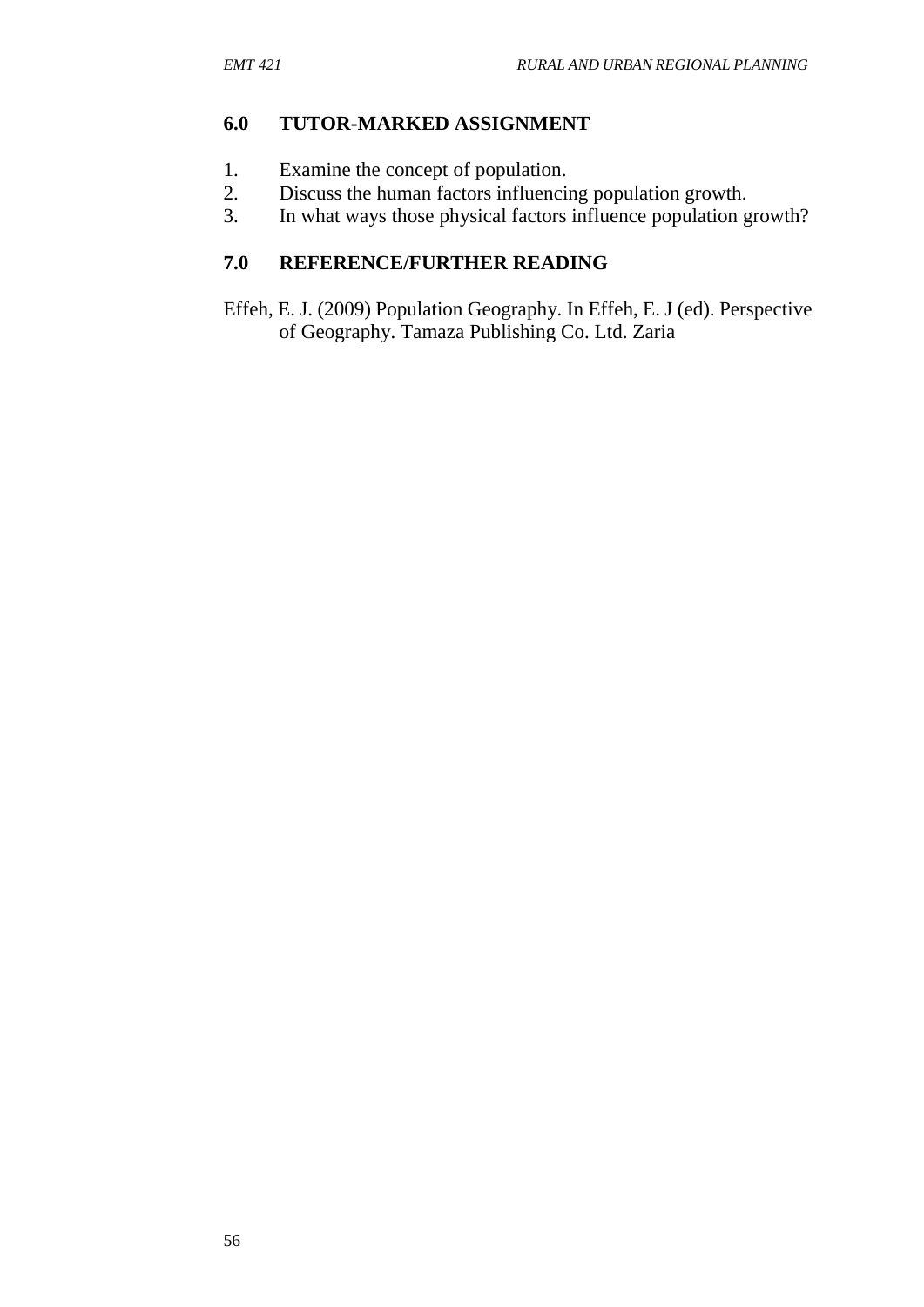# **UNIT 4 RESOURCES**

### **CONTENTS**

- 1.0 Introduction
- 2.0 Objectives
- 3.0 Main Content
	- 3.1 Nature of Resources
	- 3.2 Types of Resources
	- 3.3 The Implications of uneven Distribution of Resources
- 4.0 Conclusion
- 5.0 Summary
- 6.0 Tutor-Marked Assignment
- 7.0 References/Further Reading

## **1.0 INTRODUCTION**

MAN'S quest for survival has resulted in rapid expansion of economic activities. The process of economic and social development, and the implied generation of economic wealth are undoubtedly both natural and environmental- They are resource intensive. Resources on the other hand refer to commodities that are free gift from nature, that can be under or above the earth's surface such as minerals, soil, water, plants, animals and air. Resources are not evenly distributed hence are found in abundance in some places while they are scarce in some other places, common examples of natural resources include air, sunlight, water, soil, stone, plants, animals, mineral resources and fossil fuels.

### **2.0 OBJECTIVES**

At the end of this unit, the learners you should be able to understand the:

- concept a resources
- identify the types of resources.

### **3.0 MAIN CONTENT**

### **3.1 Nature of Resources**

A resource is any element or material that is in man's environment, and can be used to benefit him. It may be considered as the means to maintain any given population or it could mean anything which could be utilized by man for the process of deployment. It is pertinent to note that the meaning of a resource is therefore relative (its position in space) and depends on the locality (the area it is found), its values (importance) and technological ability (use).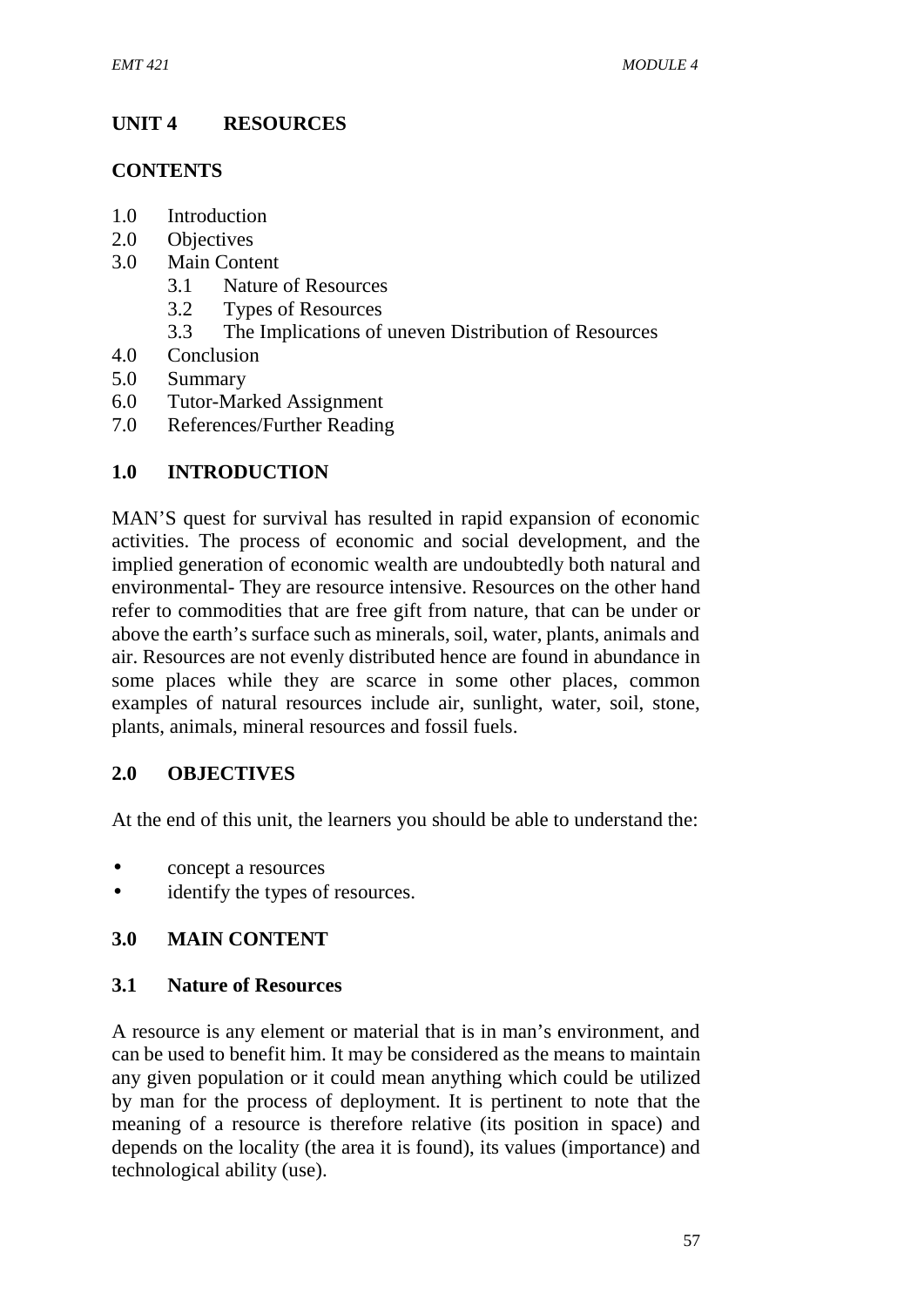# **3.2 Types of Resources**

It could be in the form of human and natural, which vary overtime and space. Also, resources refer to the sum of total of wealth or sources of wealth of a person or country. Resources can be classified into two main categories:

- 1. Natural Resources
- 2. Human Resources.

**Natural Resources**: Are those resources which are not and cannot be provided by Man but only by nature. Also, Natural resources are those substances that occur naturally and are utilized by man. They include the natural vegetation, rivers, hills and valleys. Natural Resource are also said to be physical or bio-physical in nature. The *physical* resource in this case refers to resources that are re-occurring such as the relief of an area, drainage, as well as naturally occurring mineral resources. On the other hand, *biological resources* are those resources that possess life, they include flora and fauna. Finally, resources are said to be renewable or nonrenewable.

The *renewable resources* are those resources whose supply are said to be inexhaustible; and as such will continue to be available. On the other hand, *non-renewable resources* are those whose supply seems to be exhaustible (finite in nature). This rather means that they are either fixed in terms of quantity or that there is tendency for them to be reduced in quantity as the amount of extraction increase. They include minerals, minerals, fossil fuels. Non-renewable are the most exploited of resources; and their availability to a large extent determines the wealth and economic development, and the technological capability of any nation.

There exists a classification of resources based mainly on the sources from which they are derived. Based on this classification the major types of resources are the *atmospheric resources* (including gaseous substances in the atmosphere such as oxygen, carbon dioxide, nitrogen etc), *water resources* (including water occurring in streams, rivers, oceans seas and lakes as well as fish and aquatic life useful to man), *land resources* (substances and materials existing on land), *forest resources* (including forest trees, fruits, animals, woods etc), and *mineral resources* (including chemical substances found under the ground of economic importance such as petroleum, coal, gold, tin, limestone, uranium, copper, iron-ore etc)

**Human Resources**: These are those that cannot be touched or felt, rather they are found in human ingenuity of the population. But this is perhaps the most important type of resource for the effective functioning and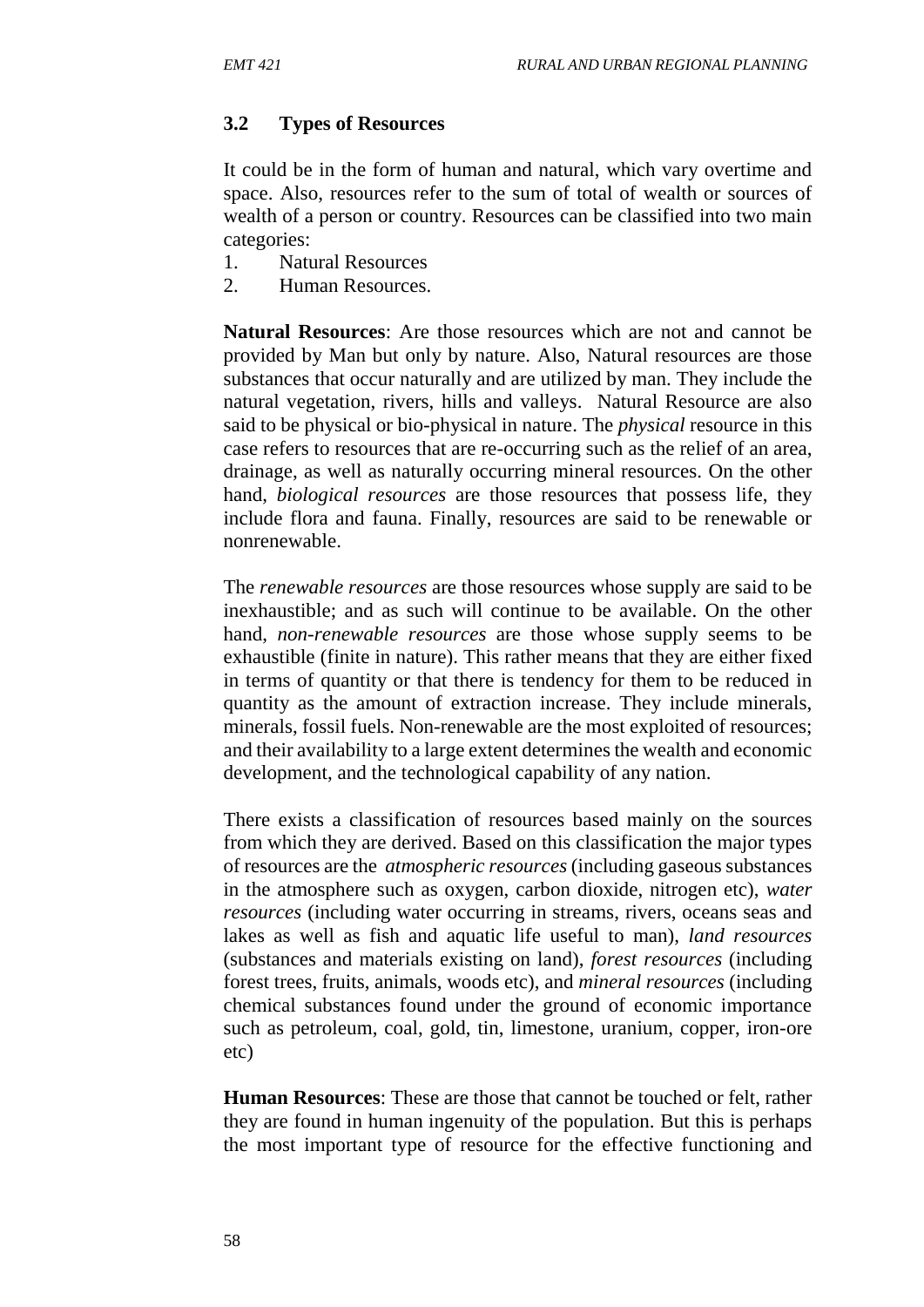coordination of a country. Human resource are those resources needed for the adequate utilization of natural resources.

## **3.3 The Implications of uneven Distribution of Resources**

- 1. Individual countries hardly have a combination of all resources, some are found in difficult locations for example under water or in sparsely populated hot or cold barren lands e.g. diamond in Namibia.
- 2. Where man's uses of resources is not controlled, it leads to the destruction of the earth's surface which is dangerous to human life.
- 3. Some resources are known but remain untapped due to difficulty of access. The Siberian coal and iron ore are examples.
- 4. Some resources might become or have become political weapons of the future e.g. Uranium
- 5. Some poor developing nations may have been exploited by richer developed countries who want their resources. These resources are often exported as primary products, which are less valuable in their raw state e.g. rubber, cocoa
- 6. Over exploitation of some resources that are scare in some other places have led to environmental degradation in such areas e.g. deforestation in the Zaire basin.

## **4.0 CONCLUSION**

Resources varied from one country to the other this makes some nations to be richer than one another. Therefore, resources serve as powerful tool in economic development of countries by utilizing natural and human resources.

# **5.0 SUMMARY**

In this unit, you have learnt about resources, their uneven distribution and the different types of resources.

# **6.0 TUTOR-MARKED ASSIGNMENT**

- 1. Attempt a definition of resources
- 2. Write an essay on "resources as source of development in a country"
- 3. List and explain the different types of resources.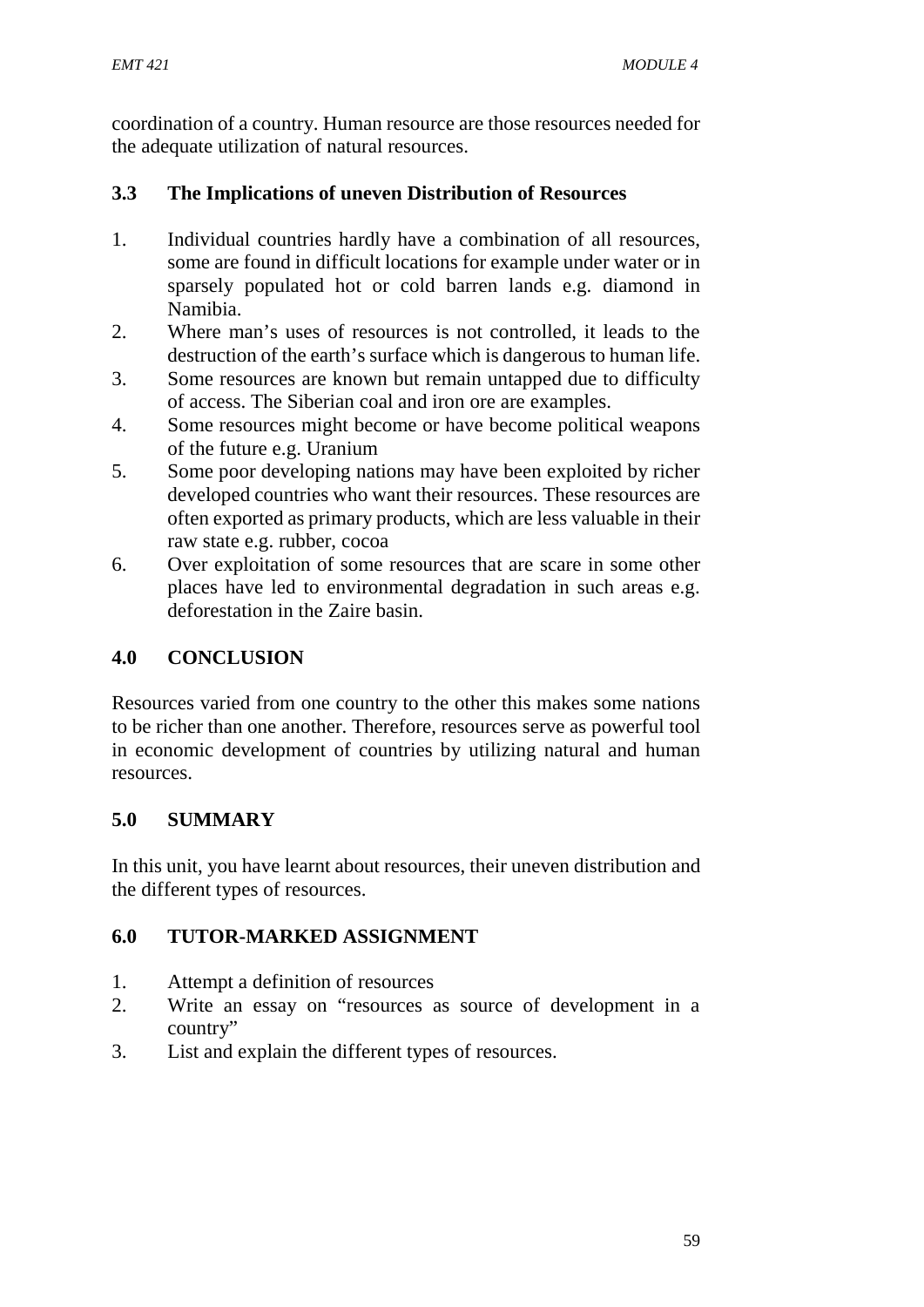- Danjuma, M.K. (2009) Resources of Developing Regions Outside Africa. In Effeh, E. J (ed). Perspective of Geography. Tamaza Publishing Co. Ltd. Zaria
- Usman, A.K. B. (2009) Man and Environment. In Effeh, E. J (ed). Perspective of Geography. Tamaza Publishing Co. Ltd. Zaria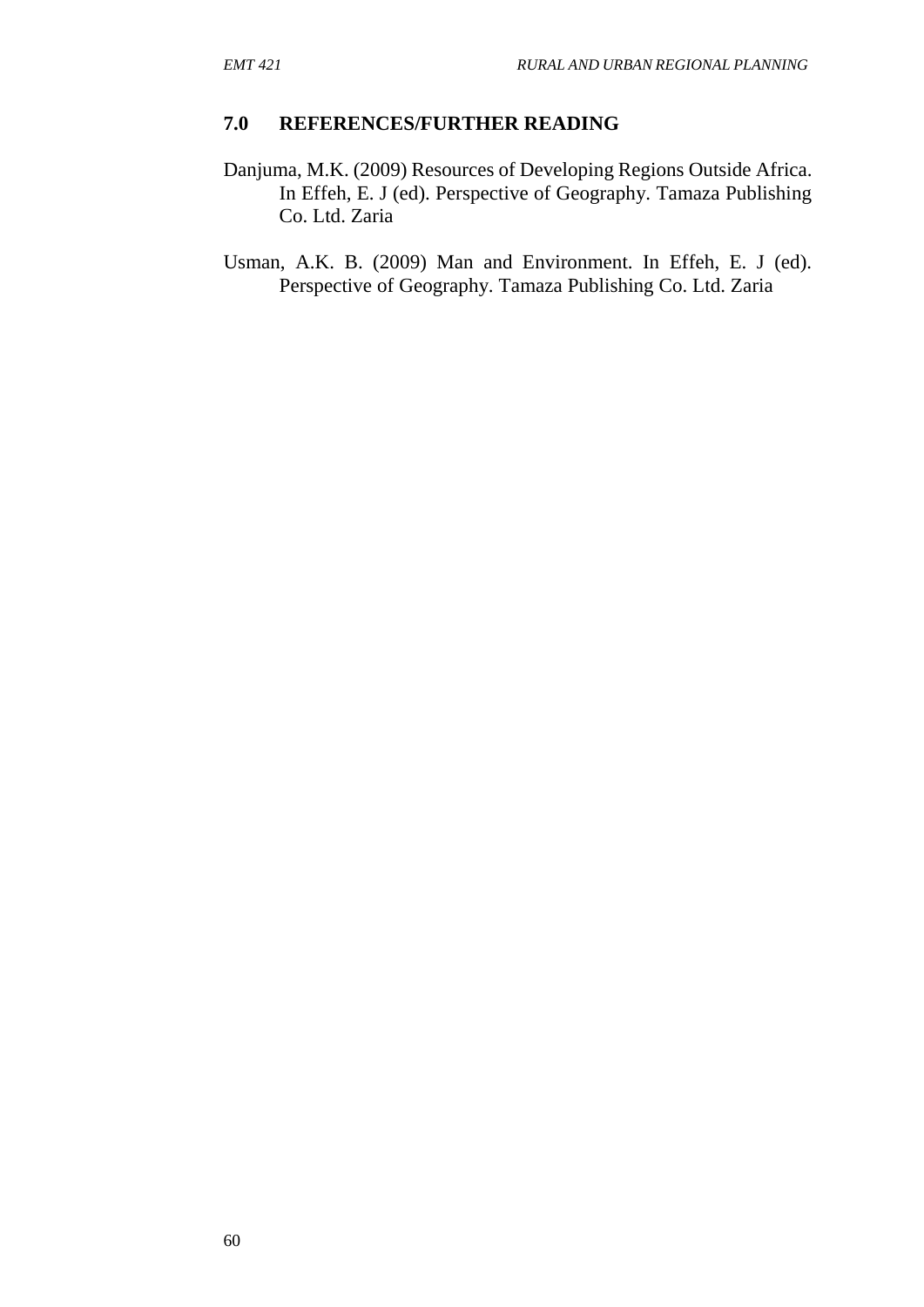## **UNIT 5 CONSERVATION OF RESOURCES**

### **CONTENTS**

- 1.0 Introduction
- 2.0 Objective
- 3.0 Main Content
	- 3.1 Sustainable Resource Management
- 4.0 Conclusion
- 5.0 Summary
- 6.0 Tutor-Marked Assignment
- 7.0 Reference/Further Reading

## **1.0 INTRODUCTION**

Global population has doubled and global economic activity has grown fourfold since the 1970s, raising living standards and human well-being in many parts of the world. The growing population and expanding global economy were fuelled by a fast-growing material supply and extraction of primary materials, increasing pressure on natural resources. There is need to conserve the resources for future use.

These are measures adopted to preserve and to prevent loss, waste and damages. It therefore encourages careful and rational use of resources. Conservation can be done in order to preserve the natural resource.

## **2.0 OBJECTIVE**

At the end of this unit, the learners should be able to:

understand sustainable resources management.

## **3.0 MAIN CONTENT**

### **3.1 Sustainable Resource Management**

Sustainable resource management means both (a) ensuring that consumption does not exceed levels of sustainable supply and (b) ensuring that the Earth's systems are able to perform their natural functions (i.e. preventing disruptions like in the case of GHGs affecting the ability of the atmosphere to "regulate" the Earth's temperature). It requires monitoring and management of resources at various levels of production. The aim of sustainable resource management is to ensure the long-term material basis of societies in a way that neither resource extraction and use nor the deposition of waste and emissions will surpass the thresholds of a safe operating space.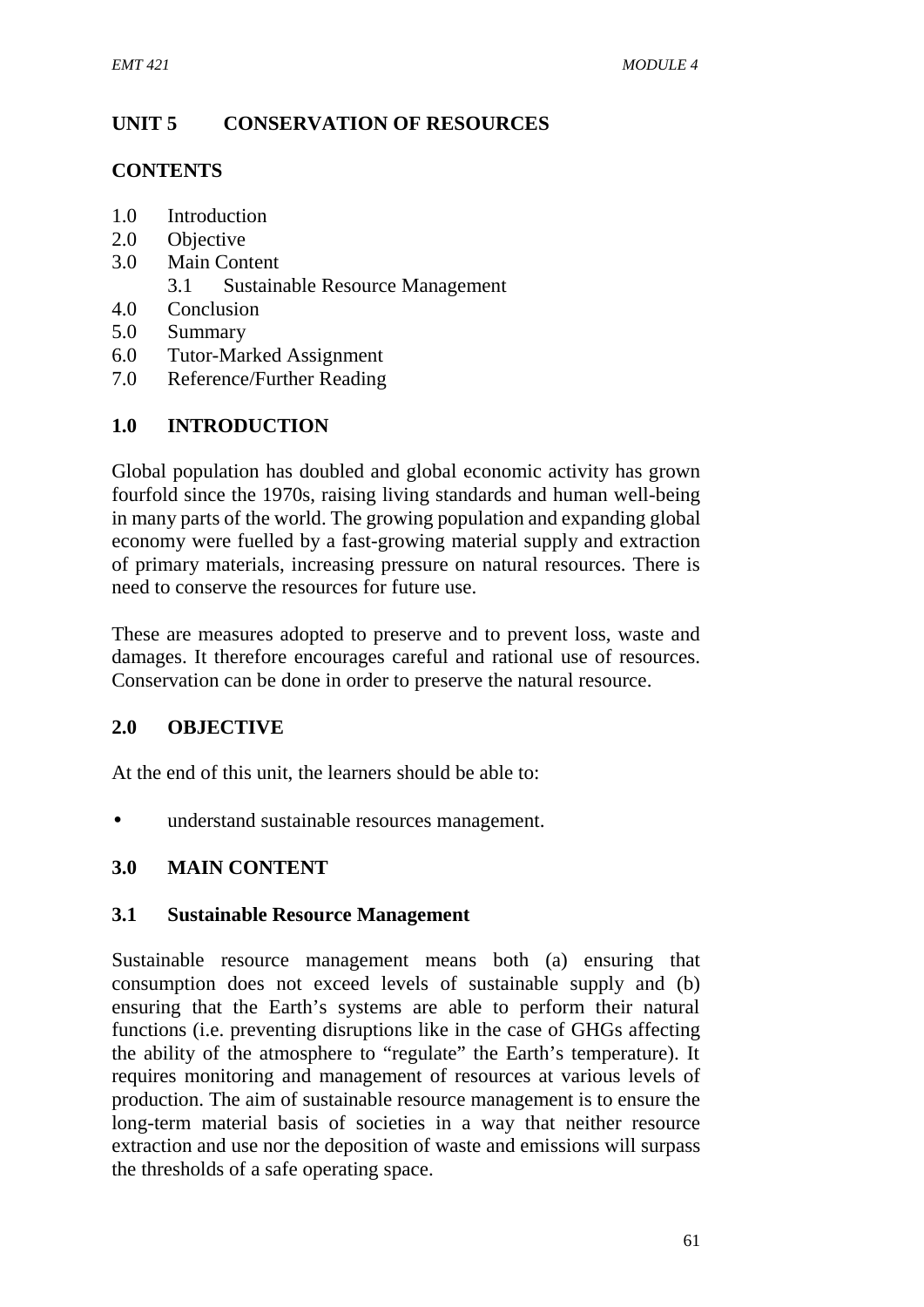Also, there is need for natural resources conservation through preventing deterioration (preservation) and repairing damage (restoration). These procedures are complementary but it is worth nothing that restoration comes where there are inefficient or lack of preventive measures.

### **4.0 CONCLUSION**

Resource conservation is about sustainable resource management in order to use the resource now and also to be use in the future especially as the world population continue to grow.

### **5.0 SUMMARY**

In this unit, you have learnt about sustainable resources management.

### **6.0 TUTOR-MARKED ASSIGNMENT**

- 1. Attempt a definition of sustainable resource management
- 2. Discuss the importance of sustainable resource management

### **7.0 REFERENCE/FURTHER READING**

Ibrahim, A. I (2002) Introduction to Environmental Problems and Management. Waadallah Environmental Consults (WADEC). Kano.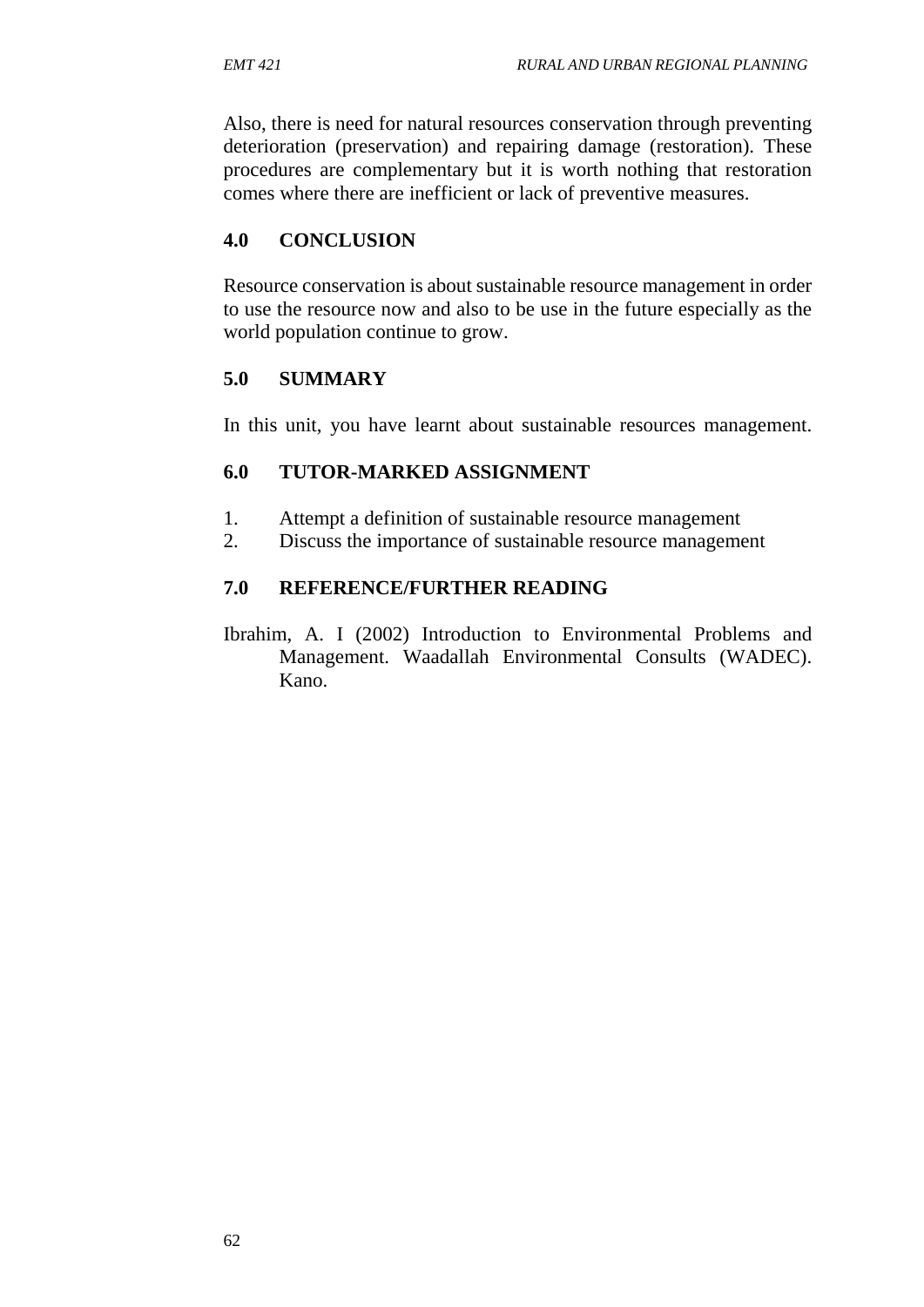### **MODULE 5 RURAL DEVELOPMENT AND RURAL POLICIES IN NIGERIA 1900 TO DATE**

- Unit 1 Development needs of rural societies
- Unit 2 Problems of Rural Development
- Unit 3 Community Development and Roles of NGOs in Rural Areas
- Unit 4 Urbanization of rural societies
- Unit 5 Rural Policies and Planning

## **UNIT 1 DEVELOPMENT NEEDS OF RURAL SOCIETIES**

## **CONTENTS**

- 1.0 Introduction
- 2.0 Objective
- 3.0 Main Content
	- 3.1 Meaning of Rural Development
- 4.0 Conclusion
- 5.0 Summary
- 6.0 Tutor-Marked Assignment
- 7.0 References/Further Reading

## **1.0 INTRODUCTION**

Development in rural societies is viewed as an economic growth of the country side, where livelihood of the rural dwellers changes through it various sectors, be it rural agriculture, water, electricity, health, education, rural credit, jobs, technology and so on.

### **2.0 OBJECTIVE**

At the end of this unit, the learners you should be able to:

understand with the concept a rural development

### **3.0 MAIN CONTENT**

### **3.1 Meaning of Rural Development**

The term 'rural development' is of major concern, particularly when one is focused upon promoting effective growth and development of the country.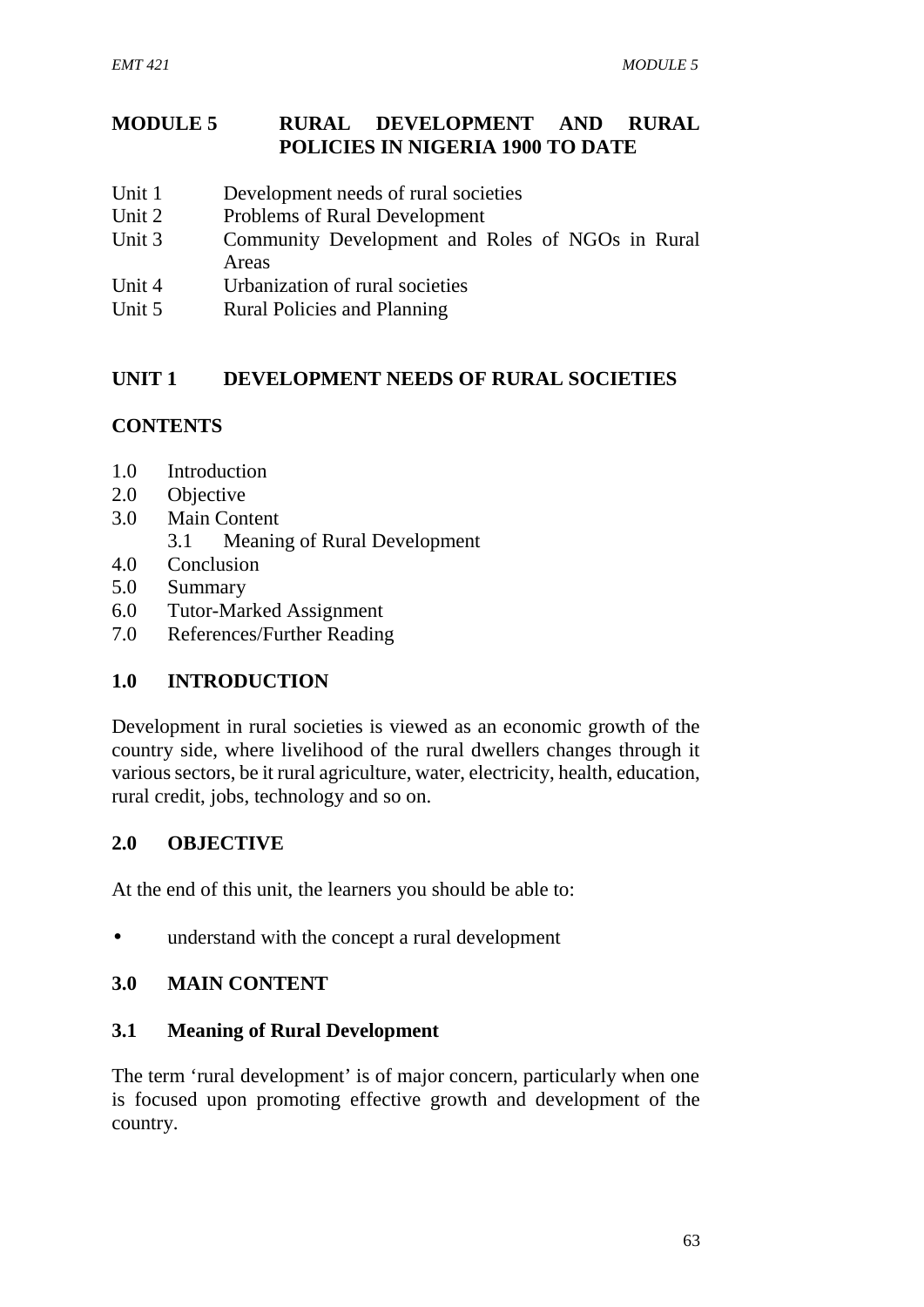Rural development is a strategy to enable a specific group of individuals to acquire opportunities for themselves for the purpose of sustaining better livelihoods for themselves and their families. The concept of rural development referred to the overall development of rural communities concentrating in their political, economic, health, education, social sectors etc .

Therefore, development deals with poverty alleviation, through increased productivity, income distribution and upliftment of human dignity through self fulfilment. It is a multi-dimensional and a comprehensive concept, which takes into consideration, number of aspects, these include, agriculture and allied activities, village and cottage industries, farming practices, system of education, training centres, health care and medical facilities, environmental conditions, housing accommodation, infrastructure, technology, skills development opportunities for the individuals, administration and management practices, employment opportunities and human resource development.

The development of rural communities is the ultimate outcome of the transactions between physical, technological, economic, socio-cultural and institutional factors. The approaches and the strategies need to be designed to bring about improvements, primarily in the living conditions of the individuals, belonging to deprived, marginalized and socio economically backward sections of the society. To promote the development of rural areas, it is necessary to represent an intersection between agricultural, social, managerial, behavioural and engineering sciences.

### **4.0 CONCLUSION**

There is need for full understanding of rural areas, which are in a backward and underdeveloped state and which need to be developed. The development of rural areas is key to national development and economic growth. The people need to be empowered and benefit from government services, this may reduce the rate of rural-urban migration.

### **5.0 SUMMARY**

In this unit, you have learnt about rural development.

### **6.0 TUTOR-MARKED ASSIGNMENT**

- 1. With specific examples, discuss why rural areas need to be developed.
- 2. Examine the contribution of rural development to national development.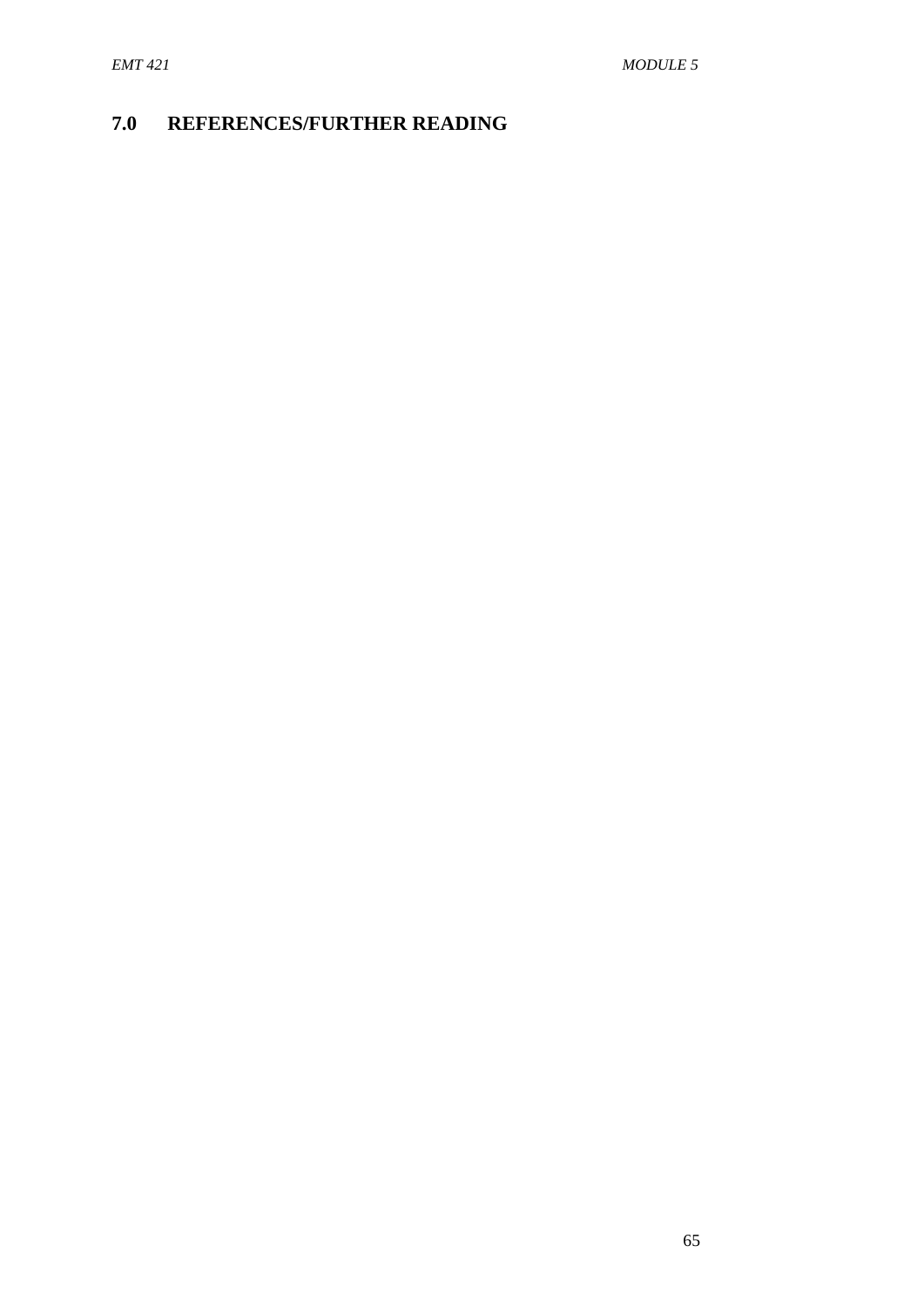### **UNIT 2 PROBLEMS OF RURAL DEVELOPMENT**

#### **CONTENTS**

- 1.0 Introduction
- 2.0 Objective
- 3.0 Main Content
	- 3.1 Problems of Rural Development
- 4.0 Conclusion
- 5.0 Summary
- 6.0 Tutor-Marked Assignment
- 7.0 References/Further Reading

### **1.0 INTRODUCTION**

For a very long period of time, much concentration by either government, private sector or non-governmental organization has been accorded to urban areas, leaving the rural areas to be vulnerable to many problems that are not given due concentration. This has affected the growth and development of the rural areas to be extremely backward. In this unit, you will learn about different types of problems that are related to rural areas.

### **2.0 OBJECTIVE**

At the end of this unit, the learners should be able to:

understand some problems of rural areas.

### **3.0 MAIN CONTENT**

### **3.1 Problems of Rural Development**

For a long time, priority has been given to urban development at the expense of agriculture and the rural economy, so widening the gap between urban and rural areas. The problems are but not limited to poverty, lack of capital, malnutrition, illiteracy, lack of industries, poor infrastructure, health challenges, unemployment, technologically backwardness, natural disasters, insecurity, crime and violence. Other problems include corruption, inadequate social amenities, lack of agricultural inputs, environmental problems and lack of rural planning. Hence, the rural areas are extremely backward compared to urban areas leading to the problem of rural-urban migration.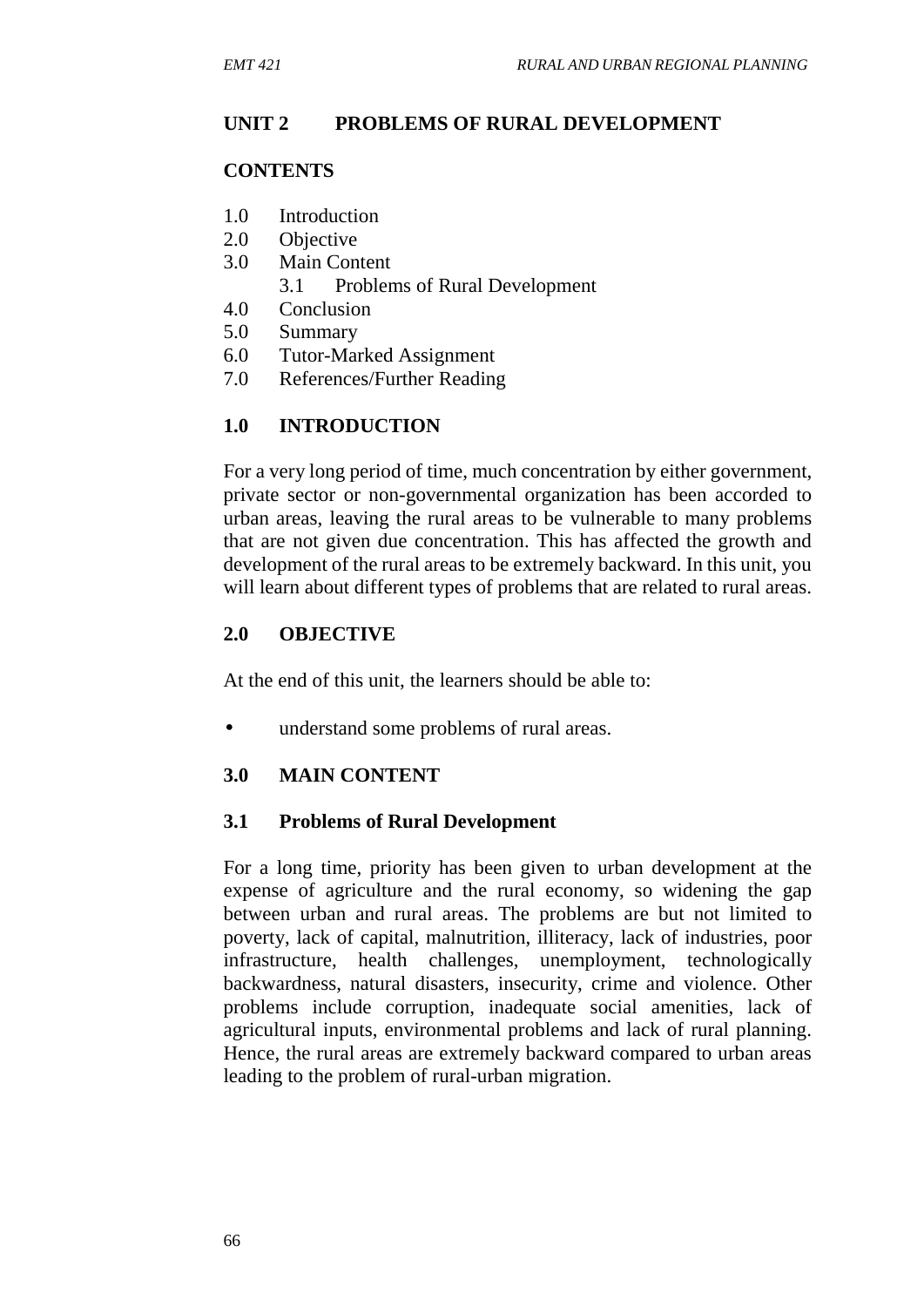## **4.0 CONCLUSION**

The understanding of the different types of problems affecting rural areas would make the relevant agencies plan and come out with possible solutions affecting the rural areas. Therefore, there is no rural area that can do away with issues affecting the area.

### **5.0 SUMMARY**

In this unit, you have learnt about rural problems.

### **6.0 TUTOR-MARKED ASSIGNMENT**

- 1. Critically analyze the problems affecting your rural area.
- 2. Discuss the view 'that there is no rural area without a problem'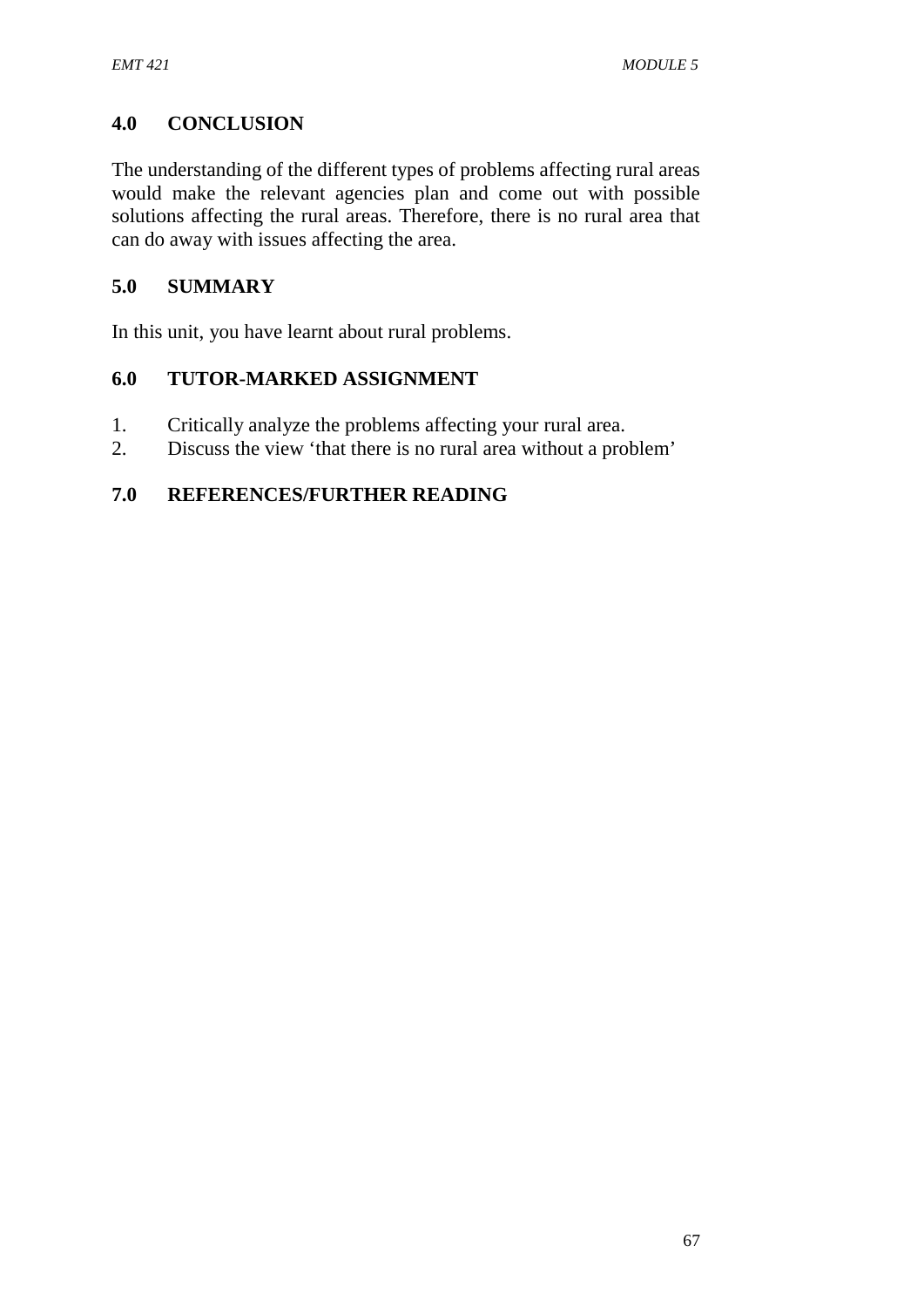### **UNIT 3 COMMUNITY DEVELOPMENT AND ROLES OF NGOS IN RURAL AREAS**

#### **CONTENTS**

- 1.0 Introduction
- 2.0 Objective
- 3.0 Main Content
	- 3.1 Role of NGOs
- 4.0 Conclusion
- 5.0 Summary
- 6.0 Tutor-Marked Assignment
- 7.0 References/Further Reading

### **1.0 INTRODUCTION**

The term "nongovernmental organization" refers to organizations (i) not based on government; and (ii) not created to earn profit (Enyioko, 2012). NGO supplement government work to ensure rural transformation. The nongovernmental organizations (NGOs) are providing services in the areas of health, education, poverty eradication, rural credit, community development for the betterment of the rural poor. **N**on-Governmental Organization has been generally defined as voluntary, autonomous, non profit organizations or groups of citizens established to address various problems and disadvantages in the society. Majority of NGOs are relatively independent: NGOs do not depend on any Government or other organizations and they are relatively independent. They cooperate with other NGOs and government to serve the poor for the development of the rural areas. Most of the NGOS sources of finance are sometimes from governments support, foreign donors, private donors and other NGOs. Apart from these sources they also mobilize funds through creating assets and income generation activities at a meager level. Based on the availability of funds, they choose the activities.

### **2.0 OBJECTIVE**

At the end of this unit, the learners should be able to:

 understand the role of Non-governmental organizations (NGOs) in rural areas.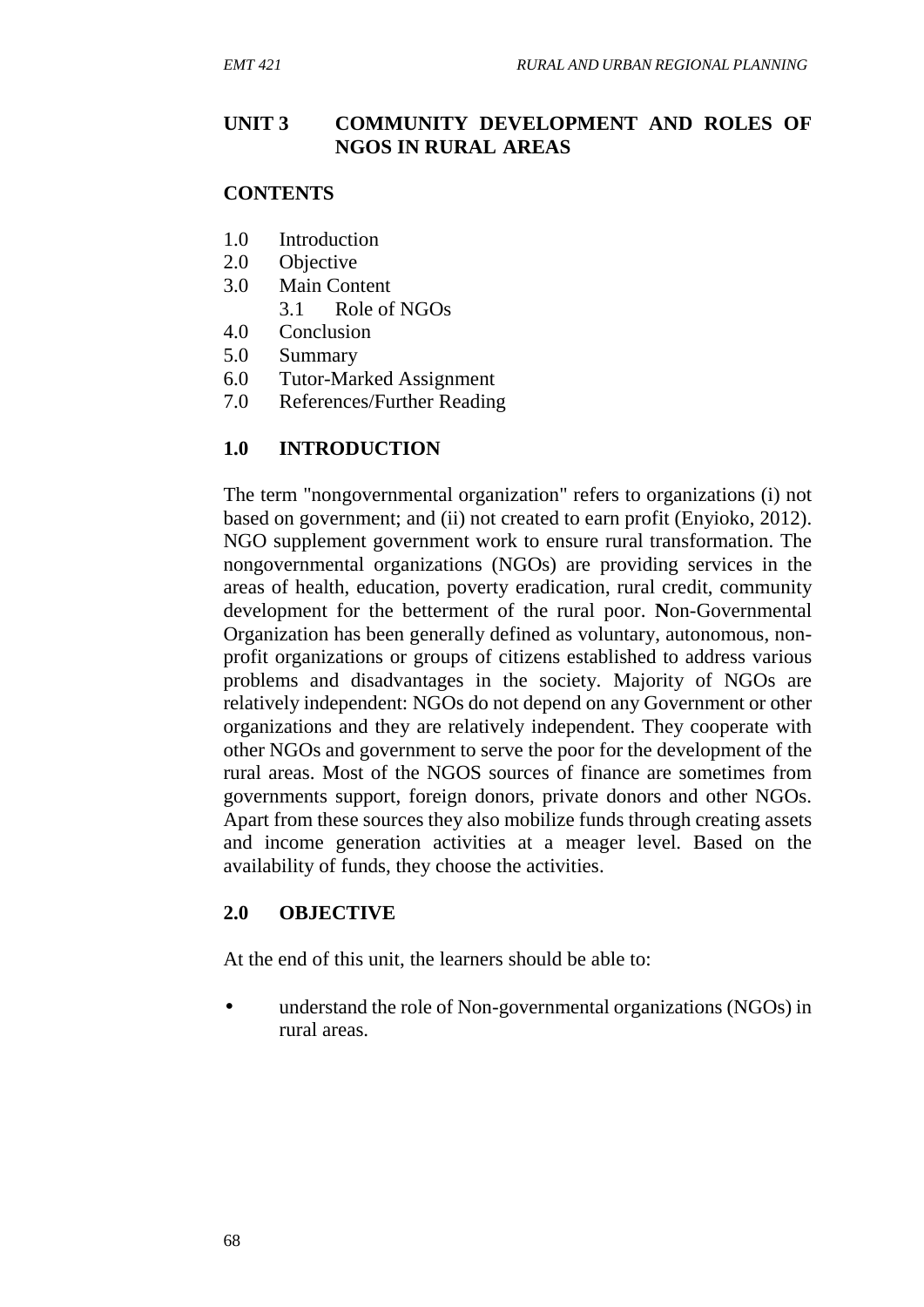# **3.0 MAIN CONTENT**

#### **3.1 Role of NGOs**

Non-governmental organizations (NGOs) have become an important ally in the development process of the Third World. Activities of NGOs serve to mitigate the cost of developing countries' institutional weaknesses, which often include administrative shortcomings and an inability to efficiently carry out essential development tasks, such as providing social services or protecting the environment. In recent years, NGOs have grown rapidly both in numbers and in the volume of resources they mobilise (Badu and Parker, 1994).

NGOs have efficient administrative structure and specialized skills and strategies to closely work with the community. Therefore, it is important to identify contribution of NGOs in the community and rural development process.

- 1. Development of small scale farmers. Implementation of a wide range of development programs that include gender development, education, poverty eradication, environmental protection. They give support and assistance to small scale farmers by providing them with loans/grants. They also provide them with improved seedlings and technical advice that facilitate their growth and development.
- 2. Research, monitoring and evaluation. They conduct research on very sensitive issues with a view to making recommendation on how to improve such situation. They also carry out the responsibility of effective monitoring and evaluation of projects.
- 3. Enlightenment campaigns. They carry out enlightenment campaigns and sensitization programs. Such campaigns create awareness and educate people on government policies and programs
- 4. Advocacy for the poor. Advocacy NGOs shoulder the responsibility of defending the poor and promoting specific causes. In most cases, NGOs become spokespersons for the poor and attempt to influence government policies and program on their behalf.
- 5. Conflict resolution and peace building. Non-governmental organizations have emerged as an indispensable partner in conflict resolution and peace building. They have complemented the efforts of governments and other stakeholders in reconciliation and peace building.
- 6. Social Activism: Advocating changes in organizations and structures through awareness, organization building and, when necessary, challenging existing and institutions and advocating radical action.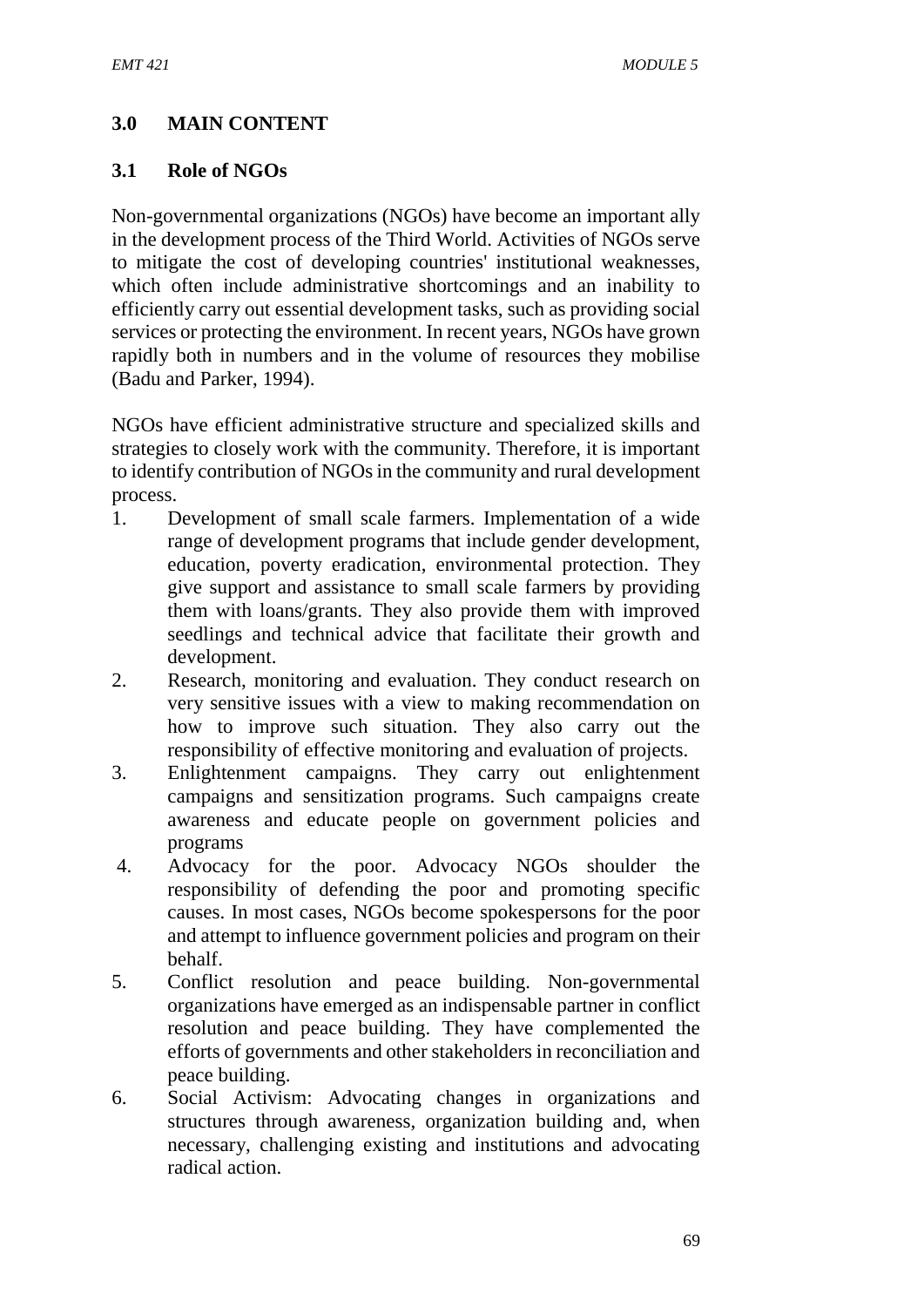7. Relief: Providing relief to victims of natural and manmade calamities.

# **4.0 CONCLUSION**

NGOs are powerful agents of change and development, they contributed immensely in rural and community development. Thus, NGOs are central and important to the development of rural areas.

# **5.0 SUMMARY**

In this unit, you have learned about the role of Non-governmental organizations (NGOs) in rural areas.

### **6.0 TUTOR-MARKED ASSIGNMENT**

- 1. What do you understand by Non-governmental organizations (NGOs)?
- 2. Critically analyze the role of Non-governmental organizations (NGOs) in rural areas.

### **7.0 REFERENCES/FURTHER READING**

- Badu, Y. A., and Parker, A. (1994) The Role of Non-Governmental Organizations in Rural Development: The Case of the Voluntary Workcamps Association of Ghana. Journal of Social Development in Africa 9(1) 27-39.
- Deeppa, K., Anupama, T. and Murthy. I. K. (2011**)** An NGO Approach in Promoting Sustainable Community Development: A Case on RDO at Nilgiris District. International NGO Journal Vol. 6(6), 144-151
- Enyioko, N. C. (2012) Role of Non-Governmental Organizations (NGOs) in Rural Development: A Study of the Six Listed NGOs in Rivers State, Nigeria. Medonice Management and Research Consulting Limited, Port Harcourt, Rivers State, Nigeria
- Panampitiya, W.M.G. (2018) A Study of Role of Non-Governmental Organizations In The Community Development Process In Rural Areas In Sri Lanka. ICSS 2018 Conference Paper. Faculty of Social Sciences, University of Kelaniya. Sri Lanka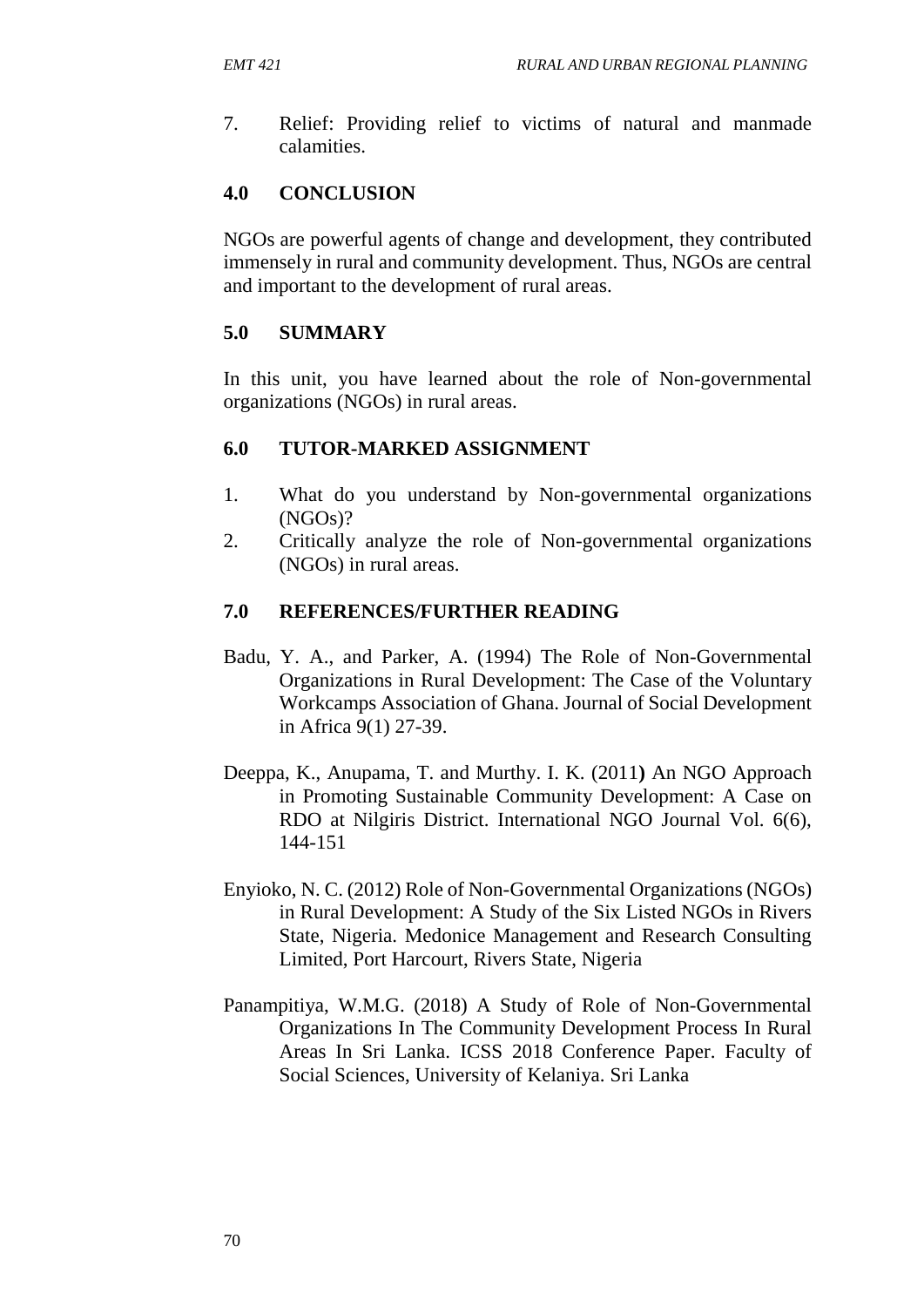### **UNIT 4 URBANIZATION OF RURAL SOCIETIES**

#### **CONTENTS**

- 1.0 Introduction
- 2.0 Objective
- 3.0 Main Content
	- 3.1 Urbanization of Rural Societies
- 4.0 Conclusion
- 5.0 Summary
- 6.0 Tutor-Marked Assignment
- 7.0 Reference/Further Reading

#### **1.0 INTRODUCTION**

#### **2.0 OBJECTIVE**

At the end of this unit, the learners should be able to:

 understand the transition process from a rural area to become an urban area.

#### **3.0 MAIN CONTENT**

#### **3.1 Urbanization of Rural Societies**

This the transformation of rural areas to small and medium urban centers (Intermediate towns) or a process where large urban areas taken over adjoining rural areas (Peri-urban). This process is term Rurbanization, is like a rural-urban connection. Having a mixture of urban and rural characteristics in the areas. Cities are extending into peri-urban and rural areas, further blurring the lines between historically 'urban' and 'rural'. Many areas previously classified as rural or peri-urban are growing rapidly, often in an unplanned manner. These urbanization forces are global in scope, despite the fact that at any given point in time different countries will be experiencing them at different strengths and in different ways.

The urbanization of rural regions reduces and eventually eliminates the relative isolation in which rural people have lived for centuries. It broadens their access to public services, puts them in touch with new ideas, brings in new social actors, elites and coalitions, and increases the frequency and diversity of interactions among rural people and between them and outsiders.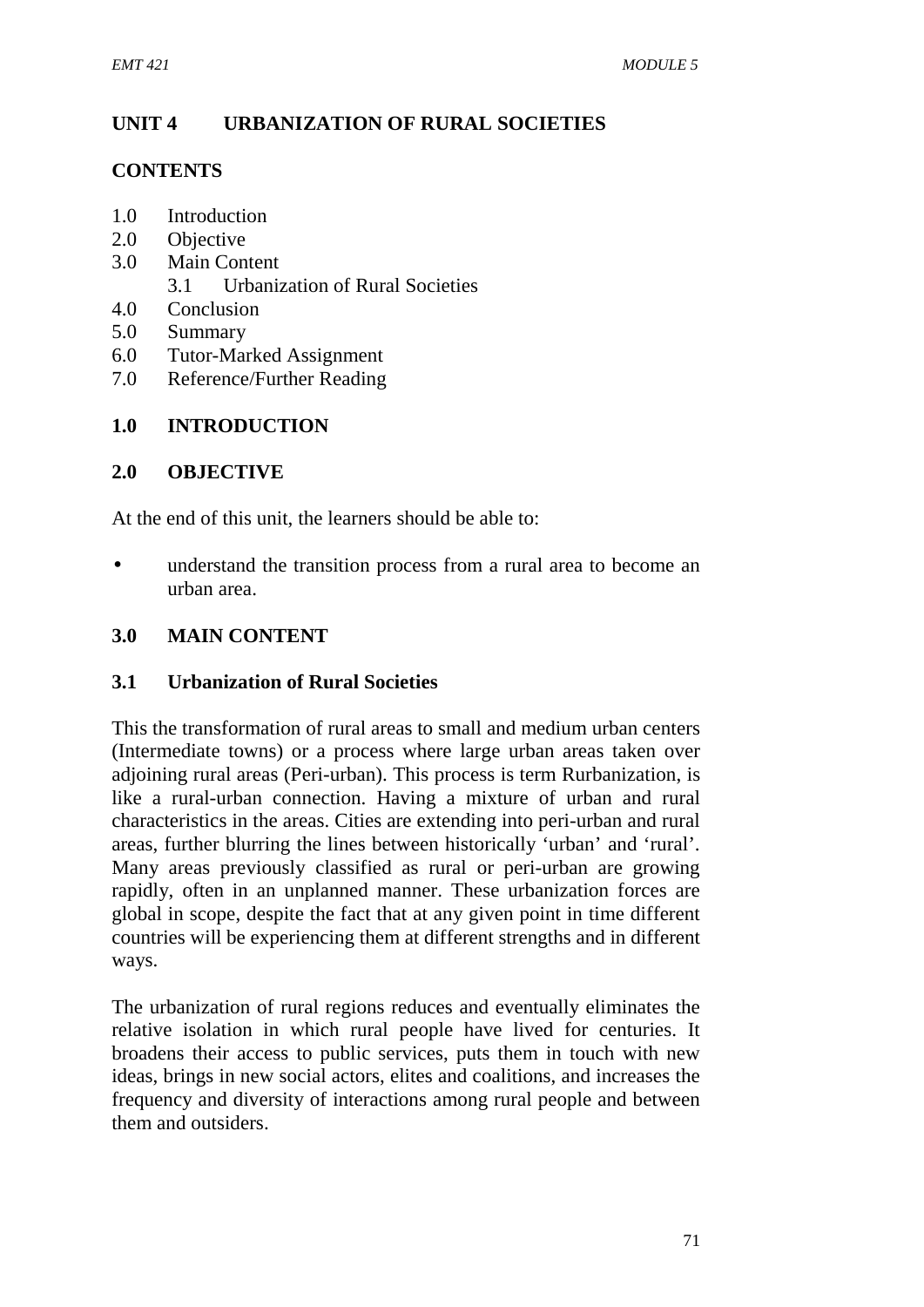Regional development includes connection and development of the whole country and its different regions. This made rural areas to have great advances in terms of agricultural productivity, capital investment, and agricultural organizations due to forces of urbanization and globalization. Therefore, rural and urban areas are economically, socially, and environmentally interlinked. Urbanization entails broader transformations that benefit the wider population, including the rural population.

### **4.0 CONCLUSION**

The forces of urbanization are taken over adjoining rural areas and increasing the level of migration to cities, this process transform rural areas and also shrinks or depopulate rural areas. These are amongst some of the reasons for high rate of urbanization the world is experiencing, making half of the world population now urbanized.

# **5.0 SUMMARY**

In this unit, you have learnt about the transition process from a rural area to become an urban area.

# **6.0 TUTOR-MARKED ASSIGNMENT**

Examine the process of urbanization of rural societies.

# **7.0 REFERENCE/FURTHER READING**

Paveliuc-Olariu, C (2010) The analysis of the effects of Rurbanization on rural communities in the North-east Development of Romania. International Journal of Boiflux Society. Advances in Agriculture and Botanics 2(1) 41-48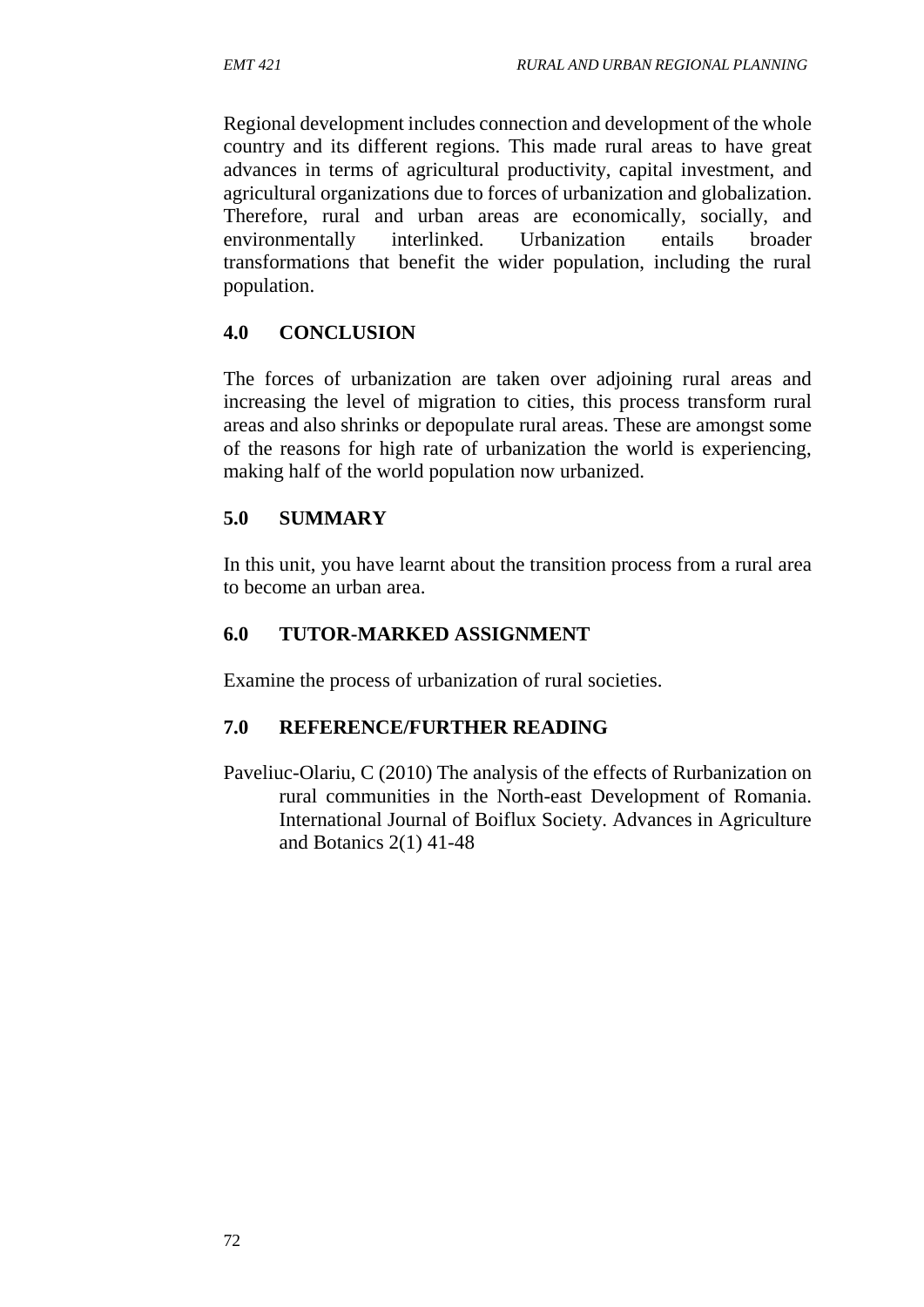### **UNIT 5 RURAL POLICIES AND PLANNING**

#### **CONTENTS**

- 1.0 Introduction
- 2.0 Objective
- 3.0 Main Content
	- 3.1 Rural Policies
	- 3.2 Rural Development Programs in Nigeria 1900 to Date
- 4.0 Conclusion
- 5.0 Summary
- 6.0 Tutor-Marked Assignment
- 7.0 References/Further Reading

### **1.0 INTRODUCTION**

A policy can best be described as a framework that has a broad outline of the direction and overall strategy for the development of a particular sector. It can also be defined as a high-level overall plan embracing the general goals and acceptable procedures, especially of a government body.

#### **2.0 OBJECTIVE**

At the end of this unit, the learners should be able to:

• understand rural policies and approaches.

### **3.0 MAIN CONTENT**

#### **3.1 Rural Policies**

It is a government strategy in order to improve the living conditions of rural people. In rural communities, there are number of sectors that need to be improve. These include, education, employment opportunities, agriculture and farming practices, administration and management, infrastructure, social amenities, health care and medical and environmental conditions. The policies are very vital to formulate in order to find lasting solutions to problems affecting rural areas such as support human resource development through skill development, agricultural development, entrepreneurship and to protect the environment.

Therefore, rural policies are formulated to bring about rural development. Some of the rural development approaches include:

1. Integrated Rural Development (IRD) Approach: - The governments of developing countries applied the IRD approach to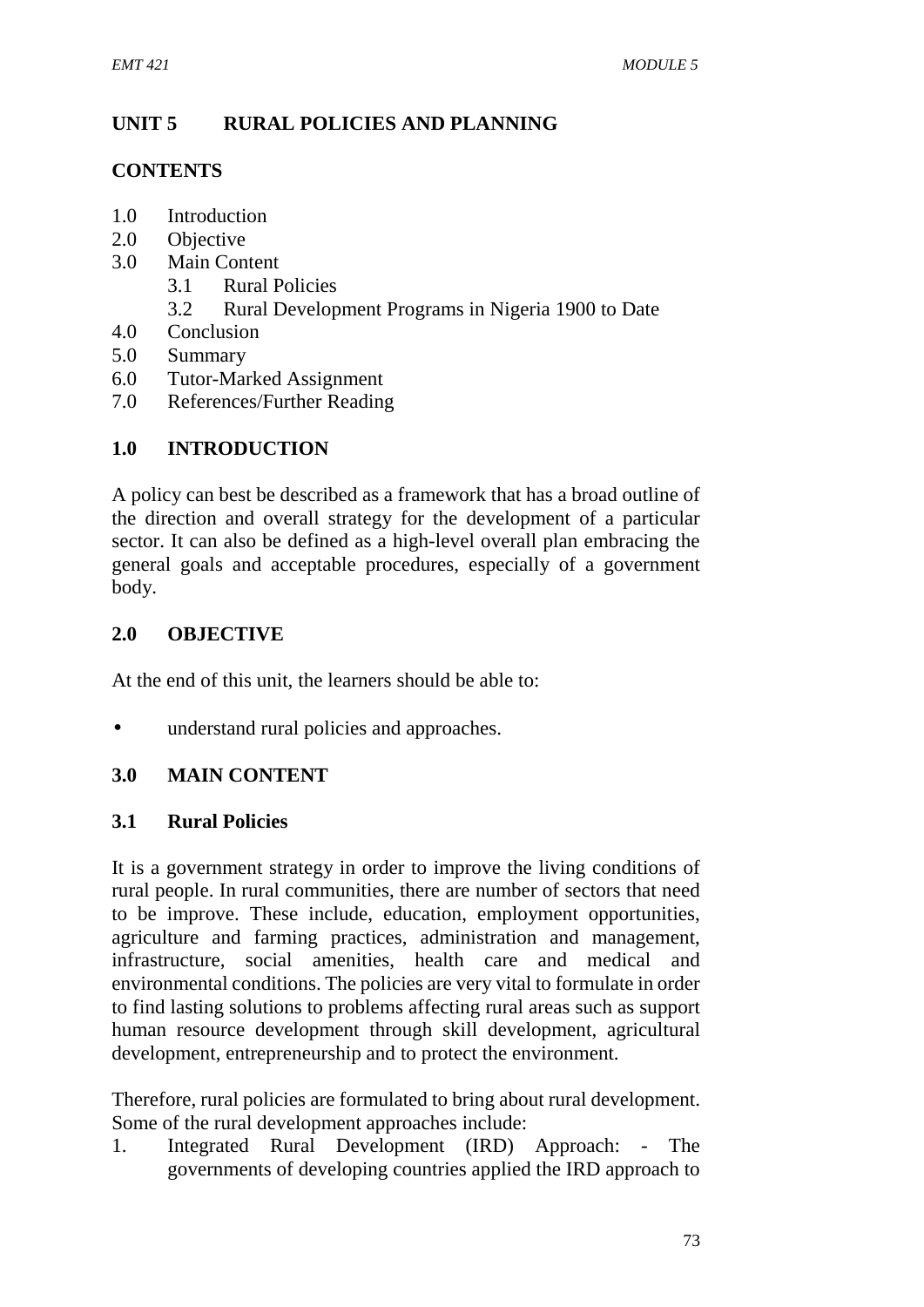rural development in a number of different ways. It involves setting up a special government department to co-ordinate all rural development initiatives (empowerment skills training, agriculture, non-farming activities etc). It is an approach to poverty reduction which aims to reach the poor through better co-ordination of development interventions.

2. Multi-Sectoral Approach: - Rural development is not just about agricultural growth and, whilst agricultural growth is a very important dimension of rural development, it is not enough on its own to ensure economic growth in rural areas. Other sectors or dimensions come into play in the process of rural growth, such as health, the contraction of the contraction of the education of the education of the education

and economic activities outside the agricultural sector. Rural development is multi-sectoral. It embraces a variety of different economic and social sectors.

- 3. Area Development Approach: -Rural development policy targets particular geographical areas (rural areas) rather than an economic sector (agriculture, manufacturing, education) or a particular group of people (small farmers, female headed households, ethnic minorities) – even though individual sectors or groups of people may be targeted as part of a broader rural development strategy.
- 4. Sectoral Development Approach: -Rural development policy targets a particular sector (agriculture, manufacturing, education, transport, electricity etc). The main purpose of this approach is to promote intensive development of a selected sector.
- 5. Industrial Development Sector Approach: -The main purpose of this approach is to promote rural industrialization alone. The industries provide jobs and boost the rural economy.
- 6. Public Private Partnership (PPP) Approach: -This strategy is now being employed by government to partner with private firms and individuals in providing the necessarily amenities needed in rural areas. It is done in order to reduce much burden on government.
- 7. Rural Planning: It involves planning of rural development either in short or long term basis for a certain period of time. This is done with the view to address rural problems. It should be well planned and executed.

# **3.2 Rural Development Programs in Nigeria 1900 to Date**

The Nigerian government has witnessed numerous rural development programs for the upliftment of rural Communities and reducing rural problems. Rural development programs aim to stimulate and enhance economic growth, as well as get the rural sector to contribute meaningfully to the national economic and social development. Most of the programs have impacted on rural development and have either specific or multi-specific goals. The specific rural development programs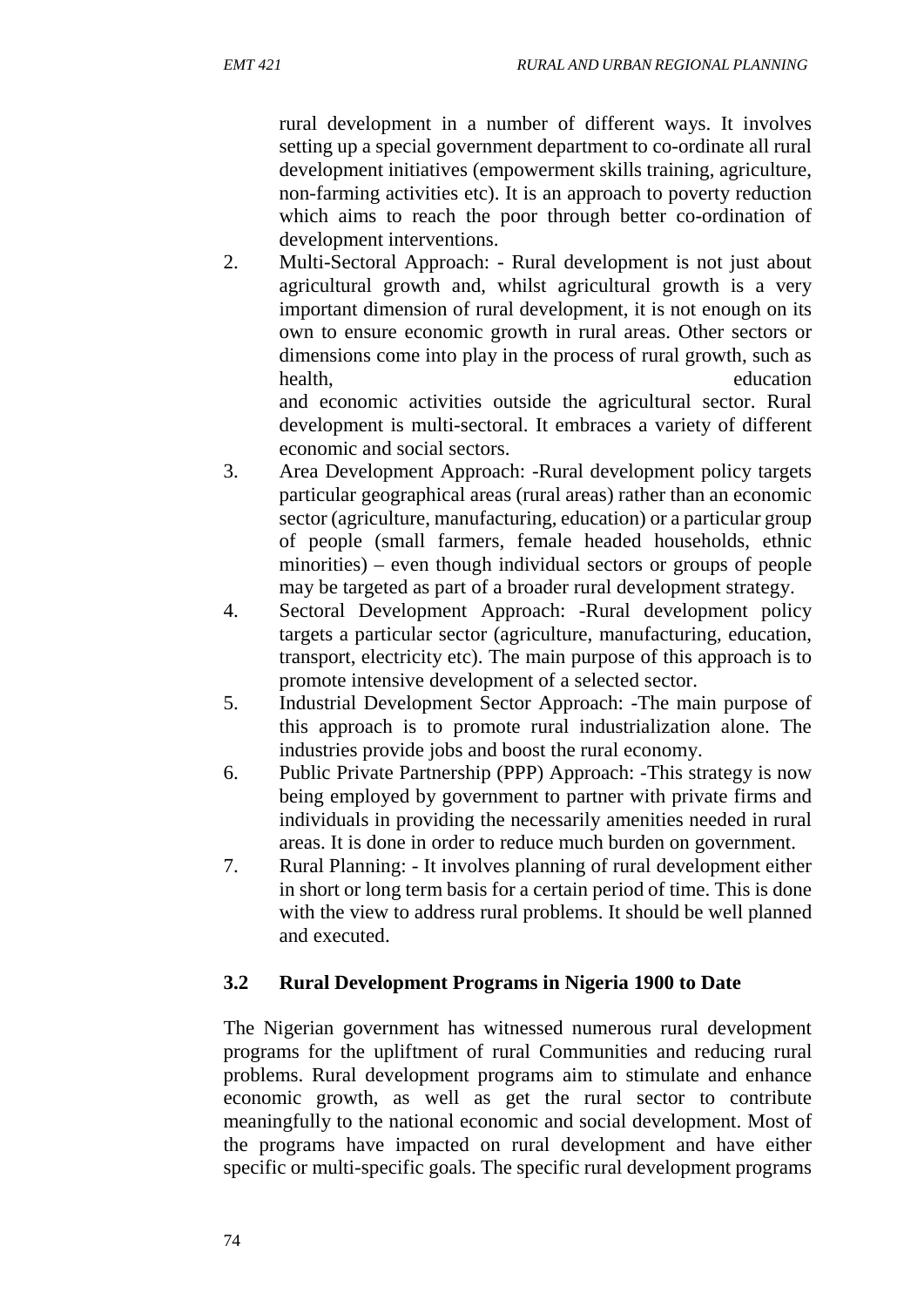are those directed mainly at agriculture, health, education, housing, transport, infrastructure, finance and manufacturing. While, those that are multispecific programs are targeted at several projects in one program.

The programs include:

#### **1. Rural Development during Pre-Independence Period**

Government's involvement in infrastructural provision began as far back as 1917 when the colonial government promulgated the Township ordinance. This ordinance classified settlements in the country into three classes: namely, the first, second and third class townships. The first class townships harboured the whites and their workers. There was heavy concentration of infrastructure in these settlements e.g. Lagos. In other words, they differ from the second and the third class townships, which received little or no facilities.

In the same era, roads and railway lines were constructed across the country, in the name of and ostensibly for the development of rural areas. However, the real reason for such constructions was exploitative rather than welfaristic, it was to enable the colonialists and the imperialists to tap and evacuate our agricultural products such as groundnuts, cocoa, cotton, and palm produce.

This particular motive dictates the pattern of rail system in Nigeria in particular and developing countries in general, where rail lines only connect the hinterlands with the sea ports from where the agricultural products could be transported overseas. In the rural areas within this era, agricultural mechanization was introduced to increase the hectares of food production for export; and also for the maximization and exploitation of the rural areas. The objective of the development of the rural areas during this period is secondary and not of primary objective. In other words, the direction of development at this period was foreign- centered rather than for rural development per se. As such, the few developments recorded in the rural areas across the country in this period were by chance, rather than planned. In a nutshell, a common feature of rural development plans at pre-independence period was a single emphasis on agricultural development and productivity.

Even the marketing and commodity were set up to control prices of agricultural products to eliminate seasonal fluctuations by the colonialist government. Other reasons were to provide funds for regional governments and economic development of the production areas and scientific research in agriculture putting to an end a series of producers' protests and improvement of the quality of the crops through the grading system.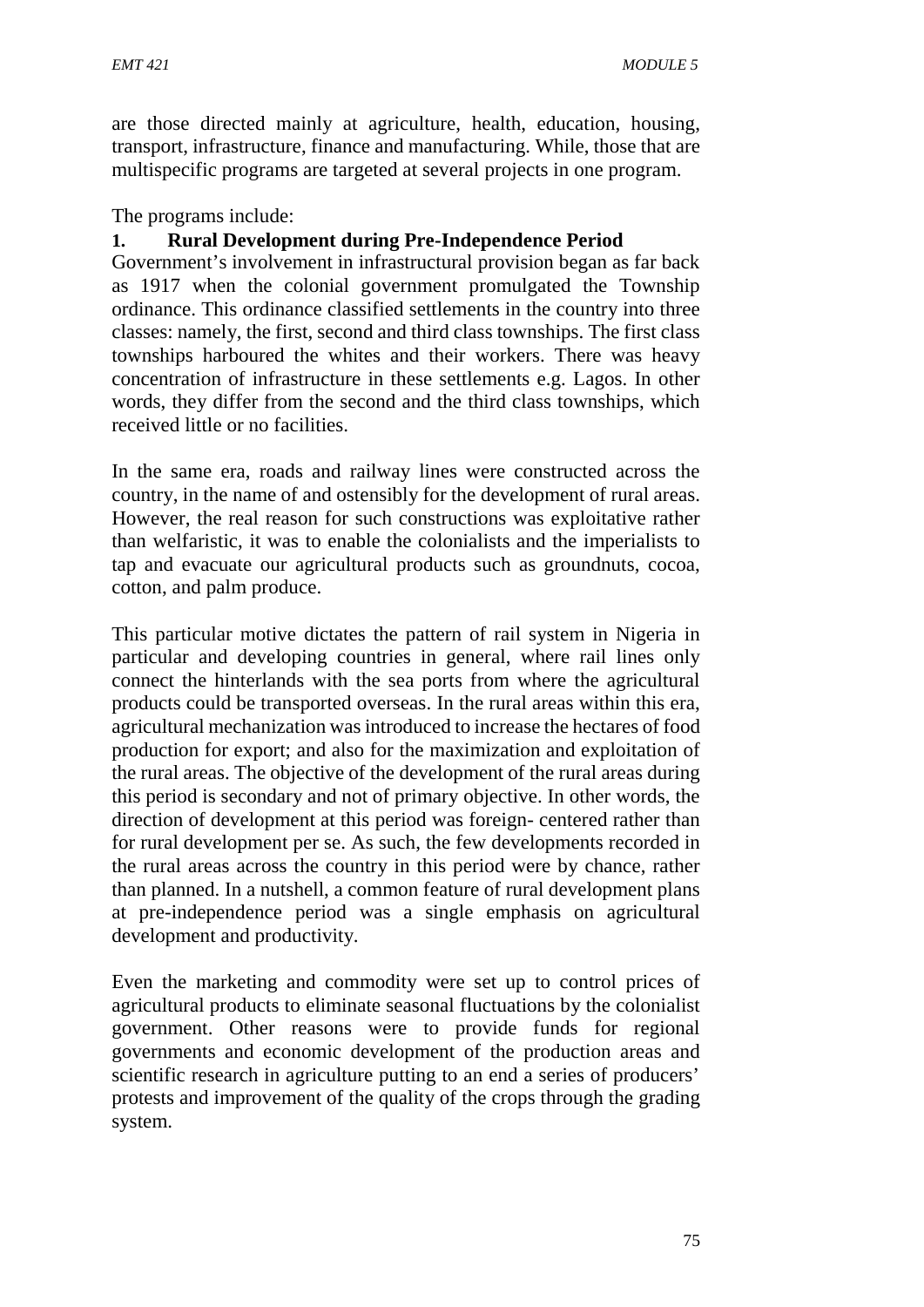## **2. Farm Settlement Scheme (FSS)**

This was initiated by some regional governments in Nigeria and was a critical element of Western Nigeria Policy of Agricultural and Natural Resources of 1959. The main objective of this scheme was to settle young school leavers in a specified area of land, making farming their career thereby preventing them from moving to the urban areas in search of white collar jobs. These settled farmers were also to serve as models in good farming systems for farmers residing in nearby villages to emulate.

# **3. The National Accelerated Food Production Project (NAFPP)**

This project was launched in 1973 during the military era under General Yakubu Gowon and it continued until 1976 when it was replaced by the Operation Feed the Nation Programme by General Olusegun Obasanjo. It was an agricultural strategy aimed at increasing food production in specific areas and sub-sectors of the agricultural economy. NAFPP relied heavily on the cooperative approach as well as on technical assistance for its success. The scheme was targeted in the area of food production. This was achieved through the introduction of high yielding varieties, use of appropriate fertilizers, agrochemicals, good storage and processing facilities, provision of credit as well as marketing outlets.

# **4. The River-Basins Development Authority (RBDA)**

It was established in 1976 and 1979 by decrees 25 and 28 respectively and further expanded in 1983. The sole aim of the authority was to harness the water resources of the river basins across the country in order to better the lives of the citizens. In addition, the project was designed to make the nation self-sufficient in food production and to uplift the socio-economic standard of the rural dwellers.

The scheme became necessary because of persistent short rainy seasons in many parts of the country which has continued to restrict cultivation to single cropping pattern the year round. However, the establishment of various large-scale irrigation facilities the country witnessed unprecedented multiple cropping patterns. In addition, larger areas were put into cultivation, while livestock and fisheries production were intensified.

### **5. The Agricultural Development Projects (ADPs)**

This project was launched in Nigeria in 1975 and was financed by the trio of the World Bank, the Federal and State Governments. The idea of Agricultural Development Program is an offshoot of the concept of integrated agricultural and rural development. The program offered farmers access to extension services, trainings and workshops as well as affordable farm inputs. Besides, some rural roads were opened up and others rehabilitated while water provision was also given consideration through construction of dams. This concept involves the provision of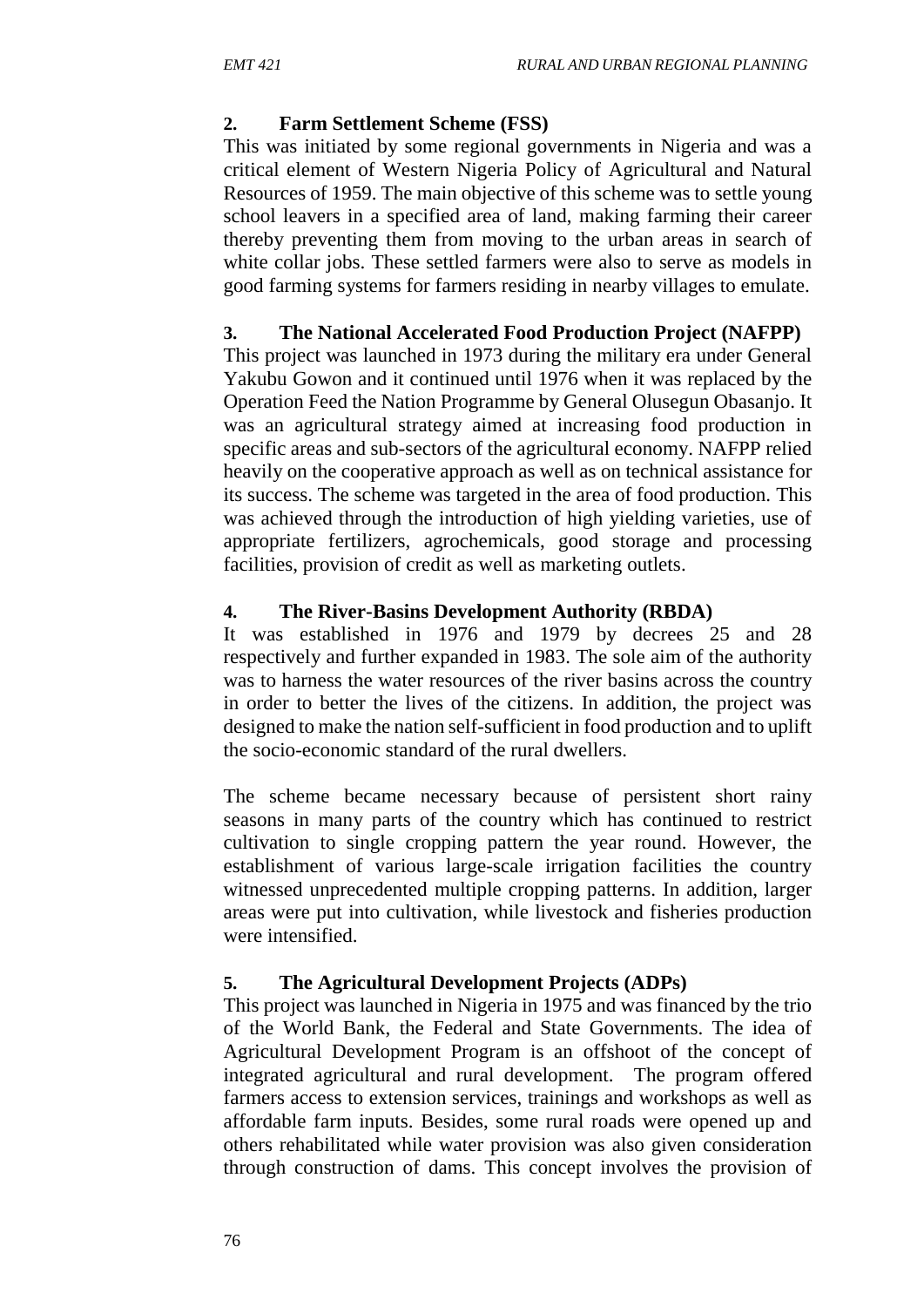Infrastructural facilities such as roads, schools, water supply in the rural areas at the right times in required quantity to farmers.

### **6. Green Revolution**

Launched in 1980 by civilian administration headed by Alhaji Shehu Shagari, it was designed to boast food production. Its main objectives include among others, to make the country self-sufficient in food production. This was an attempt to bring about radical changes in Nigerian Agricultural production and eliminate inherited food problems of successive governments. It however failed because the same government that instituted Green Revolution with the aim of making Nigeria self-sufficient embarked on a large-scale importation of rice from abroad. This act by the government rendered the aim of the program in achieving rural development useless, as there was no protection for the local farmers from foreign competition.

# **7. Operation Feed the Nation (OFN)**

Operation Feed the Nation was launched in 1976 to address the problem of rising food crisis, rural-urban migration and escalating food import bills. The OFN program attempted to mobilize the general public to participate actively in agricultural production and ensure self-sufficiency in food production. The program stimulated Nigerians to farming through the strategy used. Some of these strategies included subsidized production inputs, increased bank credit to farmers, establishment of commodity boards and fixing of attractive prices for agricultural produce. The Operation Feed the Nation was not specifically a rural development strategy, but the rural areas benefited through inputs and professional advice.

# **8. Agricultural Credit Guarantee Scheme (ACGS)**

The program was meant to ease farmers and rural dwellers' access to credit facilities. Some financial institutions were established and empowered by the government to disburse loan facilities to the rural dwellers with little or no interest and without collateral securities. This in the aim of government would encourage high productivity and strengthen the financial base and economy of the rural populace. Unfortunately, however, in no distant period, mismanagement crept in their activities and the banks collapsed, without actually serving the purpose for which it was established.

### **9. Directorate for Food, Roads and Rural Infrastructure (DFRRI)**

This directorate was one of the numerous rural development policies instituted by the then President of Nigeria, Gen. Ibrahim Badamasi Babangida. On establishment, DFRRI attempted to open the rural areas through the construction of access roads, and provision of basic amenities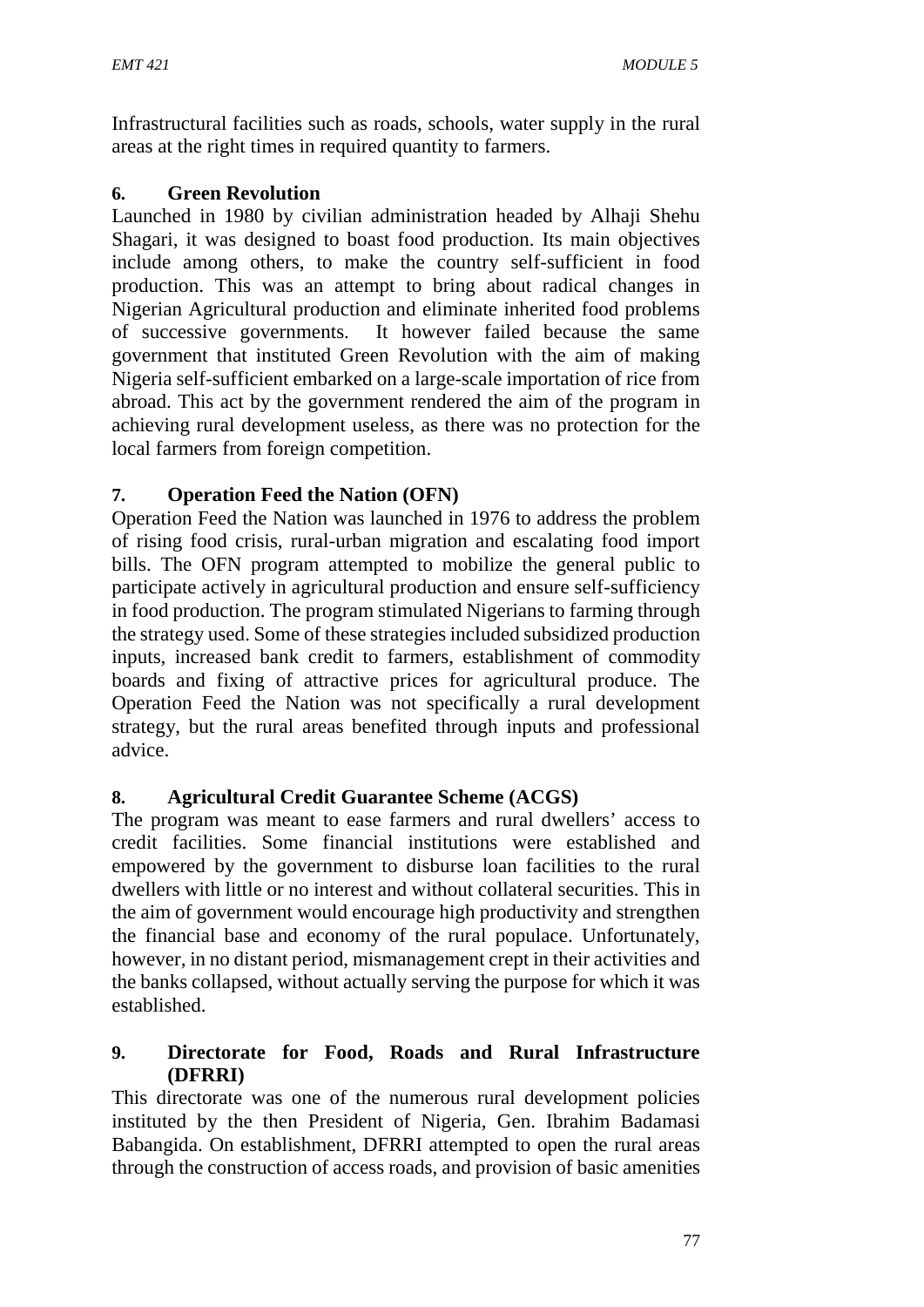(electricity and water supply) of modern living. Two model villages in each local government area of the country were selected as prototype. The idea of opening up of rural areas with feeder roads and integrating it with other parts of the country provide basis for food that could be evacuated to enhance the quantity of food and raw materials consumption.

DFRRI was really a transition effort to genuine rural development in Nigeria. It developed rural access roads to connect rural-rural communities, rural-urban centers and farmers to the markets. This is because prior to the introduction of the program, one of the serious problems facing farmers and farming activities was poor road network.

### **10. The Better Life for Rural Women Program**

This program established in 1987 by the then first lady Hajia Maryam Babangida. The objectives of the program were to among others stimulate and motivate rural women towards achieving better living standards, and sensitize the rest of Nigerians to their problems. The program can aptly be described as second to none in the various efforts at championing the cause of women in Nigeria. Apart from launching the women folk to their role as society leaders and managers, its various activities at all level of governments propelled the inert talents in them in all human endeavors

### **11. National Directorate of Employment (NDE)**

Rising unemployment issue in the 1980s in Nigeria led to the establishment of the National Directorate of Employment by the administration of Ibrahim Babangida. It was designed to cushion the effect of the Structural Adjustment Program (SAP). It offered the youths who were job seekers the opportunity to be on their own through agriculture, industry and handicrafts. Loans were made available for the unemployed who have one skill or the other with little or no interest.

# **12. The National Directorate for Social Mobilization**

Mass Mobilization for Self-Reliance and Economic Recovery (MAMSER) as was popularly called was established in 1987 by the same government, and was known to be strong in the articulation and campaign for people's rights. It also proved its worth in the sensitization of masses towards government policies and programs. It had its tentacle spread all over the country, educating and informing people about their rights and duties, which is considered as the first step in rural development strategies.

### **13. National Agricultural Development Authority (NALDA)**

This development authority executed a national agricultural land development program aimed at moderating the problems of low utilization of abundant farm land, thereby increasing food production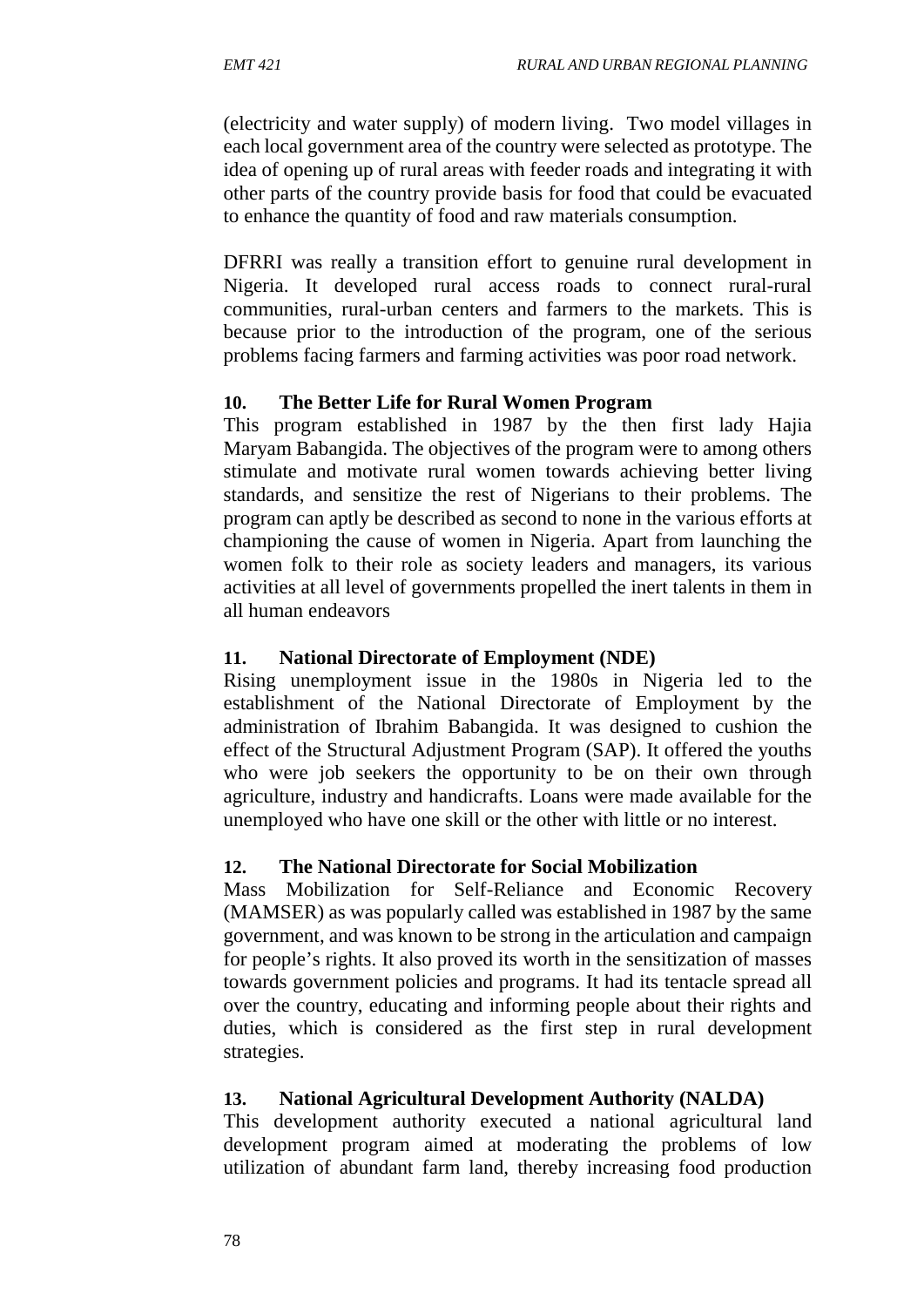level of farmers through expansion of farm lands. It also provided extension services to farmers at project sites. The overall goal of NALDA was to encourage farmers to plant above what they can consume, so that the surpluses can be sold at the local markets or exported to other countries for foreign exchange earnings.

# **14. National Fadama Development Project (NFDP)**

The first National Fadama Development Project (NFDP-1) was designed in the early 1990s to promote simple low-cost improved irrigation technology under World Bank financing. The main objective of NFDP- I was to sustainably increase the incomes of the fadama users through expansion of farm and non-farm activities with high value-added output. The program covered twelve states of Adamawa, Bauchi, Gombe, Imo, Kaduna, Kebbi, Lagos, Niger, Ogun Oyo, Taraba including the Federal Capital Territory (FCT). NFDP adopted community driven development (CDD) approach with extensive participation of the stakeholders at early stage of the project. This approach is in line with the policies and development strategies for Nigeria which emphasize poverty reduction, private sector leadership and beneficiary participation.

#### **15. National Economic Empowerment and Development Strategy (NEEDS)**

NEEDS was initiated by Olusegun Obasanjo in 1999. The key elements of this development strategy included poverty eradication, employment generation, wealth creation and value reorientation. NEEDS provided help to agriculture, industry, small and medium scale enterprises and oil and gas. It sets up a series of performance targets that government wanted to achieve by 2007. NEEDS offered farmers improved irrigation, machinery and crop varieties which would help to boost agricultural productivity and reduce poverty, since half of Nigerian's are engaged in agriculture. Its activity with States' Economic Empowerment and Development Strategies (SEEDS) would help to implement integrated rural development program to stem rural-urban migration. NEEDS differ from other reforms by its participatory process that will ensure ownership, sustainability, encompassing scope, coordination, attractiveness, problem solving and achievement oriented.

### **16. National, Special Program on Food Security (NSPFS)**

This Program was launched in January 2002 in all the thirty-six states of the federation during the Olusegun Obasanjo's regime. The broad objective of the program was to increase food production and eliminate rural poverty. Other specific objectives of the program were: assisting farmers in increasing their output, productivity and income; strengthening the effectiveness of research and extension service training and educating farmers on farm management for effective utilization of resources; supporting governments efforts in the promotion of simple technologies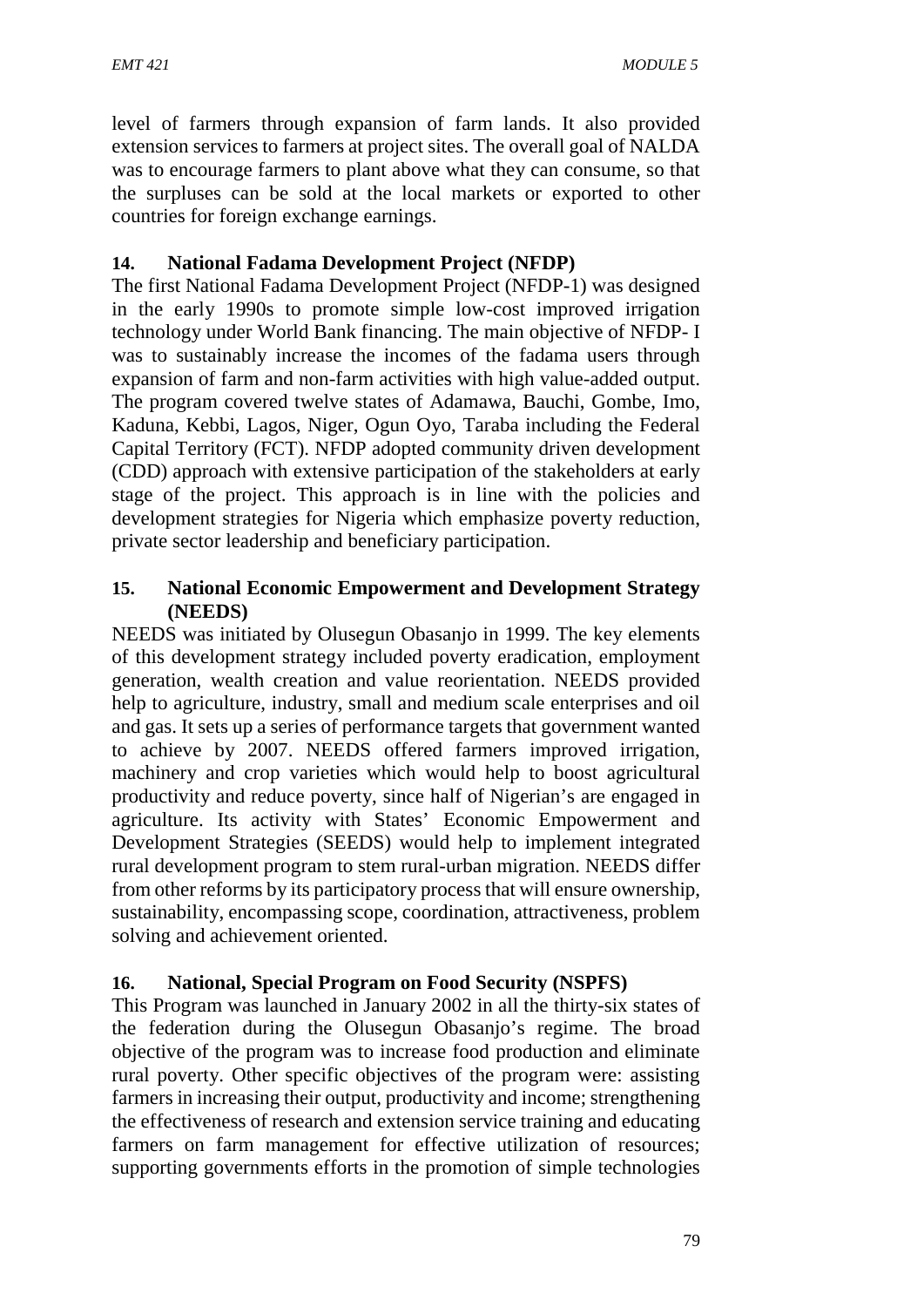for self-sufficiency; consolidating initial efforts of the program on pilot areas for maximum output and ease of replication; consolidating gain from on-going for continuity of the program and consequent termination of external assisted programs and projects.

## **4.0 CONCLUSION**

Rural policies are important strategies used for rural planning. Also some of the rural development approaches listed are very important in the upliftment of rural areas form many challenges affecting them. If well followed, a lot of problems social, economic, environmental, financial would be prevented especially in Nigeria.

# **5.0 SUMMARY**

In this unit, you have learnt about rural policies and rural development approaches specifically in various part of Nigeria.

### **6.0 TUTOR-MARKED ASSIGNMENT**

- 1. Discuss the importance of rural policy as a tool for sustainable rural development
- 2. Write short notes on any of the following:
	- a) Integrated Rural Development Approach
	- b) Multi-sectoral Development Approach
	- c) Sectoral Development Approach
	- d) Area Development Approach
	- e) Industrial Development Sector Approach
	- f) Rural Planning
	- g) Public Private Partnership Approach
- 3. Give an account of the rural development policies in Nigeria from 1900 to Date

### **7.0 REFERENCES/FURTHER READING**

- Chigbu, U. E., (2013) Territorial Development: Suggestions for a New Approach to Rural Development in Nigeria. Unpublished PhD Thesis. Technische University München, Germany.
- Daneji, M. I. (2011) Agricultural Development Intervention Programmes in Nigeria (1960 To Date): A Review 6(1) 101-107
- Iwuchukwu J .C. and Igbokwe E.M. (2012) Lessons from Agricultural Policies and Programmes in Nigeria Journal of Law, Policy and Globalization. Vol. 5. 11-22.